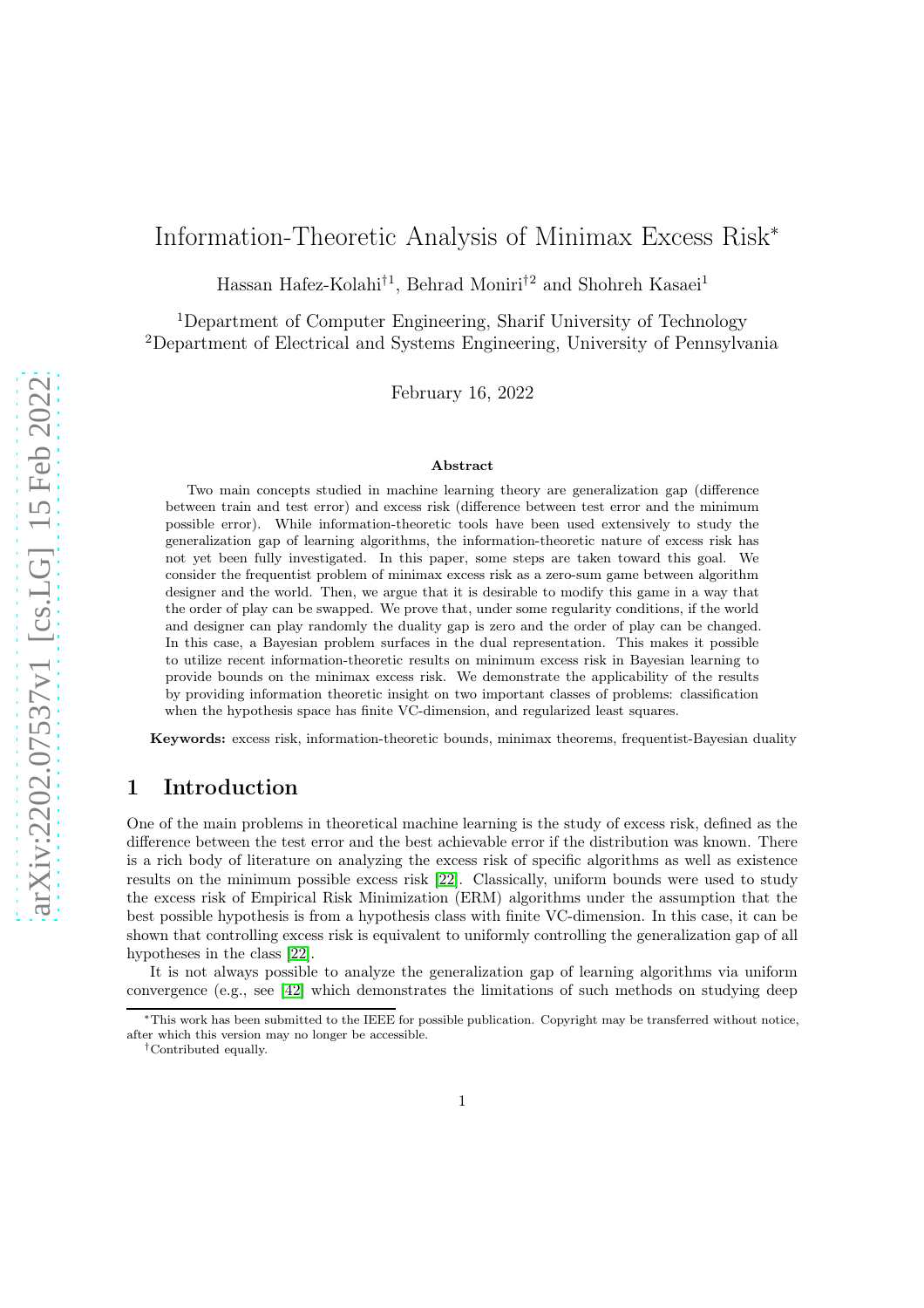neural networks). There are a variety of ways to derive non-uniform generalization bounds. Among these approaches, using information-theoretic tools is one of the main methods which has gained much attention in recent years [\[29,](#page-16-1) [40,](#page-16-2) [1,](#page-14-0) [2,](#page-14-1) [25,](#page-16-3) [34,](#page-16-4) [12,](#page-15-1) [15,](#page-15-2) [19,](#page-15-3) [18\]](#page-15-4). In this approach, usually, a form of mutual information between the learned hypothesis and the dataset appears in the bound on the generalization gap. Intuitively, this means that a learning algorithm that has a small dependence on the dataset can not overfit to the training set beyond a certain degree. It is shown that many of the classic bounds on the generalization gap of learning algorithms can be derived using such information-theoretic tools (e.g., see [\[34\]](#page-16-4)). Moreover, this approach takes into account the details of the learning algorithm and its relation with the data generating distribution, which can potentially lead to much better bounds compared to uniform bounds [\[1,](#page-14-0) [4\]](#page-14-2).

Most of the recent studies in this track focused on analyzing the generalization gap and not the excess risk. While there is a direct relationship between the generalization gap and the excess risk in ERM, the situation is not that simple when dealing with non-ERM algorithms and non-uniform bounds (see Section [4.1\)](#page-6-0).

Recently, information-theoretic tools have been utilized to study the minimum excess risk in the Bayesian learning  $[41, 39, 13]$  $[41, 39, 13]$  $[41, 39, 13]$ . In this setting, a variable W is considered to define the distribution of data, and a prior distribution  $P_W$  is considered on W. Minimum excess risk in Bayesian learning is defined as the *expected* difference between the minimum risk of learning from data compared to the best risk achievable when the parameter  $W$  is known. These recent results extend the classic results of sequential prediction [\[21,](#page-15-6) [9,](#page-15-7) [17\]](#page-15-8) to supervised setting with general subgaussian loss. They also utilize a refined treatment which yields bounds on the error of the last sample (test sample) when the training set is given (in sequential prediction, the accumulated loss on a sequence of samples is studied using universal source coding tools).

It should be noted that in the Bayesian setting, the distributions are assumed to be known, which makes the setting different from the usual minimax approach of the frequentist learning in which the worst distribution is considered when providing bounds. As such, the frequentist approach is considered to be much more challenging [\[10\]](#page-15-9). In this paper, we propose a framework which provides an information theoretic insight for the minimax setting as well. One of the main contributions of the paper is to provide conditions under which the minimax game of excess risk has a value; i.e., the order of players can be swapped and the optimal gained value remains the same for both of them. This results in an equal dual problem which has a Bayesian flavor. This allows us to use the recent information-theoretic bounds on minimum excess risk in Bayesian setting to study the problem in the minimax setting. Moreover, we propose an algorithm which can asymptotically achieve this optimal minimax value (in an intermediate setting between Bayesian and frequentist settings).

Finally, some applications are presented demonstrating the generality of this framework to study learning problems. In particular, we focus on two of the most studied settings in machine learning; i) classification when the hypothesis space has finite VC-dimension and ii) regression with (kernel) regularized least squares. It is demonstrated that the proposed framework provides simple information theoretic insight on the learning in these setting (which is novel to the best of our knowledge).

The proofs of the theorems are provided in the supplementary materials.

# 2 Notations and preliminaries

Let  $(\mathcal{X}, d_{\mathcal{X}}), (\mathcal{Y}, d_{\mathcal{Y}})$ , and  $(\mathcal{Z}, d_{\mathcal{Z}})$  be metric spaces. Capital letters X, Y, Z are used for random variables taking values in measurable spaces  $(\mathcal{X}, \mathcal{B}(X)), (\mathcal{Y}, \mathcal{B}(Y)), (\mathcal{Z}, \mathcal{B}(\mathcal{Z}))$ , where  $\mathcal B$  denotes the Borel  $\sigma$ -algebra. Lower case letters x, y and z represent realizations of these random variables. Super scripts are used for conditional distributions and expectations; e.g.  $P_X^y$  is the conditional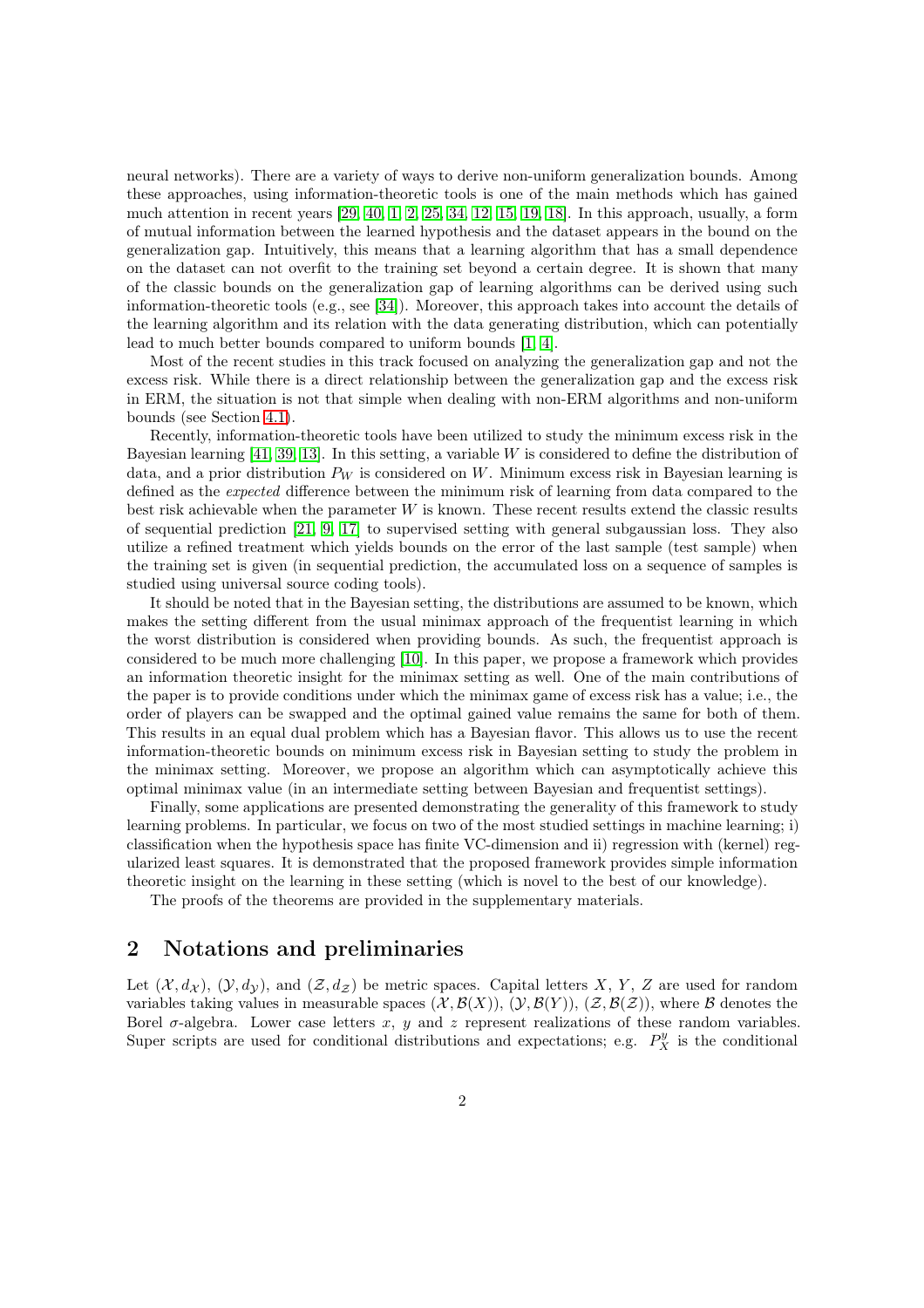distribution of X after observation  $Y = y$  and  $\mathbb{E}_X^y[X]$  is its expectation. The KL-divergence of  $Q_X$ to  $P_X$  is denoted by KL( $P_X \parallel Q_X$ ). All logarithms are in natural base and all information-theoretic quantities are in nats.

In a machine learning problem, an input-output pair is represented by  $Z = (X, Y) \in \mathcal{Z} = \mathcal{X} \times \mathcal{Y}$ . A distribution  $P_Z^w$  from the parameterized family of distributions  $\mathcal{M} = \{P_Z^w | w \in \mathcal{W}\}\$ is assumed to be describing the data generating process. The value of  $w$  is unknown. However, a training set of  $n$ i.i.d. pairs  $z^n = \{(x_i, y_i)\}_{i=1}^n$  is observed along with a test sample x. The goal is to estimate a value  $\hat{y} \in \mathcal{Y}$  which minimizes the expected risk  $\mathbb{E}^{wx}[\ell(\hat{y}, Y)]$ , where  $\ell : \mathcal{Y} \times \mathcal{Y} \to \mathbb{R}$  is the loss function. A learning algorithm is represented as a function  $A: \mathcal{Z}^n \times \mathcal{X} \to \mathcal{Y}$  which receives n training pairs  $z^n$ and a test input x and generates  $\hat{y} = A(z^n, x)$ . The function  $\hat{f}(\cdot) = A(z^n, \cdot)$  is called the learned hypothesis. If  $w$  was known, the best possible function would have been

$$
f_w^* = \underset{f \in \mathcal{F}}{\arg \min} \mathbb{E}_{XY}^w[\ell(f(X), Y)],\tag{1}
$$

where F is the set of all measurable functions  $f : \mathcal{X} \to \mathcal{Y}$ . Through out the paper we assume that such optimizations are achieved. Under the assumption that the best function belongs to some  $H \subset \mathcal{F}$ , the optimization can be restricted to H. The excess risk of a learning algorithm A with respect to a distribution  $P_Z^w$  is defined as

$$
e(A, w) = \mathbb{E}_{Z^n XY}^w [\ell(A(Z^n, X), Y)] - \mathbb{E}_{XY}^w [\ell(f_w^*(X), Y)].
$$
\n(2)

With some misuse of notations, we also use the notation  $e(\hat{f}, w)$  to represent the excess risk of the learned hypothesis  $\hat{f}$ . The (metric) space of all such algorithms is denoted as A. A randomized learning strategy is characterized by a distribution  $P_A$  on  $A$ . To use the randomized learning strategy, first, a sample  $A \sim P_A$  is drawn, and then it is used to generate the (random) hypothesis  $\hat{f}(.) = A(z^n, .)$ . A randomized learning algorithm can equivalently be described either by  $P_A$  or the conditional distribution  $P_{\hat{i}}^{z^n}$  $\hat{f}^{\bar{z}^n}$ . While the latter is more common in the literature, the former more directly captures the game-theoretic nature of a mixed strategy in minimax game (as will be evident in the next section).

# <span id="page-2-1"></span>3 Game of excess risk and dilemma of playing order

In frequentist learning, usually a minimax bound is desired in which a learning algorithm performs well regardless of the distribution used. This can be described by the following minimax problem

<span id="page-2-0"></span>
$$
\inf_{A \in \mathcal{A}} \sup_{w \in \mathcal{W}} e(A, w). \tag{3}
$$

This problem can be viewed as a two-player zero-sum game between algorithm "*designer*" and the "*world*". The designer plays first by selecting an algorithm A and the world selects the worst distribution  $P_Z^w$  for the particular algorithm which was chosen.

In game theory, a game is said to have a *value*, if the order of the players can be swapped (in which the value of the game is the (shared) solution of the optimizations). Note that this is not always the case. Actually, in general the second player is in an advantage: she can fine tune her move after observing the move played by the first player. The standard minimax game of excess risk presented in [3](#page-2-0) is one of the (extreme) cases in which the order of play can not be changed: if the world plays first, the designer selects the fixed hypothesis  $f^*_{w}$ , always achieving the minimum possible excess risk of 0.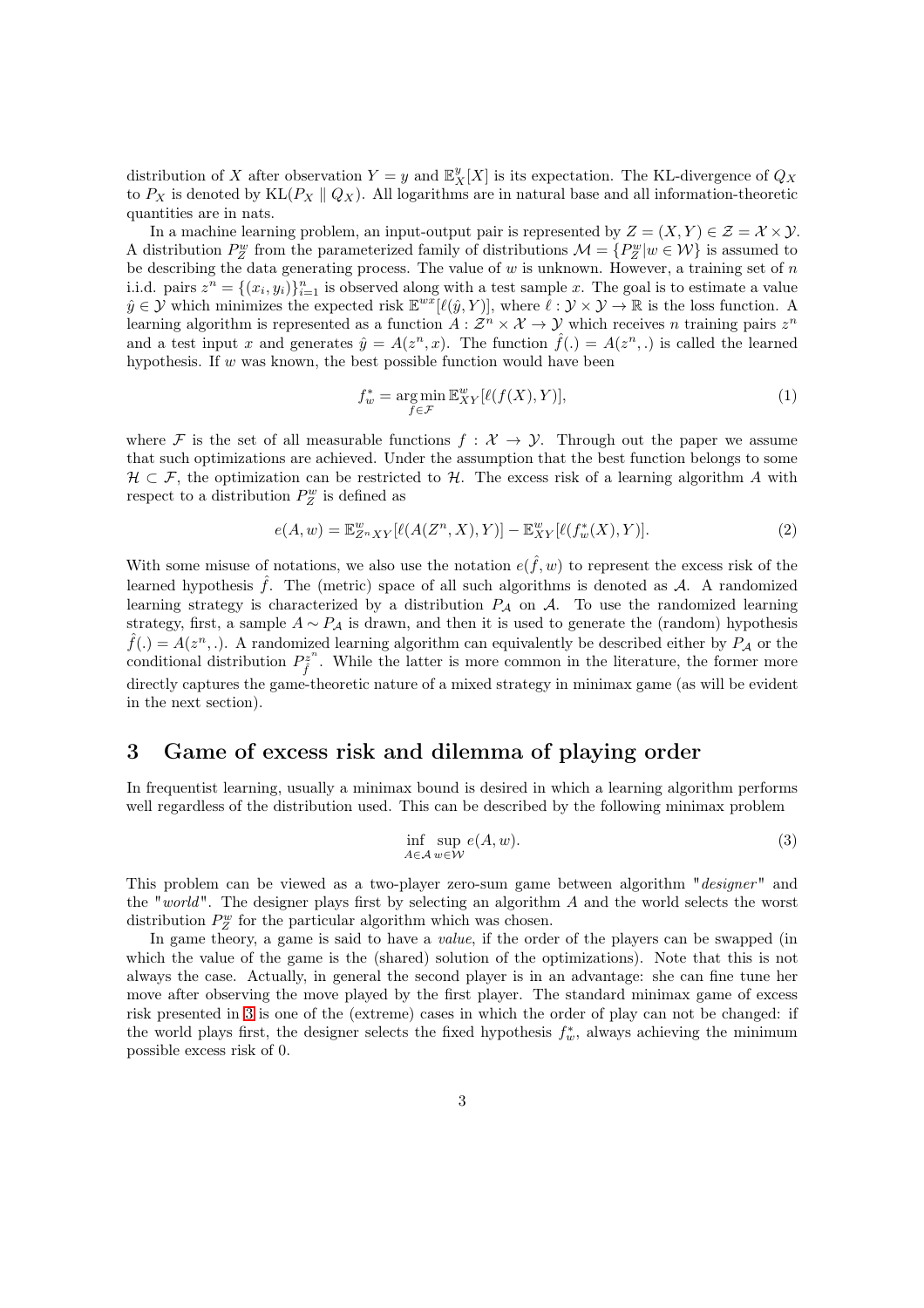But note that the original minimax game in which the world plays after the designer is not completely desirable neither. The reason is that in a usual learning problem the world selects a distribution independent of the algorithm used by the designer. But in standard minimax setting presented in optimization [\(3\)](#page-2-0), it is assumed that the world will take into account the selected learning algorithm and chose the worst possible distribution for that particular algorithm. This is not a realistic scenario in most applications. That's probably the reason B. Efron states that "there couldn't be a more pessimistic and defensive theory than minimax" [\[10\]](#page-15-9).

These arguments demonstrate a dilemma about playing order in the standard minimax formulation of optimization [\(3\)](#page-2-0). Settling this dispute between the world and designer (about which one to play first) is our main motivation in this section and one of the main contributions of the paper. To do that we try to extend the game in a natural way in which the order of the play does not matter.

In the previous century, there has been a variety of results in game theory about sufficient conditions under which the order of the play can be changed in a zero-sum game. But, it seems that the most appropriate result to start our discussion is the the original work of von Neumann which started this field. The landmark result of von Neumann states that: when possible actions of players are finite sets, if players are allowed to make random decisions (called mixed strategy in game theory), the order of the play can be changed [\[37,](#page-16-7) [23\]](#page-15-10).

For now, consider that the set of actions are finite. In the setting of learning theory, allowing mixed strategies means to consider the optimization

$$
\inf_{P_A} \sup_{P_W} \mathbb{E}_{A \sim P_A} \mathbb{E}_{W \sim P_W} [e(A, W)],\tag{4}
$$

in which  $P_A$  and  $P_W$  are distributions on A and W respectively. Note that allowing a distribution on algorithms is basically the same as allowing a randomized algorithm  $P_{\hat{\epsilon}}^{Z^n}$  $\hat{f}^{\mathcal{Z}^n}$ . Also note that allowing the world to select a distribution on  $W$  does not change the primal minimax problem  $(3)$ . On one hand, by selecting a delta measure as  $P_W$ , it can play as in optimization [\(3\)](#page-2-0). On the other hand, it is easy to see that the second player always has a deterministic optimal strategy. The benefit of allowing a prior  $P_W$  is that (under some conditions), the world can play first (dual optimization) and still achieve the same results. An interesting property of this dual optimization is that when the world selects  $P_W$ , the designer (as the second player) will face a Bayesian problem for which  $P_W$ is known. As such, the dual problem is much easier to study: it's enough to show existence of an algorithm for each specific  $P_W$  (this will be used in the proof of Theorem [6\)](#page-7-0). Thus, such a result would also describe a duality between frequentist setting and the Bayesian viewpoint under least favorable prior (please see Section [3.3](#page-5-0) for more discussions about this).

Unfortunately, despite the result of von Neumann on finite sets of actions, swapping the order of infimum and supremum in a randomized game is not always possible. Actually, there are quite simple games in which the action space is a closed interval in  $\mathbb R$  but the second player always wins unless some constraints are put on the problem (e.g. see [\[26\]](#page-16-8) and Section 26.1 of [\[28\]](#page-16-9)). In the previous century, much work was done on generalizing the minimax theorems (for survey you can see [\[32,](#page-16-10) [11\]](#page-15-11)). However, it is proved that some forms of (weakly-) compactness and continuity are necessary for the minimax theorem to hold for general continuous sets [\[31\]](#page-16-11). The game of "excess risk" is no exception to this rule. In the next section we will try to find general conditions under which the minimax theorem holds for the excess risk. We will demonstrate the by putting some (rather weak) conditions on the action set of the world, it is possible to have a minimax result.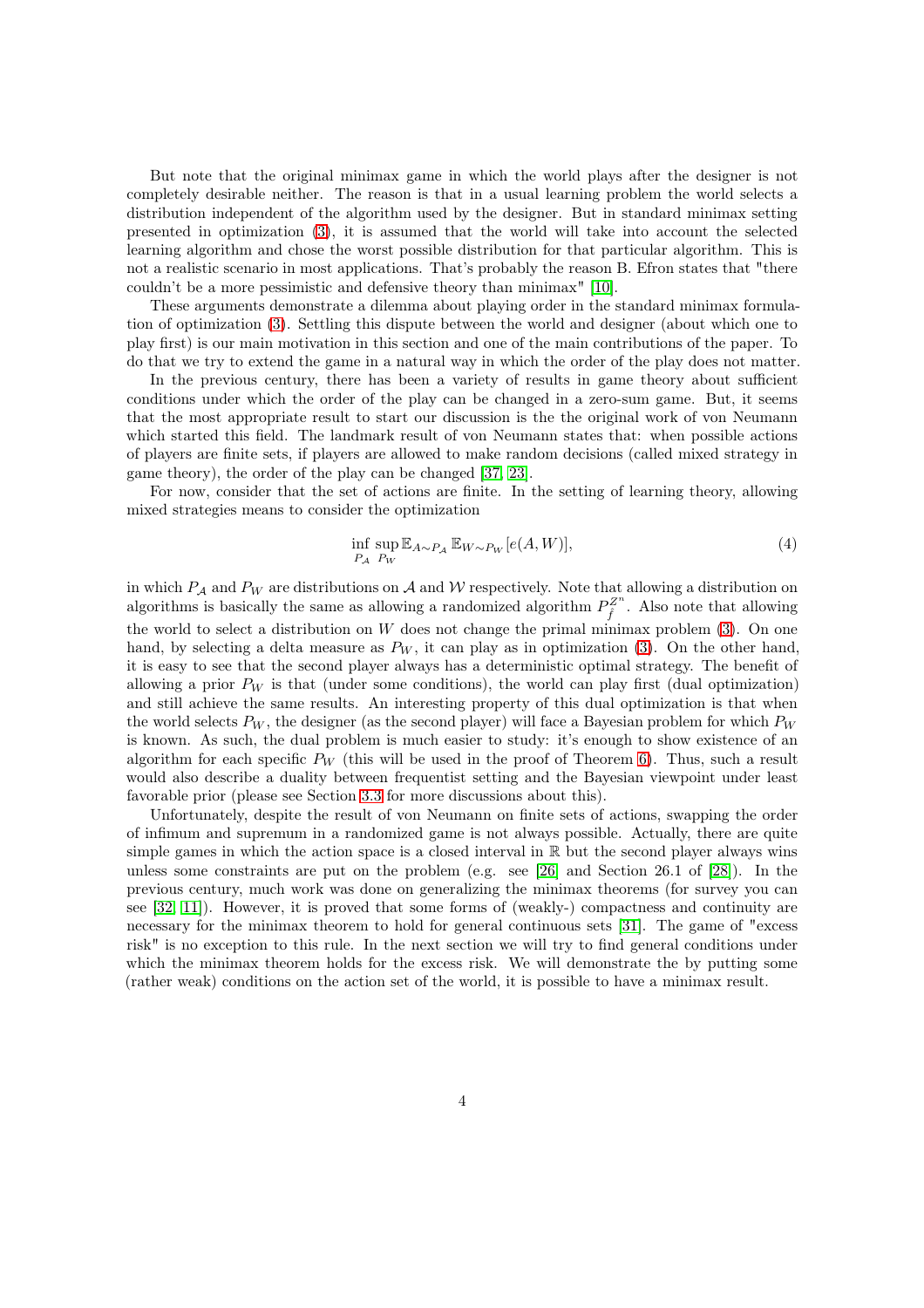#### 3.1 Minimax theorems for excess risk

As mentioned before, since the set of actions in the original game of excess risk (Eq. [\(3\)](#page-2-0)) are not finite, the original von Neumann's minimax theorem can not be used to study it. Actually, not only the actions sets are not finite, but they are quite complicated sets with no natural structure (e.g. they do not poses a simple finite dimensional linear structure). As such, it is necessary to chose an appropriate topology on these sets and at the same time use a general form of minimax Theorem which is capable of handling such abstract structures. The next theorem achieves this goal.

<span id="page-4-0"></span>Theorem 1. *Let* W *be a compact set of measures on* Z *equipped with the Total Variation distance,* ∆(W) *be the set of all Borel probability measures on* W*, and* ∆(A) *be the set of all probability measures on the space of algorithms. Consider a general bounded loss*  $l : \mathcal{Y} \times \mathcal{Y} \rightarrow [0, B]$ *. Under these conditions, we have*

$$
\sup_{P_W \in \Delta(W)} \inf_{P_A \in \Delta(\mathcal{A})} \mathbb{E}_{A,W}[e(A, W)] = \inf_{P_A \in \Delta(\mathcal{A})} \sup_{P_W \in \Delta(W)} \mathbb{E}_{A,W}[e(A, W)],
$$
\n(5)

*in which for a probability measure*  $W \in \mathcal{W}$  *and algorithm A, the excess risk is defined as* 

$$
e(A,W) = \mathbb{E}_{Z^n Z \sim W^{\otimes n+1}}[\ell(A(Z^n,X),Y)] - \mathbb{E}_{Z \sim W}[\ell(f^*(X),Y)].
$$
\n(6)

In this theorem, with some misuse of notation,  $W$  represents the distribution generating  $Z$  (i.e.  $P_Z^W$ ). In order to prove this result, a general minimax theorem is used which can be found in [\[6,](#page-14-3) Theorem (7.1)] (see [A.1\)](#page-17-0). In general, for the minimax theorem to hold, one needs both compactness and continuity of the loss on one of the action sets. Here, we have chosen to constrain the set of distributions  $W$  (action set of the world). Now to define the topology of this set, it is important to note that compactness is in odds with continuity of the functions: when one strengthens the topology, while it would be easier to have compact sets, it gets harder to have continuous functions. The topology defined by total variation distance provides a good trade off between these qualities. The recent result presented in [\[39,](#page-16-6) Theorem 1] is used to prove the continuity of excess risk with respect to total variation distance.

A minimax theorem for the case when  $\Delta(\mathcal{W})$  is compact in the Wasserstein distance is also proved in Section  $(A.3)$ . The proofs of all minimax theorems are presented in Section  $(A)$ .

The previous theorem does not require the measures to be from a parametric set of distributions. If one restrict the attention to the cases where the density exists and it is from a parametric family with parameter  $W \in \mathcal{W}$ , it is possible to achieve the following result.

<span id="page-4-1"></span>**Theorem 2.** Let  $(W, d_W)$  be a compact metric space and  $(A, d_A)$  be a metric space of algorithms. *Let*  $\Delta(W)$  *and*  $\Delta(A)$  *be the set of all Borel probability measures on*  $(W, d_W)$  *and*  $(A, d_A)$  *respectively. Under the conditions that*  $X$  *and*  $Y$  *are bounded sets, the loss function is bounded, the data generating distribution*  $P_{Z|W=w}$  *is absolutely continuous with respect to the Lebesgue measure for all*  $w \in W$ , *and its density*  $f(x, y|w)$  *is bounded and continuous in* w *for all*  $(x, y) \in \mathcal{X} \times \mathcal{Y}$ *, we have* 

$$
\sup_{P_W \in \Delta(W)} \inf_{P_A \in \Delta(A)} \mathbb{E}_{AW}[e(A, W)] = \inf_{P_A \in \Delta(A)} \sup_{P_W \in \Delta(W)} \mathbb{E}_{A, W}[e(A, W)].
$$
\n(7)

#### 3.2 When do minimax theorems hold?

In Theorem [1,](#page-4-0) we considered a set of probability measure  $W$  on a metric space  $Z$  and assumed that  $W$  is compact with respect to the Total Variation distance. In this section, we present examples of problems in which such constraints hold.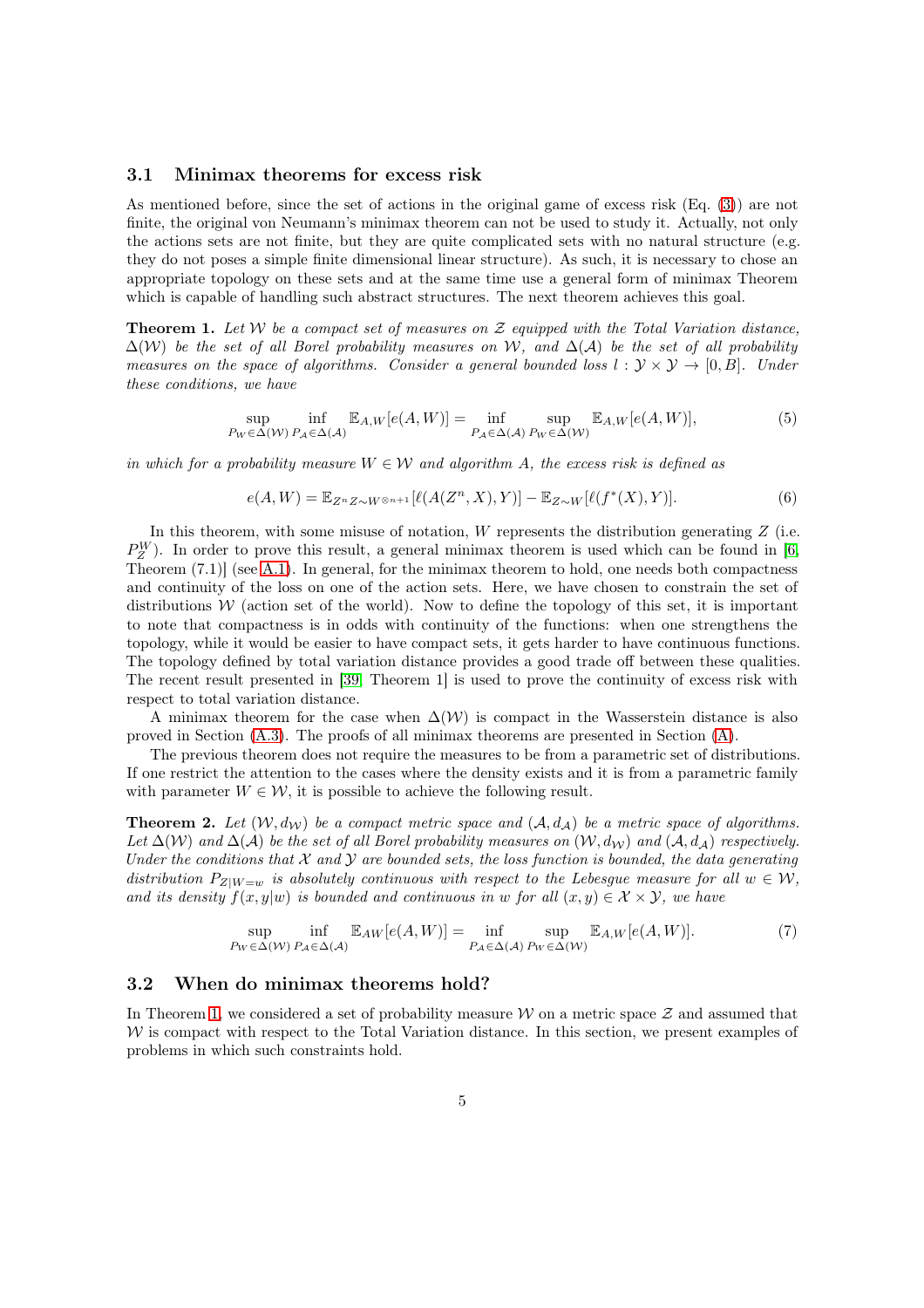Consider the realizable binary classification problem with a hypothesis class  $\mathcal F$  of functions from X to  $\mathcal{Y} = \{0, 1\}$ . Let  $\mathbb{P}_{P_X, f} = P_X \otimes P_Y^X(f)$  such that  $P_Y^{X=x}(f) = \delta(f(x))$  and define W as

$$
\mathcal{W} = \{ \mathbb{P}_{P_X, f} \mid P_X \in \mathcal{P}, f \in \mathcal{F} \}. \tag{8}
$$

For this class of problems, we can prove the following theorem.

<span id="page-5-1"></span>Theorem 3. *Assume that* P *is a compact set of distributions in Total Variation distance, and* F *is a compact subset of*  $L^2$ (Leb)*. Also assume that every*  $P_X \in \mathcal{P}$  *is absolutely continuous and their density functions*  $p_X$  *are uniformly bounded by a constant c. Under these conditions, the set* 

$$
\mathcal{W} = \{ \mathbb{P}_{P_X, f} \mid P_X \in \mathcal{P}, f \in \mathcal{F} \}
$$
\n<sup>(9)</sup>

*is compact in Total Variation.*

Hence, we have shown that in a binary classification problem, under the conditions that the set of distributions  $P$  on  $\mathcal X$  is compact in Total Variation, and is absolutely continuous with uniformly bounded densities, and the hypothesis class  $\mathcal F$  is a compact subset of  $L^2$ (Leb), according to Theorem [3](#page-5-1) and Theorem [1,](#page-4-0) the minimax equality holds.

The following Theorem, proves that a large number of parametric families are compact in Total Variation.

<span id="page-5-2"></span>**Theorem 4.** Let  $W = \{P_{\gamma} \mid \gamma \in \Gamma\}$  be a parametric family of absolutely continuous probability *measures on*  $\mathbb{R}^n$ . Assume that  $(\Gamma, d_{\Gamma})$  *is a compact metric space, the density function*  $f(x|\gamma)$  *is continuous in*  $\gamma$  *for any*  $x \in \mathbb{R}^n$ *, and there exists an integrable function*  $g : \mathbb{R}^n \to \mathbb{R}$  *such that*  $|f(x|\gamma_1) - f(x|\gamma_2)| \leq g(x)$  *for any*  $\gamma_1, \gamma_2 \in \Gamma$ . *Under these conditions, W is compact in the Total Variation distance.*

The parametric family of *d*-dimensional normal distributions  $\mathcal{P} = \left\{ \mathcal{N}(0, \Sigma) \Big| \Sigma_H \succcurlyeq \Sigma \succcurlyeq \Sigma_L \right\},\$ where  $\det(\Sigma_L) > \epsilon$  satisfies the conditions of Lemma [4.](#page-5-2) The proof can be found in Section [\(B.2\)](#page-22-0)

### <span id="page-5-0"></span>3.3 Duality between frequentist and Bayesian settings

We call the maxmin problem, the dual representation of the minimax problem. As said earlier, whenever the equality holds, it is said that the game has a value and the value is the solution of either of the optimizations. Note that the Bayesian problem has appeared inside the dual representation. Using the dual problem, if the prior  $P_W$  is fixed, the infimum can be studied using the techniques of [\[41\]](#page-16-5). To establish general upper bounds on the value of the game, it is enough to take a supremum over  $P_W$  on the obtained upper bounds (see Theorem [6\)](#page-7-0).

The duality between frequentist minimax and the Bayesian settings is also observed in the classic parameter estimation literature when studying the least favorable priors (see chapter 5 of [\[20\]](#page-15-12)). The least favorable priors are the priors in the Bayesian setting resulting the worst expected error for the best estimator (which depends on the prior). Changing the order of min/max in that setting is described as the case where the best estimator for the least favorable prior matches the best estimator for the minimax prior (even though the problem is simpler in that setting, it is easy to find problems in which the min/max can not be swapped for non-convex loss functions if the usual deterministic estimators are used). It should be noted that the classic result of the redundancy-capacity theorem in the universal source coding can be seen as a special (unsupervised) case where the loss function is the log-loss (sometimes called self-information loss in this context) [\[21\]](#page-15-6).

To the best of our knowledge, this is the first time general minimax results for excess risk are presented.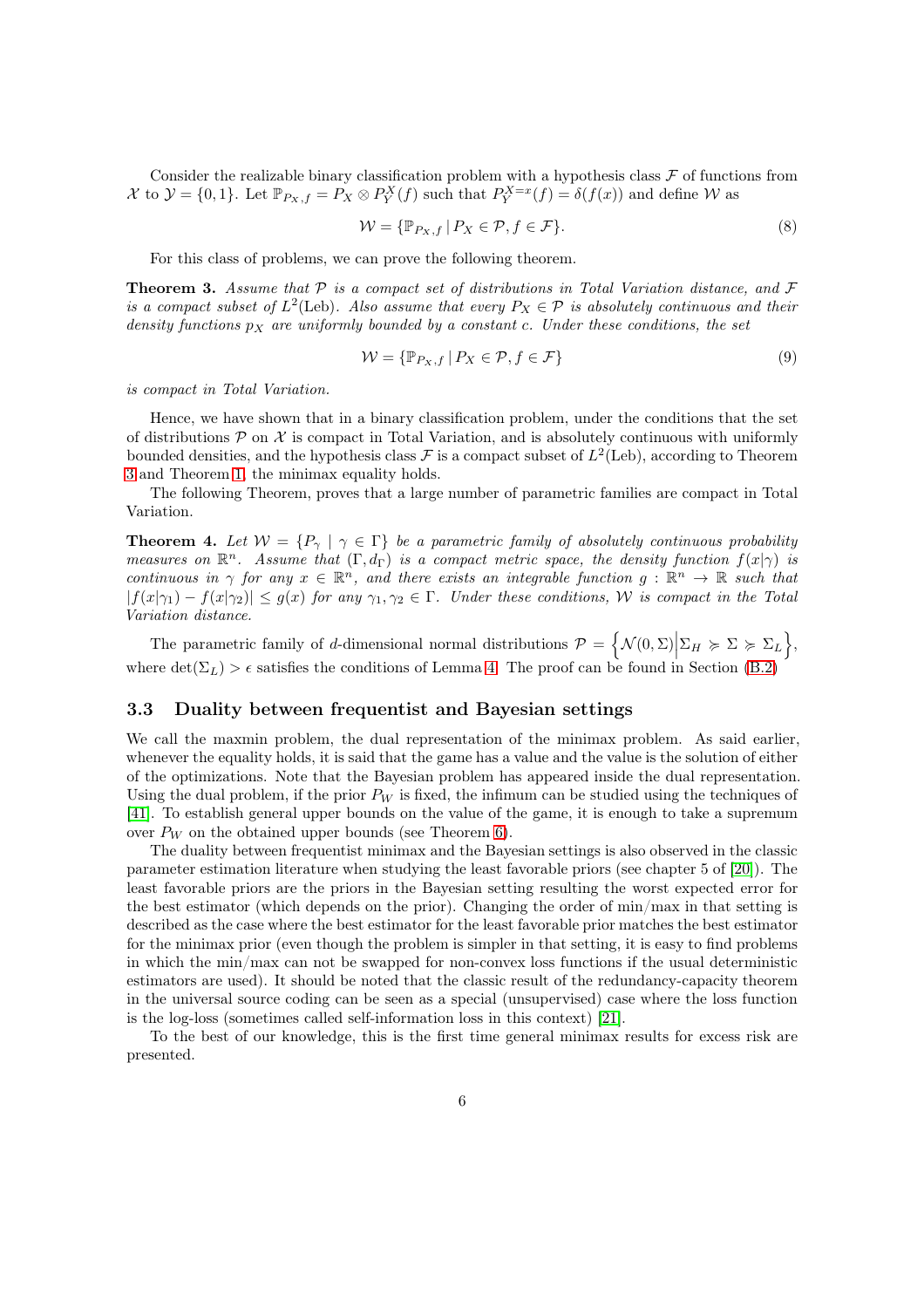### 4 The information-theoretic view on minimum excess risk

Now that we studied the conditions for which the minimax excess risk is the Beyesian minimum excess risk under the worst prior, we are ready to provide information theoretic bounds on excess risk. Before that, it is important to discuss the importance of studying excess risk from information theoretic standpoint.

### <span id="page-6-0"></span>4.1 Generalization gap, excess risk, and No Free Lunch Theorem

As was mentioned earlier, most of the previous studies on relation between information theory and learning theory, focused on the generalization gap and not the excess risk. While there is a direct relation between generalization gap and excess risk in classic ERM algorithms, it is important to note that there is no such relation in general. To see this, let's start with a general overview of the classic excess risk analysis for ERM algorithms on a hypothesis class  $H$ . This discussion helps to understand the importance of studying excess risk in the information-theoretic setting. When analyzing the excess risk of ERM on a hypothesis space, the problem is reduced to finding uniform bounds on the generalization gap [\[30\]](#page-16-12). The reason is based on a simple decomposition of excess risk into four terms

$$
\ell(\hat{f}(X), Y) - \ell(f_w^*(X), Y) = \ell(\hat{f}(X), Y) - \hat{\mathbb{E}}[\ell(\hat{f}(X), Y)] \n+ \hat{\mathbb{E}}[\ell(\hat{f}(X), Y)] - \hat{\mathbb{E}}[\ell(h^*(X), Y)] \n+ \hat{\mathbb{E}}[\ell(h^*(X), Y)] - \ell(h^*(X), Y) \n+ \ell(h^*(X), Y) - \ell(f_w^*(X), Y),
$$

where  $\hat{\mathbb{E}}$  is the expectation with respect to the empirical distribution and  $h^* = \arg\min_{h \in \mathcal{H}} \mathbb{E}_{XY}^w[\ell(h(X), Y)].$ In order to control the excess risk, it is enough to control the (absolute) value of each of these terms. Note that the first and the third terms can both be controlled by a uniform bound on the generalization gap. The second term is never positive for an ERM algorithm and thus can be eliminated to achieve an upper bound. The last term can not be analyzed unless some assumptions are made about the set of distributions  $M$ . This is a direct consequence of the No Free Lunch Theorem (NFLT) [\[38\]](#page-16-13). Here one can assume that  $f_w^* \in \mathcal{H}$  for all  $w \in \mathcal{W}$ , to eliminate this term.

Now, it is illuminating to assess information-theoretic generalization bounds in this picture. First of all, the same reasoning does not work in general for information-theoretic bounds. The reason is that the introduction of  $h^*$  does not help for non-ERM algorithms to begin with (since the second term can not be eliminated). Thus, it is clear that a different approach is required to tackle the problem in that setting. More importantly, the arguments remind the reader that we will eventually need some kind of assumptions on the data generating distribution (as dictated by NFLT). As the function  $h^*$  is out of the picture for non-ERM algorithms, the nature of such assumptions can be quite different from the one used above.

The recent work of [\[41\]](#page-16-5) can be viewed in light of these arguments. The Bayesian setting which is studied in this paper provides a comfortable ground to introduce the assumptions required to control the excess risk. More interestingly, the assumptions required to control the excess risk were turned out to have an information-theoretic nature. Next theorem summarize some of the results provided in [\[41\]](#page-16-5) and [\[13\]](#page-15-5).

#### <span id="page-6-1"></span>**Theorem 5.** Assume that  $P_W$  is given.

*(a)* Let  $\mathcal{Y} \subset \mathbb{R}^p$  and consider the loss function  $\ell(y, y') = ||y - y'||^2$ . If for all y ∈  $\mathcal{Y}$  we have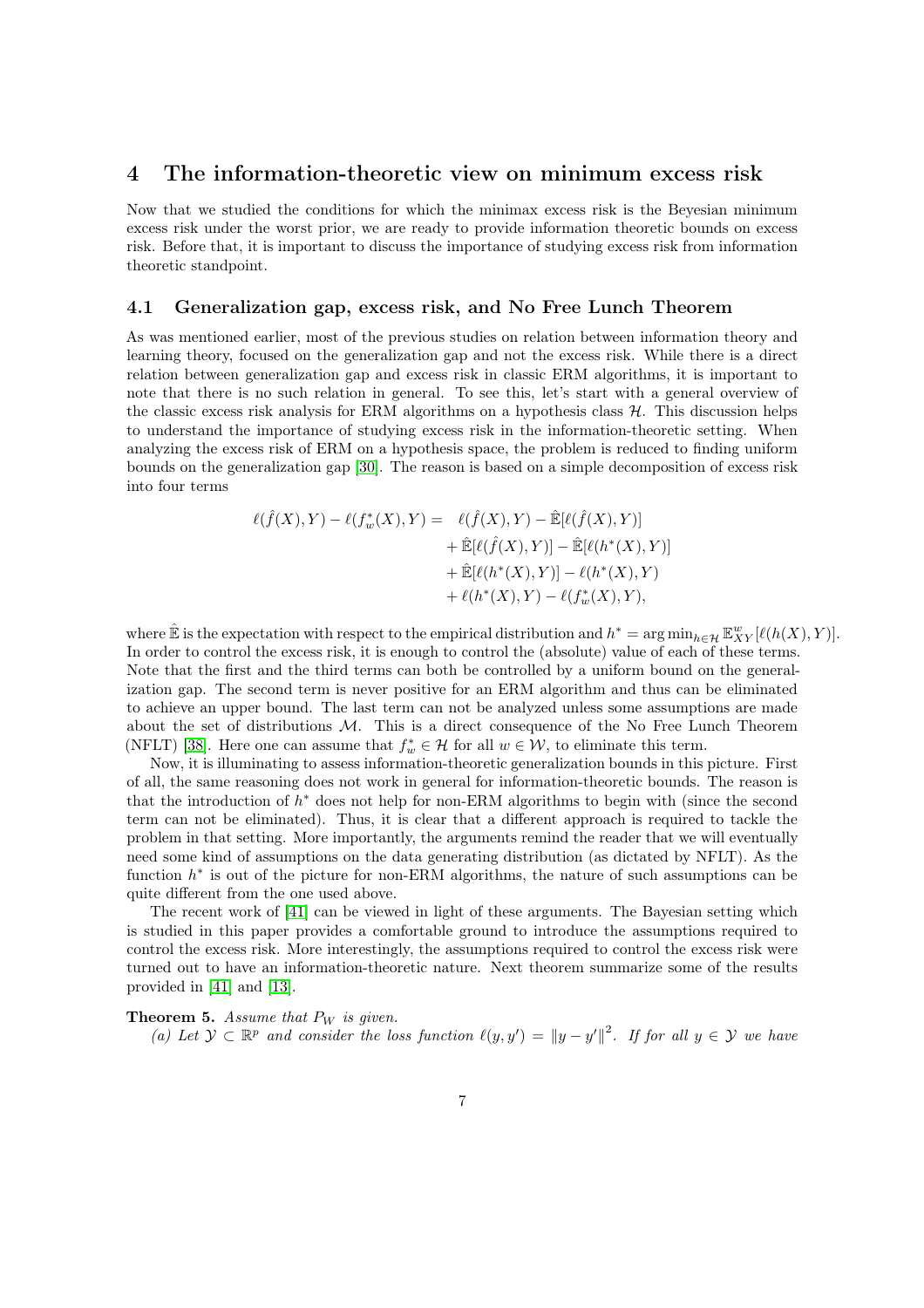$||y||^2 \leq B$ , then there exists a randomized learning algorithm  $P_{\hat{f}}^{z^n}$  $\hat{f}^z$ <sup>n</sup> such that

$$
\mathbb{E}_{W,\hat{f}}[e(\hat{f},W)] \le 2BI(W;Y|X,Z^n). \tag{10}
$$

(b) Consider a bounded loss  $\ell : \mathcal{Y} \times \mathcal{Y} \to [0, B]$  and assume that  $\mathbb{E}_{XY}^{w}[\ell(f_w^*(X), Y)] = 0$  for all  $W \in \mathcal{W}$ . There exists a randomized learning algorithm  $P_{\hat{f}}^{z^n}$  $\hat{f}^z$ <sup>n</sup> such that

$$
\mathbb{E}_{W,\hat{f}}[e(\hat{f},W)] \le 3BI(W;Y|X,Z^n)
$$
\n(11)

*(c)* Consider the general bounded loss  $\ell : \mathcal{Y} \times \mathcal{Y} \rightarrow [0, B]$ . There exists a randomized learning algorithm  $P_{\hat{i}}^{z^n}$  $\hat{f}^{z^n}$  such that

$$
\mathbb{E}_{W,\hat{f}}[e(\hat{f},W)] \leq B\sqrt{\frac{1}{2}I(W;Y|X,Z^n)}.
$$
\n(12)

*Note that the term*  $I(W; Y | X, Z^n)$  *which appears in all the bounds can be further bounded by both*  $\frac{1}{n}I(W;Y^n|X^n)$  and  $\frac{1}{n}I(W;Z^n)$ . Furthermore, under some regularity conditions, it can be shown *that*  $I(W; Y | X, Z^n)$  *has the rate*  $O(1/n)$  *as*  $n \to \infty$  *(see Lemma [7\)](#page-8-0).* 

### 4.2 Upper bounds on minimax excess risk

While Theorem [5](#page-6-1) provides an interetsing information theoretic view on the minimum excess risk, the Bayesian requirement that  $P_W$  is known is too restrictive from the frequentist standpoint. Using the game theoretic terminology discussed in [3,](#page-2-1) this means that the designer is the second player and can design the algorithm for the specific  $P_W$  which was chosen by the world. But in the minimax setting, the designer should design a single (possibly random) algorithm which works for all the distributions. This is where the proposed minimax theorems and the duality between the frequentist and Beyesian settings come to the rescue by proving the *existence* of such universal algorithms.

In next theorem, we can combine Theorem [5](#page-6-1) and Thoerem [2](#page-4-1) to provide information-theoretic bounds on minimax excess risk. Assume that the capacity of the channel  $P_{Z^n}^w$  is bounded by  $\kappa_n$ ; i.e.

$$
\mathcal{C}(P_{Z^n}^w) \triangleq \max_{P_W} I(W; Z^n) \le \kappa_n. \tag{13}
$$

<span id="page-7-0"></span>Theorem 6. *Under the assumptions of Theorem [2,](#page-4-1) we have the following results.*

*(a)* Consider  $\mathcal{Y} \in \mathbb{R}^p$  and loss function  $\ell(y, y') = ||y - y'||^2$ . If for all  $y \in \mathcal{Y}$  we have  $||y||^2 \leq B$ , *then*

$$
\inf_{P_A \in \Delta(\mathcal{A})} \sup_{P_W \in \Delta(\mathcal{W})} \mathbb{E}_{A,W}[e(A, W)] \le 2B \sup_{P_W \in \Delta(\mathcal{W})} I(W; Y | X, Z^n)
$$
\n(14)

$$
\leq \frac{2B\kappa_n}{n}.\tag{15}
$$

(b) Consider a bounded loss  $\ell : \mathcal{Y} \times \mathcal{Y} \to [0, B]$  and assume that  $\mathbb{E}_{XY}^{w}[\ell(f_w^*(X), Y)] = 0$  for all  $W \in \mathcal{W}$ *. We have* 

$$
\inf_{P_A \in \Delta(\mathcal{A})} \sup_{P_W \in \Delta(\mathcal{W})} \mathbb{E}_{A,W}[e(A, W)] \le 3B \sup_{P_W \in \Delta(\mathcal{W})} I(W; Y | X, Z^n)
$$
\n(16)

$$
\leq \frac{3B\kappa_n}{n}.\tag{17}
$$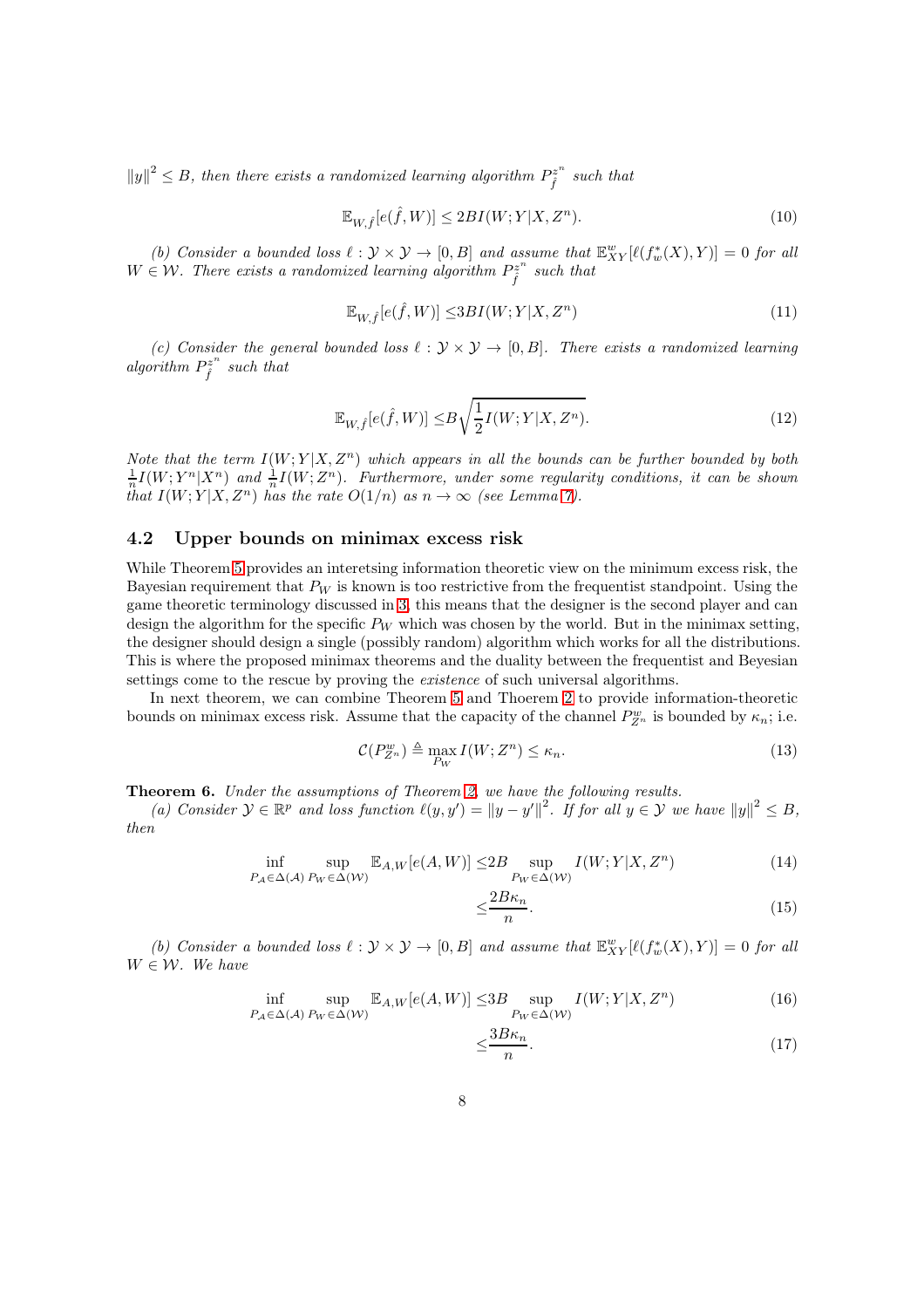*(c)* Consider the general bounded loss  $\ell : \mathcal{Y} \times \mathcal{Y} \rightarrow [0, B]$ . We have

$$
\inf_{P_{\mathcal{A}} \in \Delta(\mathcal{A})} \sup_{P_{W} \in \Delta(W)} \mathbb{E}_{A,W}[e(A, W)] \leq B \sqrt{\frac{1}{2} \sup_{P_{W} \in \Delta(W)} I(W; Y | X, Z^{n})}
$$
(18)

$$
\leq B \sqrt{\frac{\kappa_n}{2n}}.\tag{19}
$$

This theorem shows that there exists a single (randomized) algorithm which uniformly performs well on all the distributions in  $P_W$  given that  $I(W; Y | X, Z^n)$  or the channel capacity  $\mathcal{C}(P_{Z^n}^W)$  is bounded. Note that the channel capacity only depends on the conditional distribution  $P_{Z^n}^W$  and thus it provides a complexity measure for the space of all the distributions in the considered family of distributions. In the next sections, we will demonstrate that in some interesting cases  $\kappa_n$  grows with the rate  $O(\log n)$ .

#### 4.3 Asymptotic analysis

The terms  $I(W; Y | X, Z^n)$  and  $I(W; Z^n)$  can be analyzed for large n using classic results of [\[7,](#page-15-13) [8\]](#page-15-14). This is summarized in the following Lemma.

<span id="page-8-0"></span>**Lemma 7.** Let  $W \subset \mathbb{R}^d$  be a compact set and the model  $P_Z^w$  be smooth in w with the Fisher *information matrix*  $J_Z^w(w)$ *. Then, as*  $n \to \infty$ *, we have* 

$$
I(W; Z^n) = \frac{d}{2} \log \left( \frac{n}{2\pi e} \right) + h(W) + \mathbb{E} \left[ \log |J_Z^W(W)| \right] + o(1),\tag{20}
$$

<span id="page-8-1"></span>*and*

<span id="page-8-3"></span>
$$
I(W;Y|X,Z^n) = O\Big(\frac{d}{2n}\Big). \tag{21}
$$

The exact smoothness conditions can be found in the supplementary materials.

This result was used by [\[41\]](#page-16-5) to derive asymptotic rates for the minimum excess risk in the Bayesian setting. It might seem appealing to do the same here; i.e. substitute r.h.s. of Equation [\(21\)](#page-8-1) inside inequalities of Theorem [6](#page-7-0) in order to get rates of order  $O(1/n)$  and  $O(\sqrt{1/n})$ . Unfortunately, that's not possible here as the convergence rate of the limit in Lemma [7](#page-8-0) is not uniform on all distributions. To see the problem, note that for each value of  $n$ , the world is allowed to select a different distribution. This shows another dissatisfactory element in minimax analysis. We usually like to know the behaviour of algorithms for a fixed distribution as  $n$  grows. This kind of problem is well known in approximation theory and has been extensively analyzed (e.g. see [\[35,](#page-16-14) Sect. 2] and [\[5\]](#page-14-4)). A resolution to this is to consider the individual upper rate of convergence which is defined as a sequence  $(b_n)_{n\geq 1}$  of positive numbers such that

<span id="page-8-2"></span>
$$
\inf_{\{P_A^n\}_{n\in\mathbb{N}}}\sup_{P_W\in\Delta(\mathcal{W})}\limsup_{n\to+\infty}\frac{\mathbb{E}[\ell(A(Z^n,X),Y)]-\mathbb{E}[\ell(f^*(X),Y)]}{b_n}<\infty,
$$
\n(22)

where the infimum is over the set of randomized learning algorithms  $\{P_{\mathcal{A}}^n\}_{n\in\mathbb{N}}$ . If we know that the l.h.s of  $(22)$  is positive,  $b_n$  is called an individual lower rate. The next theorem states the individual upper rate for learning the class of distributions for which Lemma [7](#page-8-0) holds.

<span id="page-8-4"></span>**Theorem 8.** *Under conditions of Theorem [2](#page-4-1) and Lemma [7:](#page-8-0) the sequence*  $\frac{1}{n}$  *is an individual upper rate for bounded quadratic loss and the sequence*  $\frac{1}{\sqrt{n}}$  *is an individual upper rate for a general bounded loss.*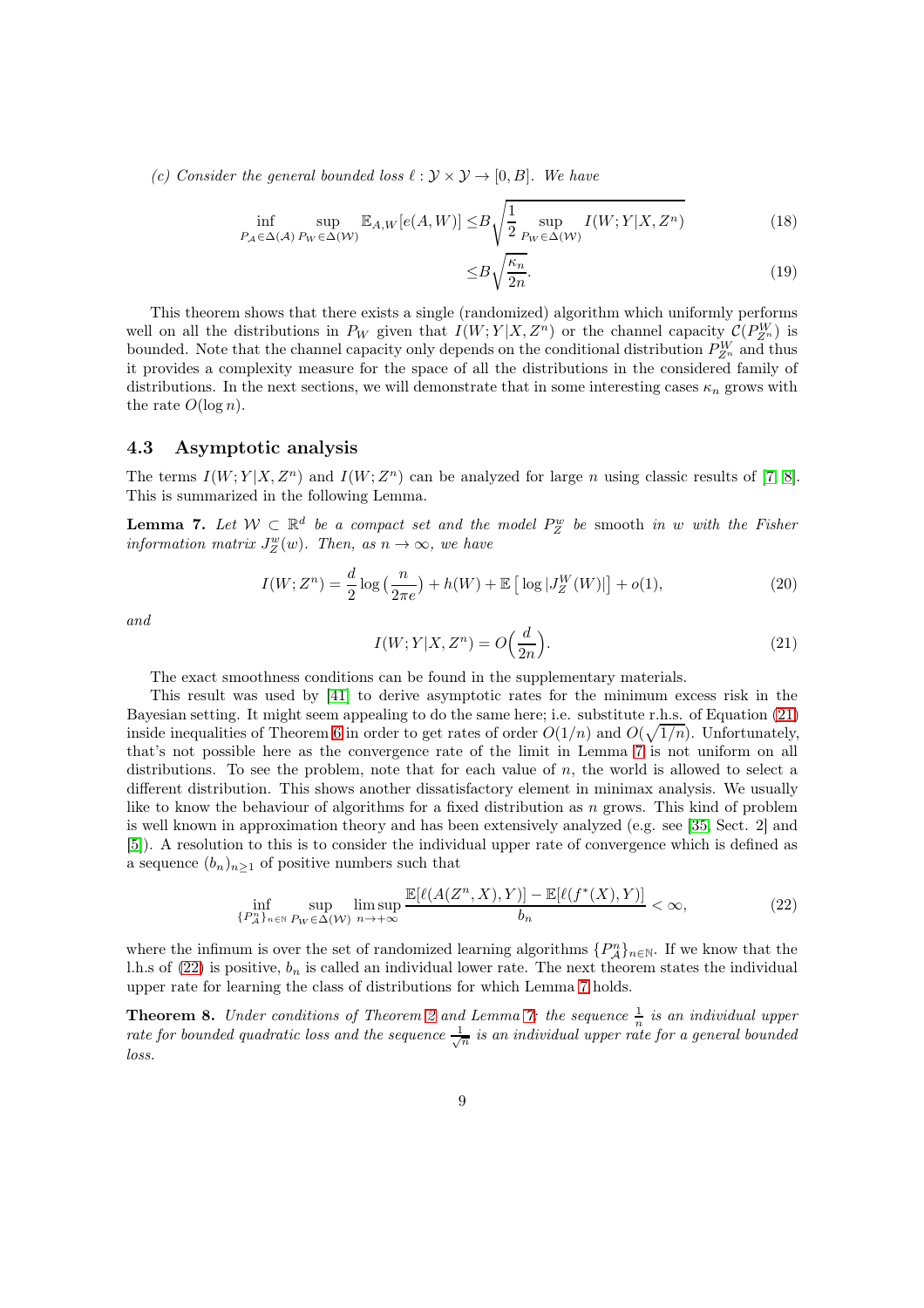#### 4.3.1 Individual lower rates

Using the Rate-Distortion framework recently introduced in [\[13\]](#page-15-5), individual lower rates for excess risk can also be derived. Assume that  $\mathcal{Y} \subset \mathbb{R}^p$  is compact and  $\ell(y, y') = ||y - y'||^2$ . Based on Theorem 10 of [\[13\]](#page-15-5), we have

$$
\mathbb{E}_{AW}[e(A, W)] \ge \frac{d}{n\pi} \exp\left(-\frac{2}{d} \left(\mathbb{E}_W \log |J_Z^W(W)| + o(1)\right)\right),\tag{23}
$$

for any  $P_W$  and  $P_Z^W$  satisfying the conditions of Theorem 10 of [\[13\]](#page-15-5), and any A. Under the condition that  $\sup_{P_W \in \Delta(W)} \mathbb{E}_{W \sim P_W} \log |J_Z^W(W)| \leq C$ , the following individual lower rate can be derived:

$$
\inf_{\{P_A^n\}_{n\in\mathbb{N}}}\sup_{P_W\in\Delta(\mathcal{W})}\limsup_{n\to+\infty}\frac{\mathbb{E}[\ell(A(Z^n,X),Y)]-\mathbb{E}[\ell(f^*(X),Y)]}{\frac{1}{n}}>0. \tag{24}
$$

Note that the individual lower rates do not need the duality to hold.

### 4.4 Information theoretic view on VC-dimension

While learning properties of hypothesis spaces with finite VC-dimension are well understood using classical uniform bounds, they are still studied in many information-theoretic papers. There are two benefits of doing that. First of all, this gives more insight into the information-theoretic nature of classic learning theory. Secondly, it is important to see whether the theory works for this important set of problems.

### 4.4.1 A history on information-theoretic analysis of VC classes

An insightful example is the development of the information-theoretic generalization bound. After the first wave of works on information-theoretic generalization bounds in [\[29,](#page-16-1) [40\]](#page-16-2), describing the generalization using the information-theoretic language has gained much attention. After all, it seemed a natural idea to be able to relate the amount of overfitting, to the amount of information the algorithm has saved inside the learned hypothesis. One of the main problems was the discovery of [\[3\]](#page-14-5) showing that the generalization bounds obtained from the information-theoretic viewpoint could be much worse than the ones found by VC theory. More precisely, they considered the simple problem of learning threshold functions when  $\mathcal{X} = \{1, \ldots k\}$  for a  $k \in \mathbb{N}$ . They showed that for any randomized algorithm which is ERM, there exists a distribution for which the upper bound on generalization is  $\Omega(\frac{\log \log |\mathcal{X}|}{n^2})$ . This was not a satisfactory result as the cardinality of X is usually considered to be unbounded. On such sets, while the VC theory provides fast rates in minimax setting, the information-theoretic bounds were vacuous.

In the works published in the subsequent years on the subject, some explicitly tried to tackle this problem and provide an information-theoretic view that can also explain VC theory. In [\[1\]](#page-14-0), the chaining method was combined with the information-theoretic techniques bringing together the capabilities of both techniques to prove generalization bounds. In [\[34\]](#page-16-4) a symmetrization techniques was adapted to improve the bounds. In this setting a super-sample of size  $2n$  was considered as given in which the training set is selected from randomly. Then the conditional mutual information of the learned hypothesis and training set appeared in the bounds. Using this technique the authors provided  $O(D \log n/n)$  bounds which are loose by the log n factor. They also made some conjectures about the existence of algorithms for which the  $\log n$  factor will not appear [\[33\]](#page-16-15). Their conjectures cover both agnostic and realizable settings. The conjectures about the realizable setting were later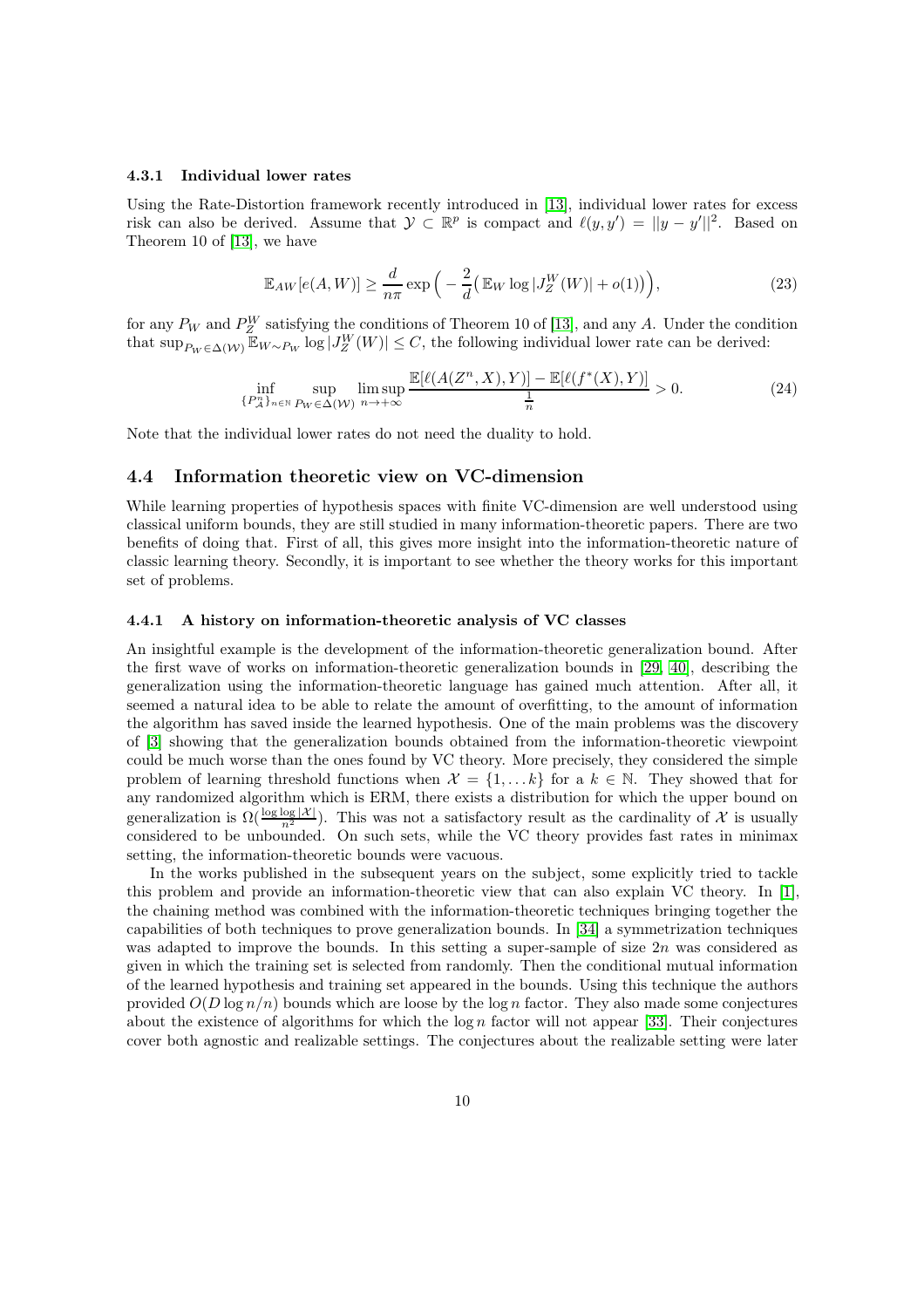refuted in [\[14\]](#page-15-15) (and replaced by other conjectures). In [\[12\]](#page-15-1) the chaining method was combined with the conditional mutual information to remove the  $\log n$  factor in the agnostic setting.

Perhaps the most relevant to the current work is [\[24\]](#page-16-16). They take a game-theoretic view on the problem in which the gain of the world is directly defined to be the mutual information between the learned model and the dataset (the term which appears in the generalization bounds). In their setting, the world is directly trying to select a distribution for which the information-theoretic bound on generalization gap is increased. As it was found that the world is too strong to be beaten, it was suggested that its power should be reduced. One of the suggestions was that if the prior probability  $P_h$  on the class of functions H is selected beforehand, the minimax order can be swapped. A setting in which the learning algorithm has to know  $P_h$  but knowing  $P_X$  is not required. In this section the excess risk of learning of hypothesis classed with finite VC-dimension is studied. It is demonstrated that in our case which the attention is on the excess risk, under quite general conditions the order of play can be swapped and information-theoretic bounds provide a concise and correct evaluation of the hardness of the problem.

#### 4.4.2 Excess risk for VC classes

Consider a class of functions  $\mathcal H$  with a finite VC-dimension D. To use Theorem [1,](#page-4-0) consider the class of distributions W with the property that for each  $W \in \mathcal{W}$ , there exists  $h \in \mathcal{H}$  such that  $Y = h(X)$  almost surely. Suppose that W is compact with respect to the Total Variation metric. Using Theorem [1,](#page-4-0) we can replace the order of minimax, thus, it is enough to analyze the problem in the Bayesian setting. Using Theorem [5](#page-6-1) we know that there exists randomized algorithm  $P_{\hat{i}}^{z^n}$  $\int\limits^{\infty}_{f}$  such that

$$
\mathbb{E}[e(\hat{f}, w)] \le 3I(W; Y|X, Z^n). \tag{25}
$$

Now, we have

<span id="page-10-0"></span>
$$
I(W;Y|X,Z^n) \le \frac{1}{n}I(W;Y^n|X^n) \le \frac{1}{n}H(Y^{n+1}|X^{n+1}) \le \frac{1}{n}\log\left(en^D\right) = O\left(\frac{D\log n}{n}\right). \tag{26}
$$

The third inequality is derived by first noting that entropy is upper bounded by the logarithm of the maximum number of values  $Y^n$  can take when  $X^n = x^n$  is given and then using the Sauer-Shelah lemma. Thus, the inequalities [\(26\)](#page-10-0) provide a simple, yet intuitive proof of the bound of  $O(D \log n/n)$ on the excess risk in VC theory.

Now, the natural question to ask is whether the  $\log n$  factor can be removed to meet the tight bounds from VC theory. We conjecture that  $I(W; Y^n | X^n) = O(D/n)$  and the presented informationtheoretic methodology is enough to show the tight upper bound of  $O(1/n)$ . The rational behind this conjecture is that in Equation [\(26\)](#page-10-0), the upper bound of  $\frac{1}{n}I(W; Y^n|X^n)$  was used which is not tight. Actually, this is similar to the result presented in Lemma [7.](#page-8-0) Comparing equations [\(20\)](#page-8-3) and  $(21)$ , we can observe that in the setting of that lemma, the looseness of such bound was exactly log n. Similarly, we can write

$$
I(W;Y|X,Z^n) = I(W;Y^{n+1}|X^{n+1}) - I(W;Y^n|X^{n+1})
$$
\n(27)

in which  $X^{n+1} = X^n \cup \{X\}$ ,  $Y^{n+1} = Y^n \cup \{Y\}$  and  $Z^{n+1} = Z^n \cup \{(X,Y)\}$ . Now if one could show that whenever the first term is  $cD\log(n+1)$  for a constant  $c \in \mathbb{R}$ , the second term would be cD log n, the result will be achieved by noting that  $I(W; Y | X, Z^n) \leq \log((n+1)/n) \leq O(1/n)$ . One challenge to achieve this, is the necessity to analyze both of these terms together. Another difficulty is that the constant c should be the same for both of the terms. It's also worth mentioning that the studied minimax setting in this paper allows improper learners. If one restricts the algorithms to proper learners, counterexamples similar to [\[14\]](#page-15-15) could be provided to refute the conjecture.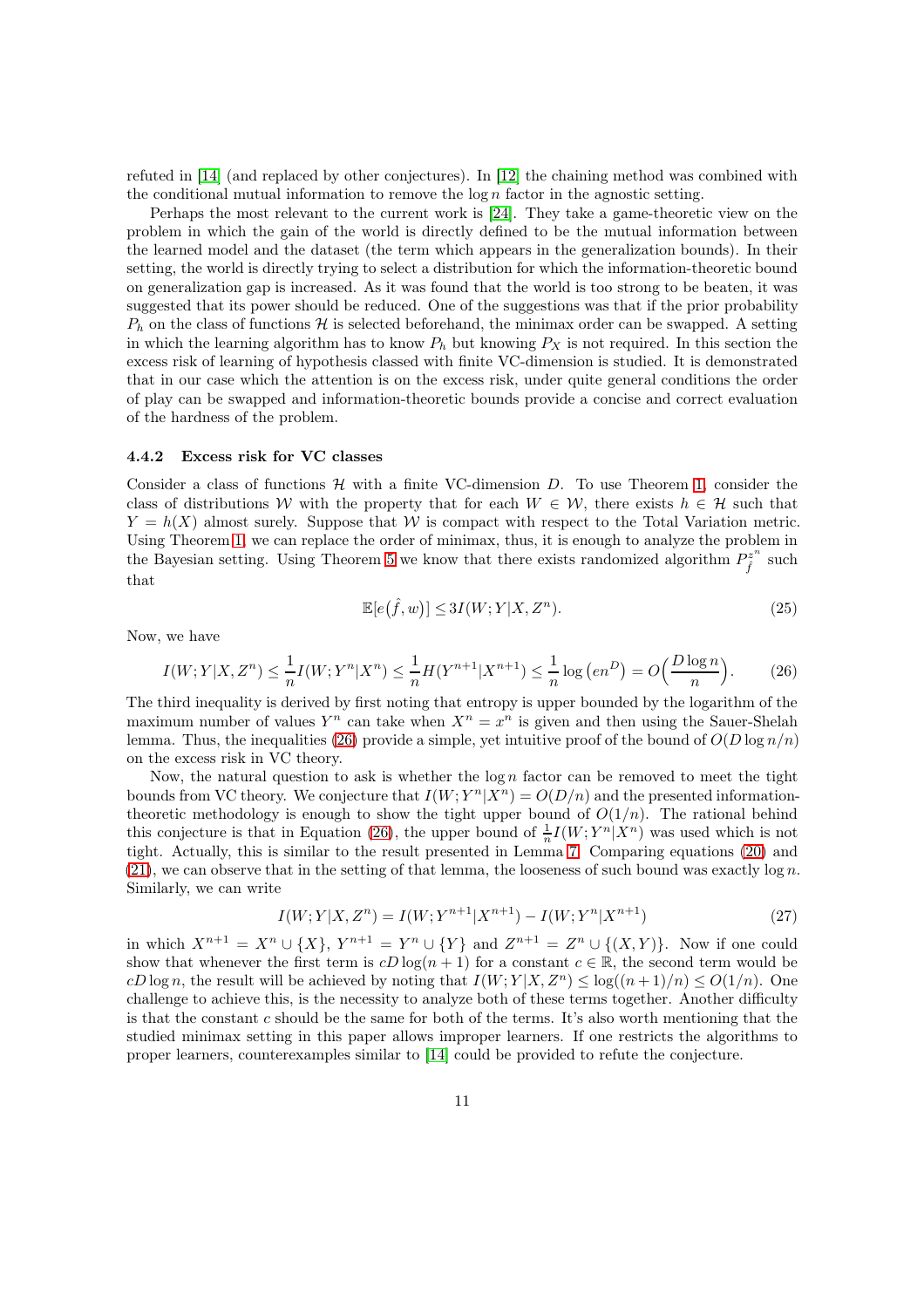### 5 Designing algorithms for a restricted class of priors

The results presented in the previous sections were all about the existence of good algorithms. But they are not constructive, meaning that they could not readily be used to find such learning algorithms. In this section, we discuss a method to do so which results in algorithms that asymptotically meet the previously obtained bounds of  $O(\sqrt{1/n})$ . To do so, we first provide an extension to Theorem [5.](#page-6-1)

In the posterior sampling algorithm  $A_{PS(P_0)}$ , the prior  $P_0$  is used to calculate the posterior distribution  $P_W^{xz^n}$  given  $Z^n = z^n$  and  $X = x$ , a variable W' is sampled from the calculated posterior, and  $A_{\mathrm{PS}(P_0)}(z^n, x) = f^*_{W'}(x)$ .

<span id="page-11-0"></span>**Theorem 9.** *Consider a set of priors*  $\mathcal{M}_W$  *on*  $W$ *. Assume that this set has a finite radius* 

$$
r = \inf_{P'_W \in \mathcal{M}_W} \sup_{P_W \in \mathcal{M}_W} \text{KL}(P_W \parallel P'_W),
$$

and that the infimum is achieved at  $P_0$ . Consider the posterior sampling algorithm  $A_{PS(P_0)}$ . If for all  $z^n$  and x, the cumulant generating function of the random variable  $\ell(A_{PS(P_0)}(z^n, x), Y)$  exists for  $\lambda \in [0, b)$  *and is upper bounded by*  $\varphi(\lambda)$  *under all distributions*  $P_W \in \mathcal{M}_W$ *, we have* 

$$
\sup_{P_W \in \mathcal{M}_W} \mathbb{E}_{W \sim P_W} [e(A_{PS(P_0)}, W)] \le \varphi^{*-1} \Big( \frac{r}{n} + \sup_{P_W \in \mathcal{M}_W} I(W; Y | X Z^n) \Big),\tag{28}
$$

where  $\varphi^{*-1}$  is the generalized-inverse of  $\varphi^*(\gamma) = \sup_{0 \leq \lambda < b} (\lambda \gamma - \varphi(\lambda)).$ 

This theorem states that when the distribution  $P_W$  is not known but is chosen from a set with finite radius, one can use the posterior sampling algorithm with the distribution  $P_0$  to achieve the same asymptotic bound (up to constants) as when the true  $P_W$  was known.

**Remark 1.** *Assume that*  $\mathcal{M}_W = \{P_W^{\theta} \mid \theta \in \Theta\}$  *is a parametric family of distributions in which*  $\Theta$ *is the parameter space. Consider an arbitrary distribution*  $P_{\theta}$  on  $\Theta$ . It is well known that

$$
I(\theta;W) \le \inf_{\theta' \in \Theta} \sup_{\theta \in \Theta} \text{KL}(P_W^{\theta} \parallel P_W^{\theta'}),\tag{29}
$$

*for any*  $P_{\theta}$  [\[27\]](#page-16-17). Hence, having a finite radius implies a finite capacity from  $\theta$  to W.

#### 5.1 Regularized least squares

In this section, we will use the machinery developed so far, to study the excess risk of regularized least squares. To do so, we will connect the excess risk of least squares and posterior sampling.

Let  $\mathcal{M}_W = \{ \mathcal{N}_{d \times d}(\mu, \sigma_w^2 I) \mid ||\mu||_2 \leq c \}$  be a restricted class of d-dimensional normal priors on W. This family of distributions has a finite radius  $r = \frac{c}{2\sigma_w^2}$  and  $P_0 = \mathcal{N}(0, \sigma_w^2 I)$ . Assume that  $P_W = \mathcal{N}(\mu, \sigma_w^2 I) \in \mathcal{M}_W$ ,  $X \sim P_X$  and consider the data generation process  $Y = W^\top \phi(X) + E$ , in which  $\phi: \mathcal{X} \to \mathbb{R}^d$  and  $E \sim \mathcal{N}(0, \sigma_e^2)$  is an independent zero-mean Gausssian noise.

<span id="page-11-1"></span>**Theorem 10.** *Given n i.i.d.* training pairs  $z^n = \{(x_i, y_i)\}_{i=1}^n$ , let  $\Phi \in \mathbb{R}^{n \times d}$  and  $\mathbf{Y} \in \mathbb{R}^n$  be the  $matrix\ of\ samples\ \{\phi(x_i)\}_{i=1}^n$  and  $\{y_i\}_{i=1}^n$  respectively. Also denote the eigenvalues of  $\frac{1}{n}(\mathbf{\Phi}^\top\mathbf{\Phi})$  and  $\mathbb{E}_{X \sim P_X} [\phi(X) \phi(X)^\top]$  *with*  $(\tilde{\sigma}_i)_{i=1}^d$  *and*  $(\sigma_i)_{i=1}^d$  *respectively. We have* 

$$
P_W^{z^n} = \mathcal{N}\Bigg(\bigg(\boldsymbol{\Phi}^\top \boldsymbol{\Phi} + \frac{\sigma_e^2}{\sigma_w^2} I\bigg)^{-1} \bigg(\boldsymbol{\Phi}^\top \mathbf{Y} + \frac{\sigma_e^2}{\sigma_w^2}\mu\bigg), \bigg(\frac{\boldsymbol{\Phi}^\top \boldsymbol{\Phi}}{\sigma_e^2} + \frac{I}{\sigma_w^2}\bigg)^{-1}\Bigg) \triangleq \mathcal{N}(\mu_W^{z^n}, \Sigma_W^{z^n}),\qquad(30)
$$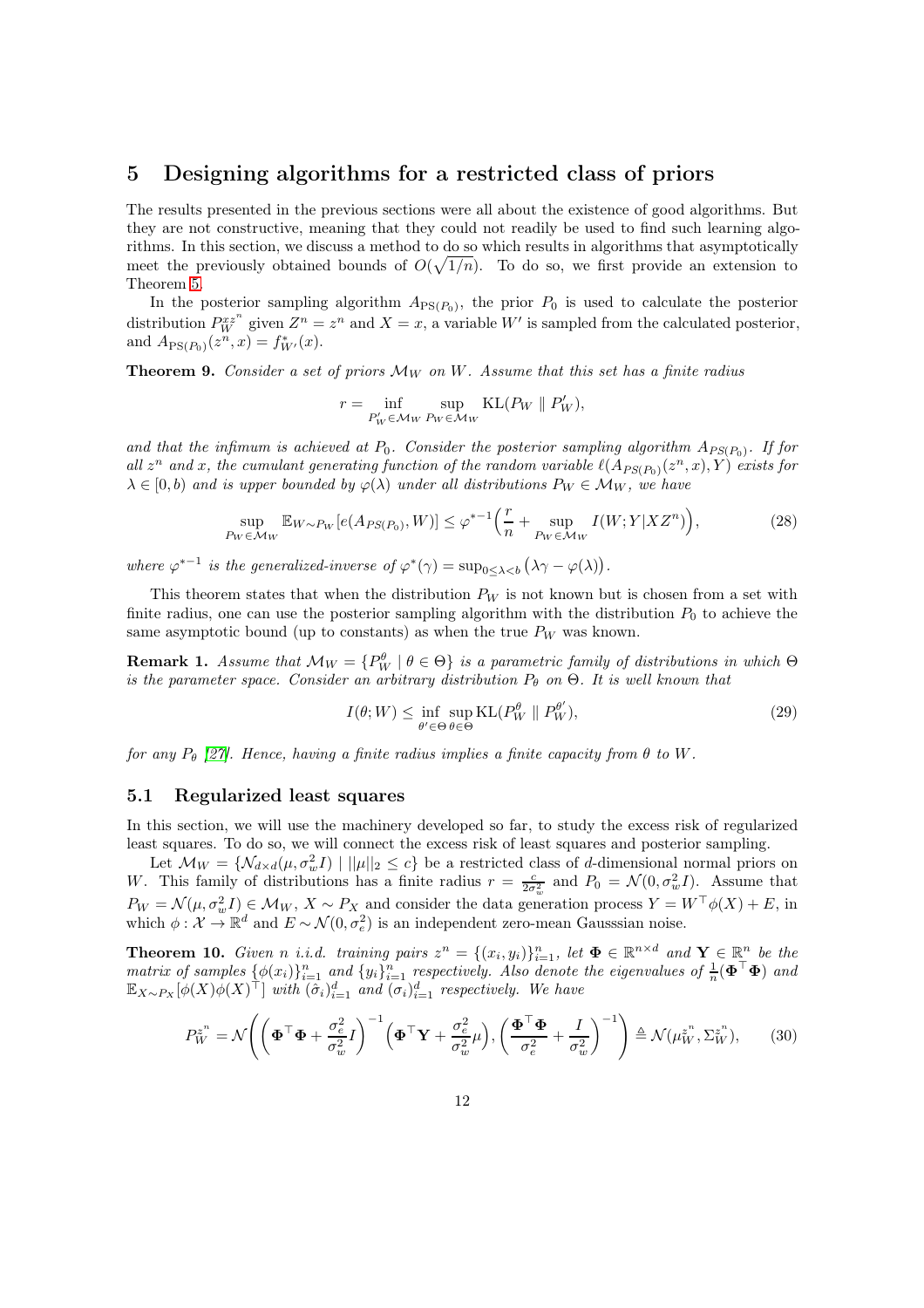*and defining*  $\lambda = \frac{\sigma_e}{\sigma_w}$ ,

$$
I(W; Z^n) = \frac{1}{2} \mathbb{E}_{Z^n} \left[ \log \frac{\sigma_w^{2d}}{\prod_{i=1}^d \frac{\sigma_e^2}{n\hat{\sigma}_i + \lambda}} + \sum_{i=1}^d \frac{\lambda}{n\hat{\sigma}_i + \lambda} - d + \frac{1}{\sigma_w^2} \left\| \mu_W^{Z^n} - \mu \right\|^2 \right].
$$
 (31)

Theorem [9](#page-11-0) can be used to upper bound the excess risk of the posterior sampling algorithm. To use this theorem, we need to find a function  $\varphi(\lambda)$ , such that the cumulant generating function of  $\ell(A_{\text{PS}}(z^n, x), Y)$  exists for  $\lambda \in [0, b)$  and is upper bounded by  $\varphi(\lambda)$  under all  $P_W \in \mathcal{M}_{\mathcal{W}}$ .

<span id="page-12-0"></span>**Theorem 11.** For the problem described above, the posterior sampling algorithm  $A_{PS}(P_0)$  satisfies

$$
\sup_{P_W \in \mathcal{M}_W} \mathbb{E}_{W \sim P_W} [e(A_{PS(P_0)}, W)] \le \sup_{P_W \in \mathcal{M}_W} \varphi^{*-1}\Big(\frac{1}{n} \Big(I(W; Z^n) + \frac{c}{2\sigma_w^2}\Big)\Big) \le O\Big(\sqrt{\frac{d \log(n)}{n}}\Big).
$$

We will now connect the results developed so far to regularized least squares. Note that in equa-tion [G.1,](#page-27-0) we have seen that  $\mu_W^{z^n}$  is the regularized least squares estimator. Let  $e^* = \mathbb{E}[\ell(f_W^*(X), Y)].$ We have

E[e(APS, W)] = EZnWPSφ(X)<sup>Y</sup> W<sup>⊤</sup> PSφ(X) − Y 2 − e ∗ = EZnXY E Z n WPS W<sup>⊤</sup> PSφ(X) − Y 2 − e ∗ (WPS ⊥⊥ W|Z n ) <sup>≥</sup> <sup>E</sup>ZnXY E Z n WPS [WPS] <sup>⊤</sup>φ(X) − Y 2 − e ∗ (Convexity of loss function) = EZnXY µ Z <sup>n</sup><sup>⊤</sup> <sup>W</sup> φ(X) − Y 2 − e ∗ (E Z n <sup>W</sup>PS [WPS] = E Z n <sup>W</sup> [W]) = E[e(ARLS, W)].

Thus, an upper bound on the excess risk of the posterior sampling algorithm is an upper bound on the excess risk of regularized least squares.

Summing up, based on Theorem [10,](#page-11-1) for any  $P_W$  (i.e., any choice of  $\mu$ ) as  $n \to \infty$ , we have  $I(W; Z^n) = O(d \log(n))$ . Hence,

$$
\sup_{P_W \in \mathcal{M}_W} \mathbb{E}_{W \sim P_W} [e(A_{\text{RLS}}, W)] \le \sup_{P_W \in \mathcal{M}_W} \mathbb{E}_{W \sim P_W} [e(A_{\text{PS}}, W)]
$$
  

$$
\le \sup_{P_W \in \mathcal{M}_W} \varphi^{*-1} \Big( \frac{1}{n} \Big( I(W; Z^n) + \frac{c}{2\sigma_w^2} \Big) \Big)
$$
  

$$
\le O\Big(\sqrt{\frac{d \log n}{n}}\Big),
$$

where the last inequality follows from Theorem [10](#page-11-1) and Theorem [11.](#page-12-0) It should be noted that while the dimension  $d$  has appeared in the bounds, it is actually possible to do much better if the eigen values of the covariance matrix are small. To see that, let's rewrite the equation describing  $I(W; Z^n)$ which was presented in Theorem [10](#page-11-1) as

$$
I(W; Z^n) = \frac{1}{2} \mathbb{E}_{Z^n} \left[ -\sum_{i=1}^d \log \frac{\lambda}{n \hat{\sigma}_i + \lambda} + \sum_{i=1}^d \frac{\lambda}{n \hat{\sigma}_i + \lambda} - d + \frac{1}{\sigma_w^2} \left\| \mu_W^{Z^n} - \mu \right\|^2 \right]
$$
  

$$
\leq \mathbb{E}_{Z^n} \left[ -\sum_{i=1}^d \log \frac{\lambda}{n \hat{\sigma}_i + \lambda} + \frac{1}{\sigma_w^2} \left\| \mu_W^{Z^n} - \mu \right\|^2 \right],
$$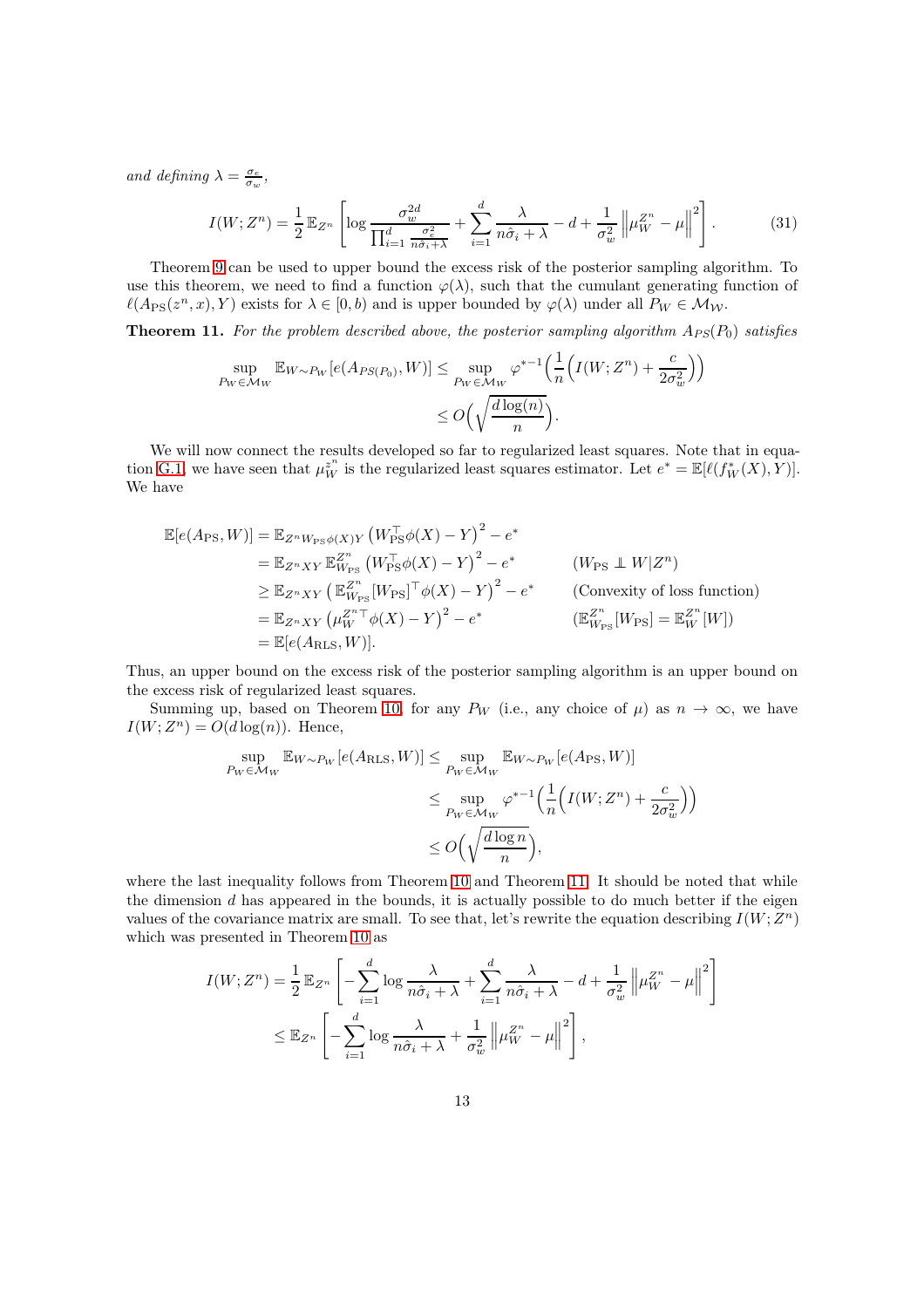where the first equation is due to  $\lambda = \sigma_e^2/\sigma_w^2$  and the inequality is derived by noting that  $\frac{\lambda}{n\hat{\sigma}_i + \lambda} \leq 1$ . Now, note that if a value of  $\hat{\sigma}_i$  is small compared to  $\lambda$  it will get removed from this equation. In other words, the effective dimension which will appears in the bound, depends on the eigenvalues of the covariance matrix of data in the feature space. This makes it possible to have valid bounds for very large d when one can guarantee that the eigenvalues will be suitably small for most of the dimensions. Note that in classic analysis of kernel regularized least squares where the feature space could be infinite dimensional, a similar concept of effective dimension is defined based on eigenvalues of the operator in the Hilbert space. In that setting, it is shown that one of the requirements for the kernel regularized least squares to work well, is to have fast decays on the the eigenvalues [\[5\]](#page-14-4). To the best of our knowledge, the results provided here, are the first to provides an information theoretic insight about effective dimension and why it appears in the bounds on excess risk. In comparison, the most related results in the literature are the ones provided in Section 3 of [\[39\]](#page-16-6) which discusses the non-regualarized least squares. In this setting the bounds will be vacuous when the input dimension is high (e.g. investigate Eq.  $(102)$  of [\[39\]](#page-16-6) when p is large).

It should be noted that, while the provided results in this section work for *any finite* dimension, the mathematical machinery utilized here is not strong enough to directly handle the infinitedimensional case. Extending the current information theoretic framework to the general case where the functions are from a (possibly) infinite dimensional Hilbert space seems an interesting direction for future studies.

### 6 A discussion about generality of theorems

In this paper we presented a variety of Theorems each with different degrees of generality. In this section a comparison between the assumptions needed for each setting is provided. To make the comparison complete, we also include some of the results of [\[41\]](#page-16-5) which are in frequentist setting (i.e. Section 7.2 and related parts in Section 5 of that paper). The following equation roughly shows how general the assumptions are compared to each other. It is sorted from the most general to the most strong set of assumptions.

Theorem [1](#page-4-0) > Theorem [2](#page-4-1) > Theorem [9](#page-11-0) > Relate parts of paper [\[41\]](#page-16-5)

The significant factors considered in each inequality are described below:

(1) Theorem [1](#page-4-0) does not require a parametric family of distributions and also does not require the density functions to be uniformly bounded. But Theorem [2](#page-4-1) has all these extra assumptions.

(2) Theorem [2](#page-4-1) does not put any restriction on the set of priors the world can choose from. In contrast, Theorem [9](#page-11-0) just works for a restricted set of priors with finite diameter and the diameter appears in the bound (the price we had to pay to go beyond "pure existence results" and provide real algorithms).

(3) Among all the previous restrictions, Section 7.2 of [\[41\]](#page-16-5) also requires the set of priors to have a finite size and the logarithm of the size will appear in the bound<sup>[1](#page-13-0)</sup>. The used definition of diameter

<span id="page-13-0"></span> $1$ <sup>T</sup>O see this, note that Corollary 8 of [\[41\]](#page-16-5) which is used in section 7.2 of that paper to intuitively discuss the relation with the minimax setting, is based on the term  $H(M|Z)$  (and  $R_{01}(M|Z^n)$  for squared loss). It should be noted that when the index set  $M$  is not finite, for any fixed value of n, these terms could be arbitrarily large if the prior on  $M$ is spread among many values. The intuitive reason is that in order to exactly recover a continuous parameter, one usually requires an infinite number of samples. To see this more precisely for conditional entropy, use the equality  $H(M|Z) = H(M) - I(M;Z)$ . Now note that the worst case prior which should be considered in minimax, could potentially set  $H(M) = \log |\mathcal{M}|$ , which shows that the resulting bound for minimax setting will have an implicit dependence on  $\log |\mathcal{M}|$ .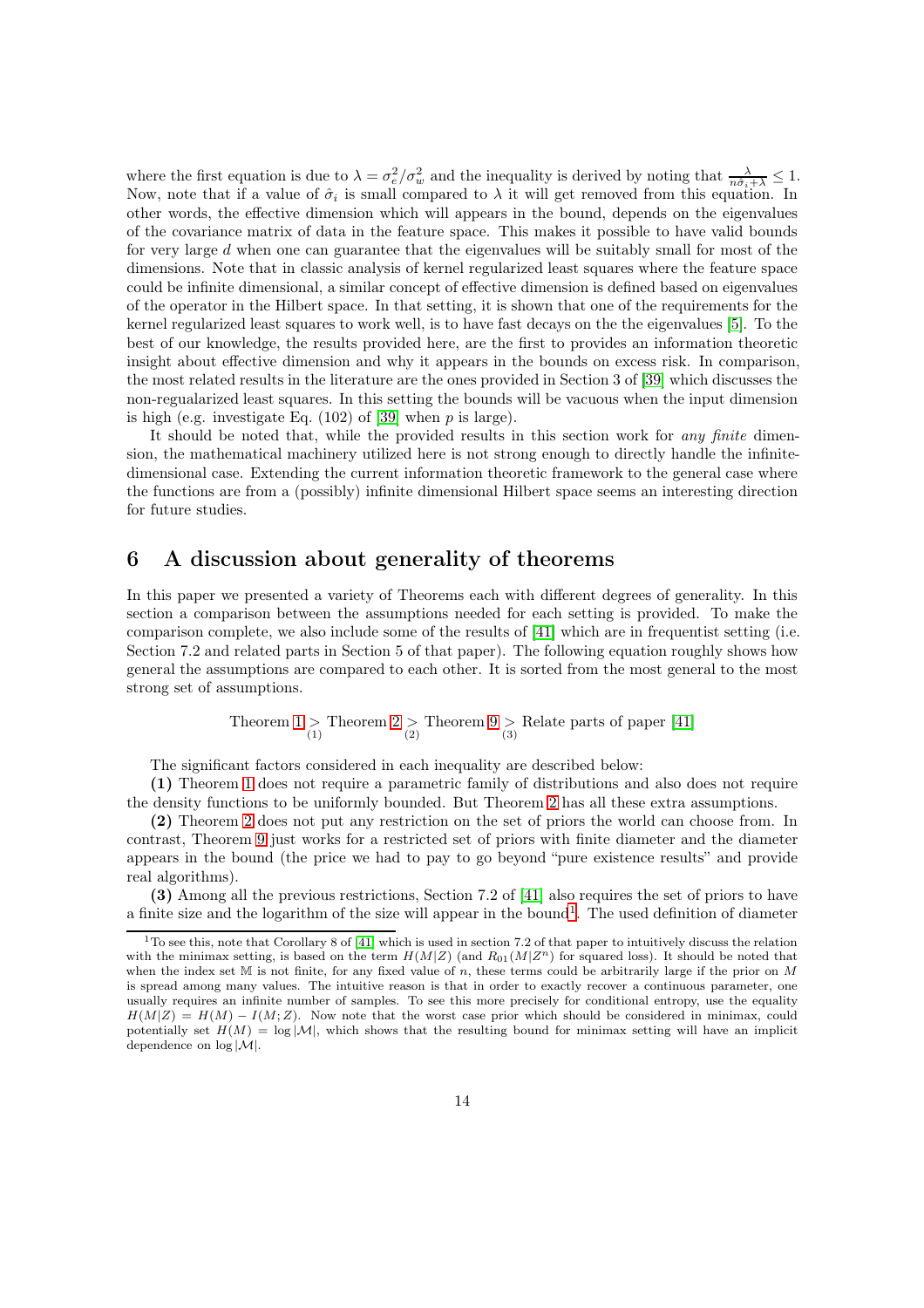(Eq. 146 of [\[41\]](#page-16-5)) is also more restrictive as it takes maximum on all priors all distributions and all inputs .

## 7 Conclusion and future work

In this paper, information-theoretic bounds on the excess risk were studied. First, it was demonstrated that the recent information-theoretic results presented by [\[41\]](#page-16-5) for Bayesian learning provide a suitable way to encode the assumptions on the problem and to study the excess risk. However, as a Bayesian method, they assume a distribution on the parameters. To bridge the gap between these methods and the frequentist minimax setting, the problem was decoded as a game in which the frequentist and Bayesian settings appeared as primal and dual optimizations. It was shown that under what conditions, this game has a value and the duality gap is zero. Under these conditions, it was adequate to study the dual problem in which the machinery developed by [\[41\]](#page-16-5) provides a method to derive bounds on the excess risk. It was demonstrated that these techniques provide a convenient set of tools to study minimum excess risk on problems such as classification on hypotheses classes with finite VC-dimension. It was also demonstrated that this new technique does not suffer from the problems which the information-theoretic bounds on generalization were facing. Finally, the posterior sampling method was studied and it was shown that it can approach the optimal algorithm given that the class of priors is suitably controlled. The regularized least squares problem was studied with this technique.

There are various problems worthy of further analysis. Firstly, the minimax theorems proved in this paper provide a general structure for problems that we know can be solved. Studying various classes of problems in which an information-theoretic approach is plausible is interesting. Secondly, most of the bounds provided are upper bounds and the lower bounds are less understood at this point. Further analysis of these concepts could shed more light on the information theoretic nature of learning.

### <span id="page-14-0"></span>References

- [1] A. Asadi, E. Abbe, and S. Verdu. Chaining Mutual Information and Tightening Generalization Bounds. In S. Bengio, H. Wallach, H. Larochelle, K. Grauman, N. Cesa-Bianchi, and R. Garnett, editors, *Advances in Neural Information Processing Systems 31*, pages 7234–7243. Curran Associates, Inc., 2018.
- <span id="page-14-1"></span>[2] A. R. Asadi and E. Abbe. Chaining meets chain rule: Multilevel entropic regularization and training of neural networks. *Journal of Machine Learning Research*, 21(139):1–32, 2020.
- <span id="page-14-5"></span>[3] R. Bassily, S. Moran, I. Nachum, J. Shafer, and A. Yehudayoff. Learners that Use Little Information. In *Algorithmic Learning Theory*, pages 25–55, 2018.
- <span id="page-14-2"></span>[4] Y. Bu, S. Zou, and V. V. Veeravalli. Tightening Mutual Information Based Bounds on Generalization Error. In *2019 IEEE International Symposium on Information Theory, ISIT 2019*, pages 587–591. Institute of Electrical and Electronics Engineers Inc., 2019.
- <span id="page-14-4"></span>[5] A. Caponnetto and E. De Vito. Optimal rates for the regularized least-squares algorithm. *Foundations of Computational Mathematics*, 7(3):331–368, 2007.
- <span id="page-14-3"></span>[6] N. Cesa-Bianchi and G. Lugosi. *Prediction, Learning, and Games*. Cambridge University Press, 2006.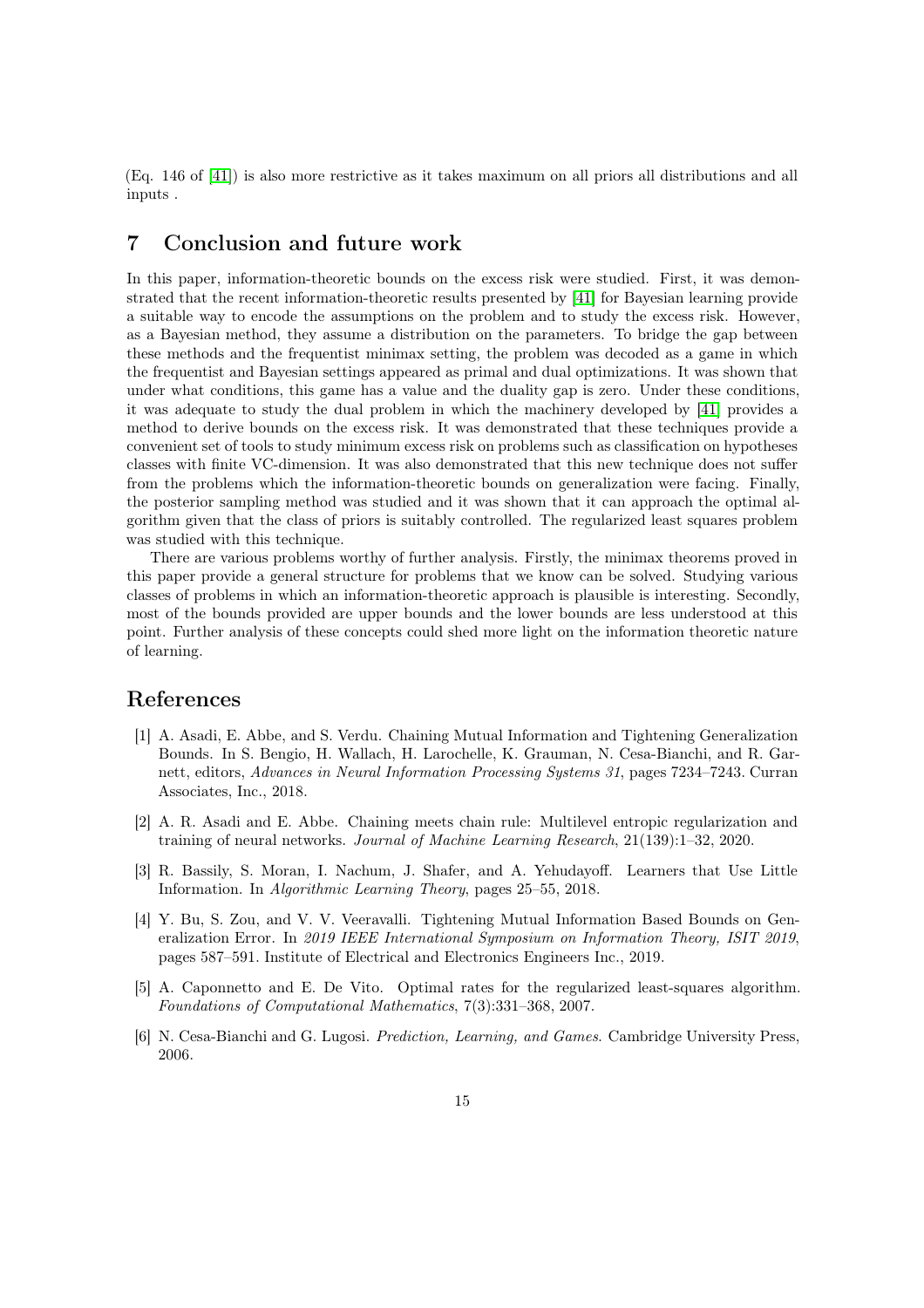- <span id="page-15-14"></span><span id="page-15-13"></span>[7] B. S. Clarke and A. R. Barron. Information-theoretic asymptotics of bayes methods. *IEEE Transactions on Information Theory*, 36(3):453–471, 1990.
- <span id="page-15-7"></span>[8] B. S. Clarke and A. R. Barron. Jeffreys' prior is asymptotically least favorable under entropy risk. *Journal of Statistical Planning and Inference*, 41(1):37–60, 1994.
- [9] L. Davisson. Universal noiseless coding. *IEEE Transactions on Information Theory*, 19(6):783– 795, 1973.
- <span id="page-15-11"></span><span id="page-15-9"></span>[10] B. Efron. R.A. Fisher in the 21st century. *Statistical Science*, pages 95–114, 1998.
- [11] J. B. G. Frenk, G. Kassay, and J. Kolumbán. On equivalent results in minimax theory. *European Journal of Operational Research*, 157(1):46–58, 2004.
- <span id="page-15-1"></span>[12] H. Hafez-Kolahi, Z. Golgooni, S. Kasaei, and M. Soleymani. Conditioning and processing: Techniques to improve information-theoretic generalization bounds. *Advances in Neural Information Processing Systems*, 33, 2020.
- <span id="page-15-5"></span>[13] H. Hafez-Kolahi, B. Moniri, S. Kasaei, and M. Soleymani. Rate-distortion analysis of minimum excess risk in bayesian learning. *arXiv preprint [arXiv:2105.04180](http://arxiv.org/abs/2105.04180)*, 2021.
- <span id="page-15-15"></span>[14] M. Haghifam, G. K. Dziugaite, S. Moran, and D. M. Roy. On the information complexity of proper learners for vc classes in the realizable case. *arXiv preprint [arXiv:2011.02970](http://arxiv.org/abs/2011.02970)*, 2020.
- <span id="page-15-2"></span>[15] M. Haghifam, J. Negrea, A. Khisti, D. M. Roy, and G. K. Dziugaite. Sharpened Generalization Bounds based on Conditional Mutual Information and an Application to Noisy, Iterative Algorithms. *[arXiv:2004.12983](http://arxiv.org/abs/2004.12983) [cs, math, stat]*, Apr. 2020. arXiv: 2004.12983.
- <span id="page-15-16"></span>[16] D. Haussler and M. Opper. General bounds on the mutual information between a parameter and n conditionally independent observations. In *Proceedings of the eighth annual conference on Computational learning theory*, pages 402–411, 1995.
- <span id="page-15-8"></span>[17] D. Haussler, M. Opper, et al. Mutual information, metric entropy and cumulative relative entropy risk. *The Annals of Statistics*, 25(6):2451–2492, 1997.
- <span id="page-15-4"></span>[18] F. Hellström and G. Durisi. Generalization bounds via information density and conditional information density. *IEEE Journal on Selected Areas in Information Theory*, 2020.
- <span id="page-15-3"></span>[19] F. Hellström and G. Durisi. Nonvacuous loss bounds with fast rates for neural networks via conditional information measures. *arXiv preprint [arXiv:2010.11552](http://arxiv.org/abs/2010.11552)*, 2020.
- <span id="page-15-12"></span><span id="page-15-6"></span>[20] E. L. Lehmann and G. Casella. *Theory of point estimation*. Springer Science & Business Media, 2006.
- [21] N. Merhav and M. Feder. Universal prediction. *IEEE Transactions on Information Theory*, 44(6):2124–2147, 1998.
- <span id="page-15-0"></span>[22] M. Mohri, A. Rostamizadeh, and A. Talwalkar. *Foundations of Machine Learning*. The MIT Press, 2012.
- <span id="page-15-10"></span>[23] O. Morgenstern and J. Von Neumann. *Theory of games and economic behavior*. Princeton university press, 1953.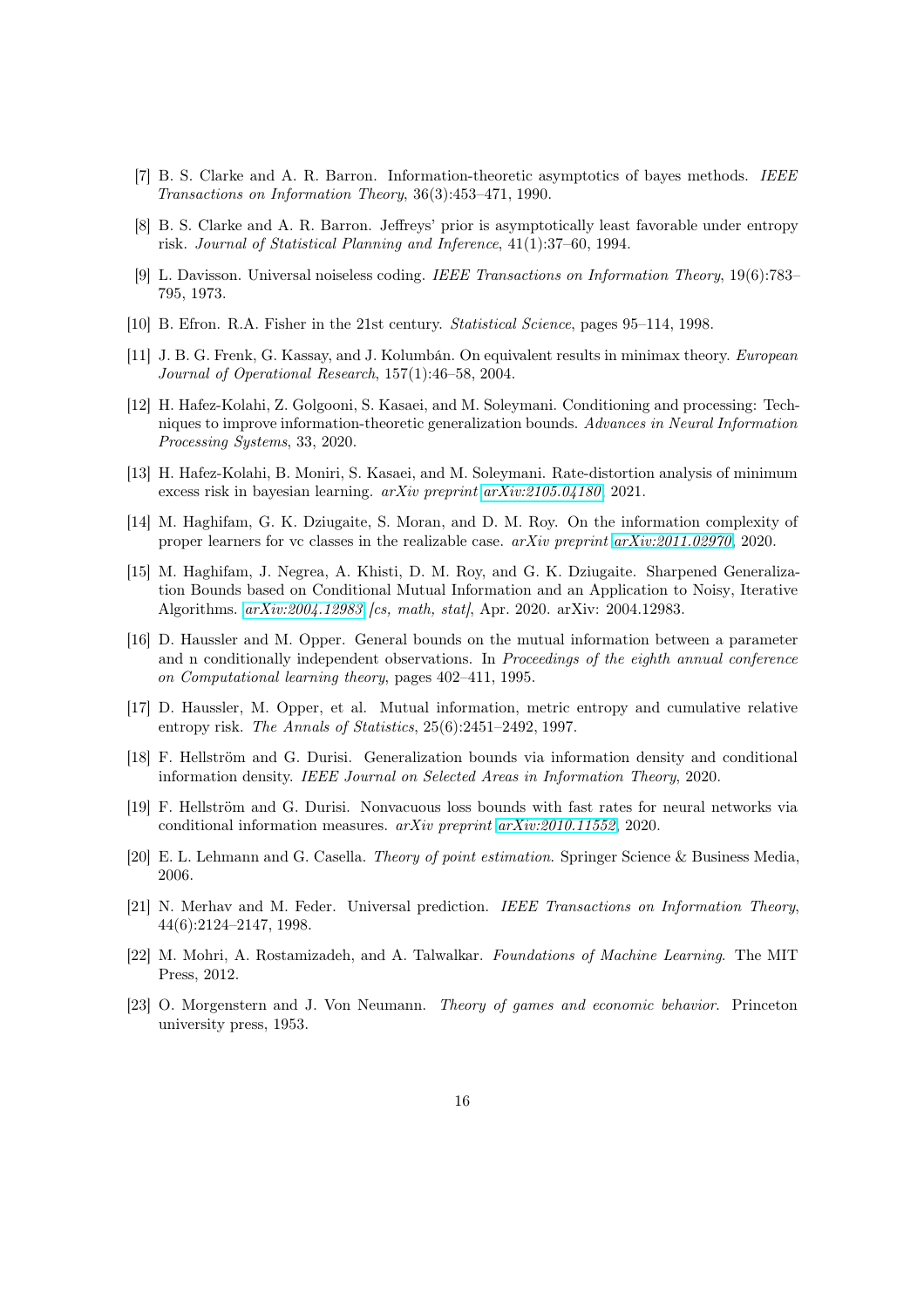- <span id="page-16-16"></span><span id="page-16-3"></span>[24] I. Nachum and A. Yehudayoff. Average-case information complexity of learning. In *Algorithmic Learning Theory*, pages 633–646. PMLR, 2019.
- [25] J. Negrea, M. Haghifam, G. K. Dziugaite, A. Khisti, and D. M. Roy. Information-theoretic generalization bounds for sgld via data-dependent estimates. In *Advances in Neural Information Processing Systems*, pages 11013–11023, 2019.
- <span id="page-16-17"></span><span id="page-16-8"></span>[26] T. Parthasarathy. On games over the unit square. *SIAM Journal on Applied Mathematics*, 19(2):473–476, 1970.
- <span id="page-16-9"></span>[27] Y. Polyanskiy and Y. Wu. Lecture notes on information theory. [http://people.lids.mit.edu/yp/homepage/data/itlectures\\_v5.pdf](http://people.lids.mit.edu/yp/homepage/data/itlectures_v5.pdf), 2019.
- <span id="page-16-1"></span>[28] A. Rakhlin and K. Sridharan. Statistical learning theory and sequential prediction. *Lecture Notes*, 2014.
- [29] D. Russo and J. Zou. How much does your data exploration overfit? controlling bias via information usage. *IEEE Transactions on Information Theory*, 66(1):302–323, 2019.
- <span id="page-16-12"></span><span id="page-16-11"></span>[30] S. Shalev-Shwartz and S. Ben-David. *Understanding Machine Learning: From Foundations to Algorithms*. Cambridge University Press, New York, NY, USA, 2014.
- [31] S. Simons. You cannot generalize the minimax theorem too much. *Rendiconti del Seminario Matematico e Fisico di Milano*, 59(1):59–64, 1989.
- <span id="page-16-10"></span>[32] S. Simons. Minimax theorems and their proofs. In *Minimax and applications*, pages 1–23. Springer, 1995.
- <span id="page-16-15"></span>[33] T. Steinke and L. Zakynthinou. Open problem: Information complexity of vc learning. In *Conference on Learning Theory*, pages 3857–3863. PMLR, 2020.
- <span id="page-16-14"></span><span id="page-16-4"></span>[34] T. Steinke and L. Zakynthinou. Reasoning about generalization via conditional mutual information. In *Conference on Learning Theory*, pages 3437–3452. PMLR, 2020.
- [35] V. N. Temlyakov. Nonlinear methods of approximation. *Foundations of Computational Mathematics*, 3(1), 2003.
- <span id="page-16-18"></span><span id="page-16-7"></span>[36] O. van Gaans. Probability measures on metric spaces. *Lecture Notes*, 2003.
- <span id="page-16-13"></span>[37] J. von Neumann. Zur theorie der gesellschaftsspiele. *Mathematische annalen*, 100(1):295–320, 1928.
- [38] D. H. Wolpert. The lack of a priori distinctions between learning algorithms. *Neural computation*, 8(7):1341–1390, 1996.
- <span id="page-16-6"></span>[39] A. Xu. Continuity of generalized entropy and statistical learning. *arXiv preprint [arXiv:2012.15829](http://arxiv.org/abs/2012.15829)*, 2020.
- <span id="page-16-2"></span>[40] A. Xu and M. Raginsky. Information-theoretic analysis of generalization capability of learning algorithms. In *Advances in Neural Information Processing Systems*, pages 2521–2530, 2017.
- <span id="page-16-5"></span>[41] A. Xu and M. Raginsky. Minimum excess risk in bayesian learning. *arXiv preprint [arXiv:2012.14868](http://arxiv.org/abs/2012.14868)*, 2020.
- <span id="page-16-0"></span>[42] C. Zhang, S. Bengio, M. Hardt, B. Recht, and O. Vinyals. Understanding deep learning requires rethinking generalization. *International Conference on Learning Representations*, 2017.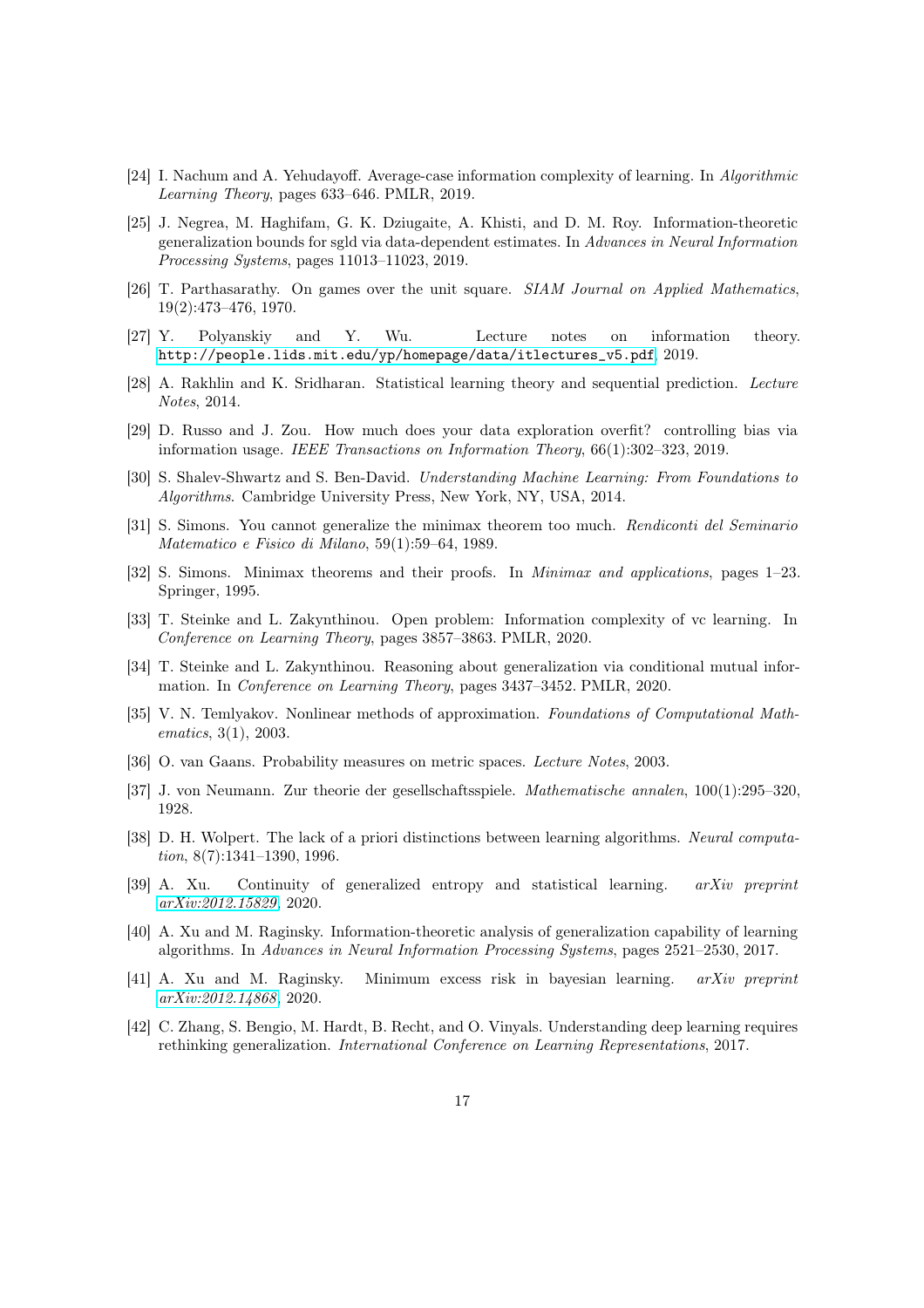# <span id="page-17-1"></span>Appendices

# A Proof of minimax theorems

To prove Theorem [2](#page-4-1) and Theorem [1,](#page-4-0) we first need to state a general minimax theorem from [\[6,](#page-14-3) Theorem 7.1].

<span id="page-17-0"></span>**Theorem A.1.** Let  $f(p,q)$  denote a bounded real-valued function defined on  $P \times Q$ , where P and  $Q$  are convex sets and  $P$  is compact. Suppose that  $f(., q)$  is convex and continuous for each fixed  $q \in \mathcal{Q}$  *and*  $f(p,.)$  *is concave for each finxed*  $p \in \mathcal{P}$ *. Then* 

$$
\inf_{p \in \mathcal{P}} \sup_{q \in \mathcal{Q}} f(p, q) = \sup_{q \in \mathcal{Q}} \inf_{p \in \mathcal{P}} f(p, q). \tag{A.1}
$$

### A.1 Proof of Theorem [1](#page-4-0)

To prove Theorem [1,](#page-4-0) we will need the two following lemmas.

<span id="page-17-3"></span>**Lemma A.2.** Let  $f : \mathcal{H} \to [0, B]$  be a bounded function and P and Q be two probability measures *on* H*. We have*

<span id="page-17-2"></span>
$$
|\mathbb{E}_{X \sim P} f(X) - \mathbb{E}_{X \sim Q} f(X)| \le B d_{\text{TV}}(P, Q), \tag{A.2}
$$

where  $d_{\text{TV}}$  *is the Total Variation distance.* 

*Proof.* The upper bound  $(A.2)$  can be show as follows:

$$
\mathbb{E}_{X \sim P} f(X) - \mathbb{E}_{X \sim Q} f(X) = \int_{\mathcal{H}} f(x)P(dx) - \int_{\mathcal{H}} f(x)Q(dx)
$$
\n(A.3)

$$
= \int_{\mathcal{H}} \left( f(x) - \frac{B}{2} \right) (P - Q)(dx) \tag{A.4}
$$

$$
\leq \frac{B}{2} \int_{\mathcal{H}} |P - Q| (dx) \tag{A.5}
$$

$$
=Bd_{\mathrm{TV}}(P,Q). \tag{A.6}
$$

 $\Box$ 

Similarly, using the fact that  $d_{\text{TV}}(P, Q) = d_{\text{TV}}(Q, P)$ , we have

$$
\mathbb{E}_{X \sim Q} f(X) - \mathbb{E}_{X \sim P} f(X) \le B d_{\text{TV}}(P, Q), \tag{A.7}
$$

concluding the proof the lemma.

The following lemma was recently proved in [\[39,](#page-16-6) Theorem 1].

<span id="page-17-4"></span>**Lemma A.3.** *Consider the bounded loss function*  $\ell : \mathcal{Y} \times \mathcal{Y} \rightarrow [0, B]$ *. We have* 

$$
\left| \inf_{f \in \mathcal{F}} \mathbb{E}_{(X,Y) \sim P} \ell(f(X), Y) - \inf_{f \in \mathcal{F}} \mathbb{E}_{(X,Y) \sim Q} \ell(f(X), Y) \right| \leq B d_{\text{TV}}(P, Q), \tag{A.8}
$$

*in which* F *is the set of all measurable functions and it is assumed that the infimums are achieved.*

*Proof.* Assume that the infimum under distribution P and Q are achieved at  $f_P^*$  and  $f_Q^*$  respectively. Hence, we can write

$$
\mathbb{E}_P \ell(f^*_P(X),Y) - \mathbb{E}_Q \ell(f^*_Q(X),Y) \leq \mathbb{E}_P \ell(f^*_Q(X),Y) - \mathbb{E}_Q \ell(f^*_Q(X),Y) \leq Bd_{\text{TV}}(P,Q),
$$

where the last inequality follows from Lemma [A.2.](#page-17-3) The lower bound can be proved similarly.  $\Box$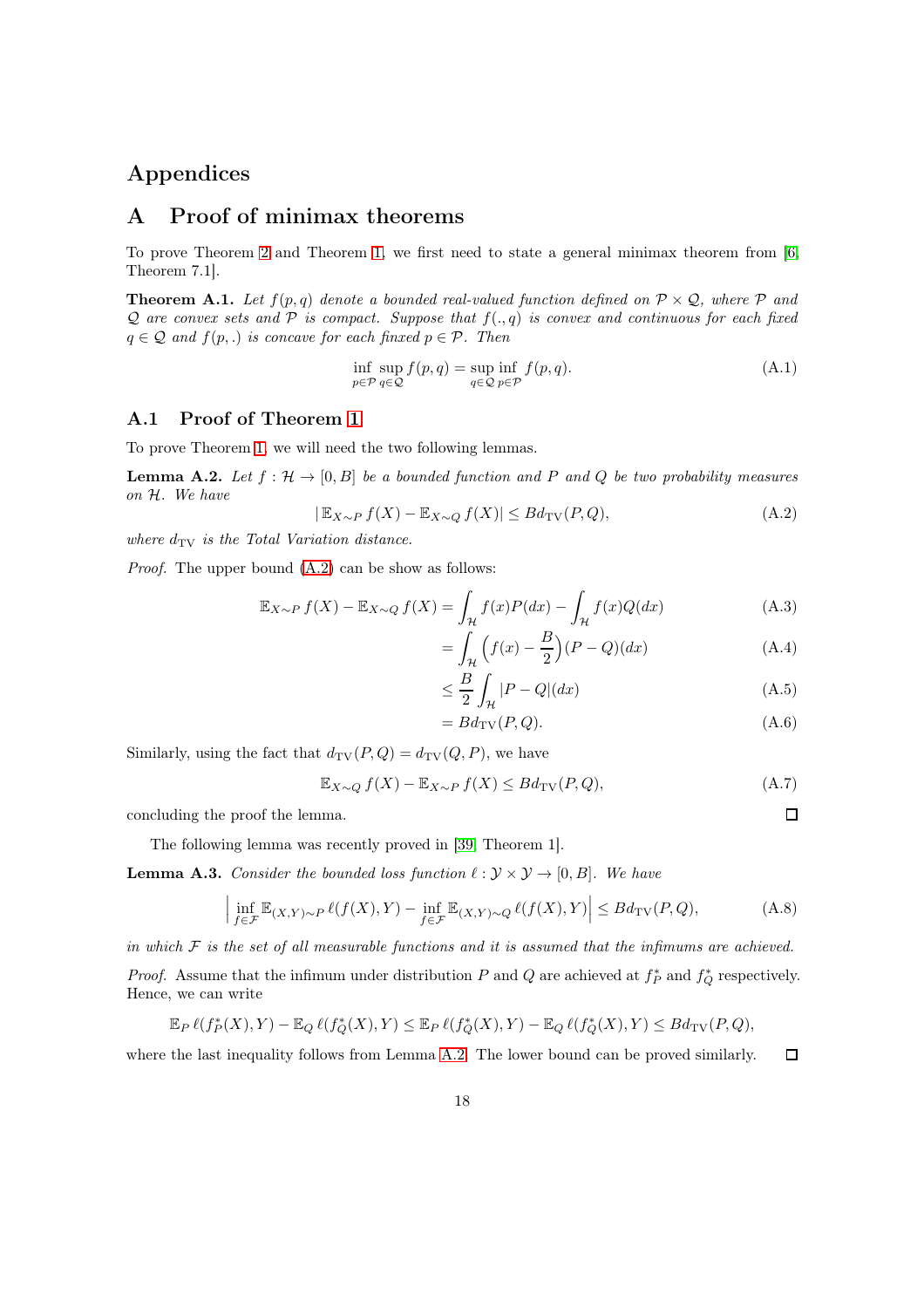Theorem [1.](#page-4-0) *Let* W *be a compact set of measures on* Z *equipped with the Total Variation distance,* ∆(W) *be the set of all Borel probability measures on* W*, and* ∆(A) *be the set of all probability measures on the space of algorithms. Consider a general bounded loss*  $l : \mathcal{Y} \times \mathcal{Y} \rightarrow [0, B]$ *. Under these conditions, we have*

$$
\sup_{P_W \in \Delta(W)} \inf_{P_A \in \Delta(\mathcal{A})} \mathbb{E}_{AW}[e(A, W)] = \inf_{P_A \in \Delta(\mathcal{A})} \sup_{P_W \in \Delta(W)} \mathbb{E}_{AW}[e(A, W)],
$$
\n(A.9)

*in which for a probability measure*  $W \in \mathcal{W}$  *and algorithm A, the excess risk is defined as* 

$$
e(A,W) = \mathbb{E}_{Z^n Z \sim W^{\otimes n+1}}[\ell(A(Z^n, X), Y)] - \mathbb{E}_{Z \sim W}[\ell(f^*(X), Y)].
$$
\n(A.10)

*Proof.* Similar to the proof of Theorem [2,](#page-4-1) we will prove that the sets  $\Delta(W)$  and  $\Delta(A)$ , and the function  $\Psi(P_W, P_A) = \mathbb{E}_{A \sim P_A} \mathbb{E}_{W \sim P_W} e(A, W)$  satisfy the conditions of Theorem [A.1.](#page-17-0)

(Convexity) Convexity of  $\Delta(\mathcal{A})$  and  $\Delta(\mathcal{W})$  hold trivially.

(Compactness) Equip the set  $\Delta(W)$  with the Prokhorov metric  $d_P$  induced by  $d_{TV}$ . By using Proposition 5.3 of [\[36\]](#page-16-18), we know that the compactness of  $(\mathcal{W}, d_{\text{TV}})$  implies that  $(\Delta(\mathcal{W}), d_P)$  is also compact.

**(Boundedness)** The boundedness of loss function implies the boundedness of the function  $f$ .

(Continuity) Fix any  $P_A \in \Delta(\mathcal{A})$ . By the application of bounded convergence theorem, the continuity of  $h(P_W) = \mathbb{E}_{W \sim P_W} e(a, W)$  for any  $a \in A$  is a sufficient condition for the continuity of  $f(., P_A)$ . The metric space  $(W, d_{TV})$  is compact, hence it is separable. Thus, using [\[36,](#page-16-18) Theorem 4.2] the convergence in  $d<sub>P</sub>$  is the same as weak convergence of measures. As a result, to show the continuity of  $h(P_W)$ , we should show that the function  $e(a,.)$  is continuous. For any  $w, w' \in W$  we have

$$
\left|e(a,w)-e(a,w')\right| = \left|\mathbb{E}_{Z^nXY\sim w^{\otimes n+1}}[\ell(a(Z^n,X),Y)] - \mathbb{E}_{Z^nXY\sim w^{\otimes n+1}}[\ell(a(Z^n,X),Y)] + \mathbb{E}_{Z\sim w'}[\ell(f_w^*(X),Y)] - \mathbb{E}_{Z\sim w}[\ell(f_w^*(X),Y)]\right|.
$$

Hence, by the application of Lemma [A.2](#page-17-3) and Lemma [A.3](#page-17-4) we have

$$
\left| e(a, w) - e(a, w') \right| \leq B d_{\text{TV}}(w, w') + B d_{\text{TV}}(w^{\otimes n+1}, w'^{\otimes n+1}) \tag{A.11}
$$

$$
\leq B(n+2)d_{\text{TV}}(w, w'),\tag{A.12}
$$

where the last inequality follows from the tensorization of Total Variation. So we have proved the continuity of  $e(a,.)$ ; thus the continuity of  $\Psi(., P_A)$  for any  $P_A$  is proved.

We have shown that the function  $\Psi(P_W, P_A)$  and the sets  $\Delta(\mathcal{A})$  and  $\Delta(\mathcal{W})$  satisfy the conditions Theorem A.1, which implies the minimax equality. of Theorem [A.1,](#page-17-0) which implies the minimax equality.

### A.2 Proof of Theorem [2](#page-4-1)

**Theorem [2.](#page-4-1)** Let  $(W, d_W)$  be a compact metric space and  $(A, d_A)$  be a metric space of algorithms. *Let*  $\Delta(W)$  *and*  $\Delta(A)$  *be the set of all Borel probability measures on*  $(W, d_W)$  *and*  $(A, d_A)$  *respectively. Under the conditions that*  $X$  *and*  $Y$  *are bounded sets, the loss function is bounded, the data generating distribution*  $P_{Z|W=w}$  *is absolutely continuous with respect to the Lebesgue measure for all*  $w \in W$ , *and its density*  $f(x, y|w)$  *is bounded and continuous in* w *for all*  $(x, y) \in \mathcal{X} \times \mathcal{Y}$ *, we have* 

$$
\sup_{P_W \in \Delta(W)} \inf_{P_A \in \Delta(\mathcal{A})} \mathbb{E}_{AW}[e(A, W)] = \inf_{P_A \in \Delta(\mathcal{A})} \sup_{P_W \in \Delta(W)} \mathbb{E}_{A, W}[e(A, W)].
$$
\n(A.13)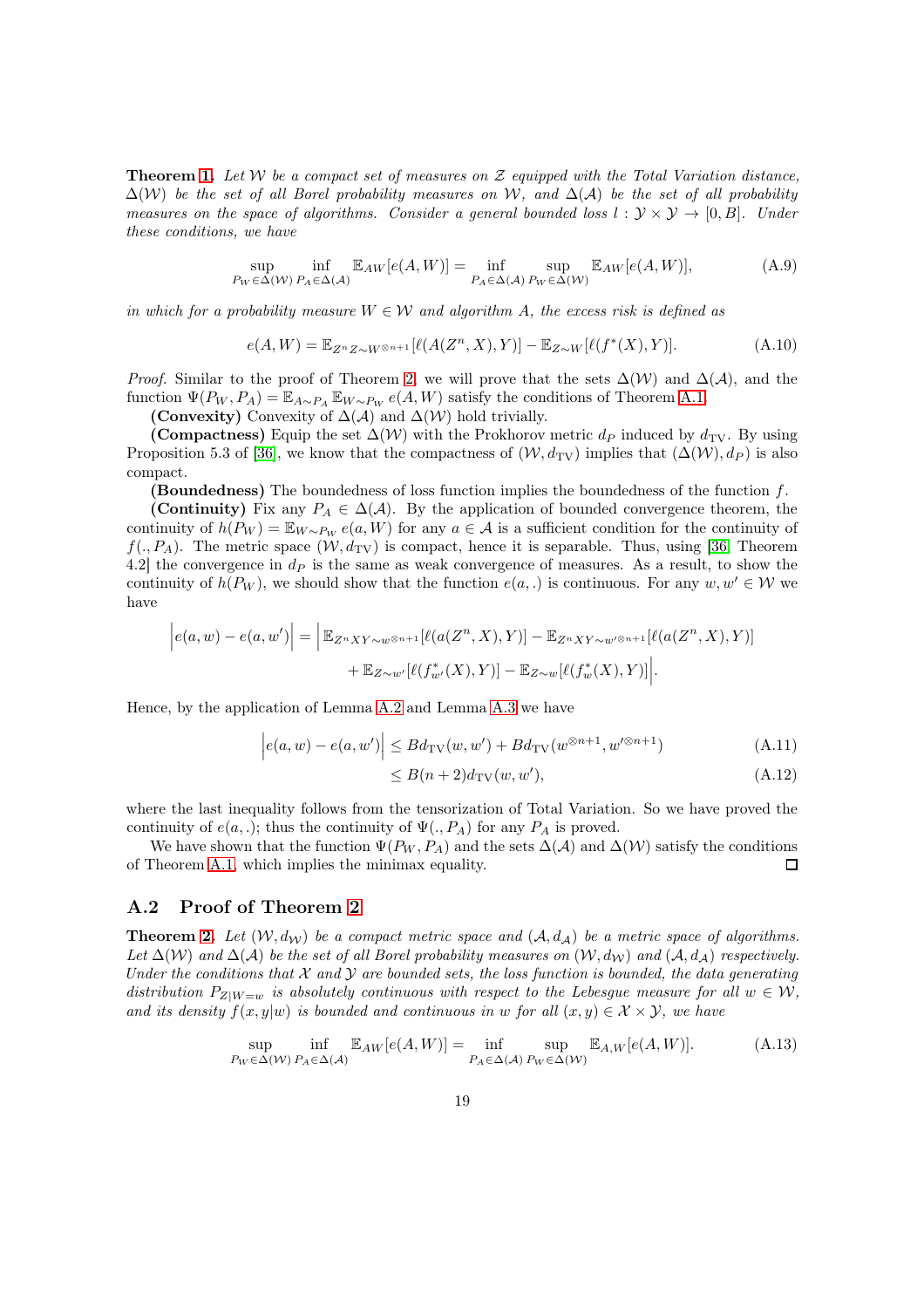*Proof.* We will prove that the sets  $\Delta(W)$  and  $\Delta(\mathcal{A})$ , and the function

$$
\begin{cases} \Psi : \Delta(W) \times \Delta(\mathcal{A}) \to \mathbb{R} \\ \Psi(P_W, P_A) = \mathbb{E}_{A \sim P_A} \mathbb{E}_{W \sim P_W} e(A, W) \end{cases} \tag{A.14}
$$

satisfy the conditions of Theorem [A.1.](#page-17-0)

(Convexity) Convexity of  $\Delta(\mathcal{A})$  and  $\Delta(\mathcal{W})$  hold trivially.

(Compactness) Equip the set  $\Delta(W)$  with the Prokhorov metric  $d_P$  induced by  $d_W$ . For an overview of the properties of the Prokhorov metric, see [\[36\]](#page-16-18). From Proposition 5.3 of [\[36\]](#page-16-18), we know that if  $(W, d_W)$  is a compact metric space, then  $(\Delta(W), d_P)$  is also a compact metric space.

**(Boundedness)** The boundedness of loss function implies the boundedness of the function  $f$ .

(Continuity) Fix any  $P_A \in \Delta(\mathcal{A})$ . By the application of bounded convergence theorem, the continuity of  $h(P_W) = \mathbb{E}_{W \sim P_W} e(a, W)$  for any  $a \in \mathcal{A}$  is a sufficient condition for the continuity of  $\Psi(., P_A)$ . Note that  $(\mathcal{W}, d_{\mathcal{W}})$  is a compact metric space, hence separable. As a result, based on [\[36,](#page-16-18) Theorem 4.2, convergence in the metric  $d<sub>P</sub>$  is the same as weak convergence of measures. Thus, to prove the continuity of  $h(P_W)$ , it is enough to show that for any  $a \in \mathcal{A}$ , the function  $e(a,.)$  is bounded and continuous. By definition,

$$
e(a, w) = \mathbb{E}_{Z^n XY}^w [\ell(a(Z^n, X), Y)] - \mathbb{E}_{XY}^w [\ell(f_w^*(X), Y)]
$$
  
= 
$$
\int [\ell(a(z^n, x), y) - \ell(f_w^*(x), y)] f(x_1, y_1|w) \dots f(x_n, y_n|w) f(x, y|w) dz^n dx dy.
$$

The loss function, the density functions, and the sets  $X$  and  $Y$  are bounded and the densities are continuous in w given any  $z^n, x, y$ ; hence, the bounded convergence theorem implies the continuity of  $e(a,.)$ . Thus,  $\Psi(P_W, P_A)$  is a continuous function of  $P_W$  for any  $P_A \in \Delta(\mathcal{A})$ .

We have shown that the function  $\Psi(P_W, P_A)$  and the sets  $\Delta(\mathcal{A})$  and  $\Delta(\mathcal{W})$  satisfy the conditions Theorem A.1, which implies the minimax equality. of Theorem [A.1,](#page-17-0) which implies the minimax equality.

### <span id="page-19-0"></span>A.3 Other minimax theorems

The Total Variation distance appeared very naturally in the proofs of Theorem [2](#page-4-1) and Theorem [1.](#page-4-0) Under the Total Variation distance, the continuity conditions hold under very mild assumptions. However, in probability theory, compactness in Total Variation is not widely used. In this section, we replace Total Variation with the Wasserstein metric and prove a minimax theorem for unbounded loss functions under some Lipschitzness constraints.

<span id="page-19-1"></span>**Lemma A.4.** Let  $f: \mathcal{H} \to \mathbb{R}$  be a real valued function and P and Q be two probability measures on H*. Assume that* f *is* L*-Lipschitz. We have*

$$
|\mathbb{E}_{X \sim P} f(X) - \mathbb{E}_{X \sim Q} f(X)| \le L d_{\mathcal{W}}(P, Q). \tag{A.15}
$$

*Proof.* We can write

$$
|\mathbb{E}_{X \sim P} f(X) - \mathbb{E}_{X \sim Q} f(X)| \le \sup_{g \in L - \text{Lipschitz}} |\mathbb{E}_{X \sim P} g(X) - \mathbb{E}_{X \sim Q} g(X)| \tag{A.16}
$$

$$
= L \sup_{g \in 1-\text{Lipschitz}} | \mathbb{E}_{X \sim P} g(X) - \mathbb{E}_{X \sim Q} g(X) | \tag{A.17}
$$

$$
= Ld_{\rm W}(P,Q),\tag{A.18}
$$

which concludes the proof.

 $\Box$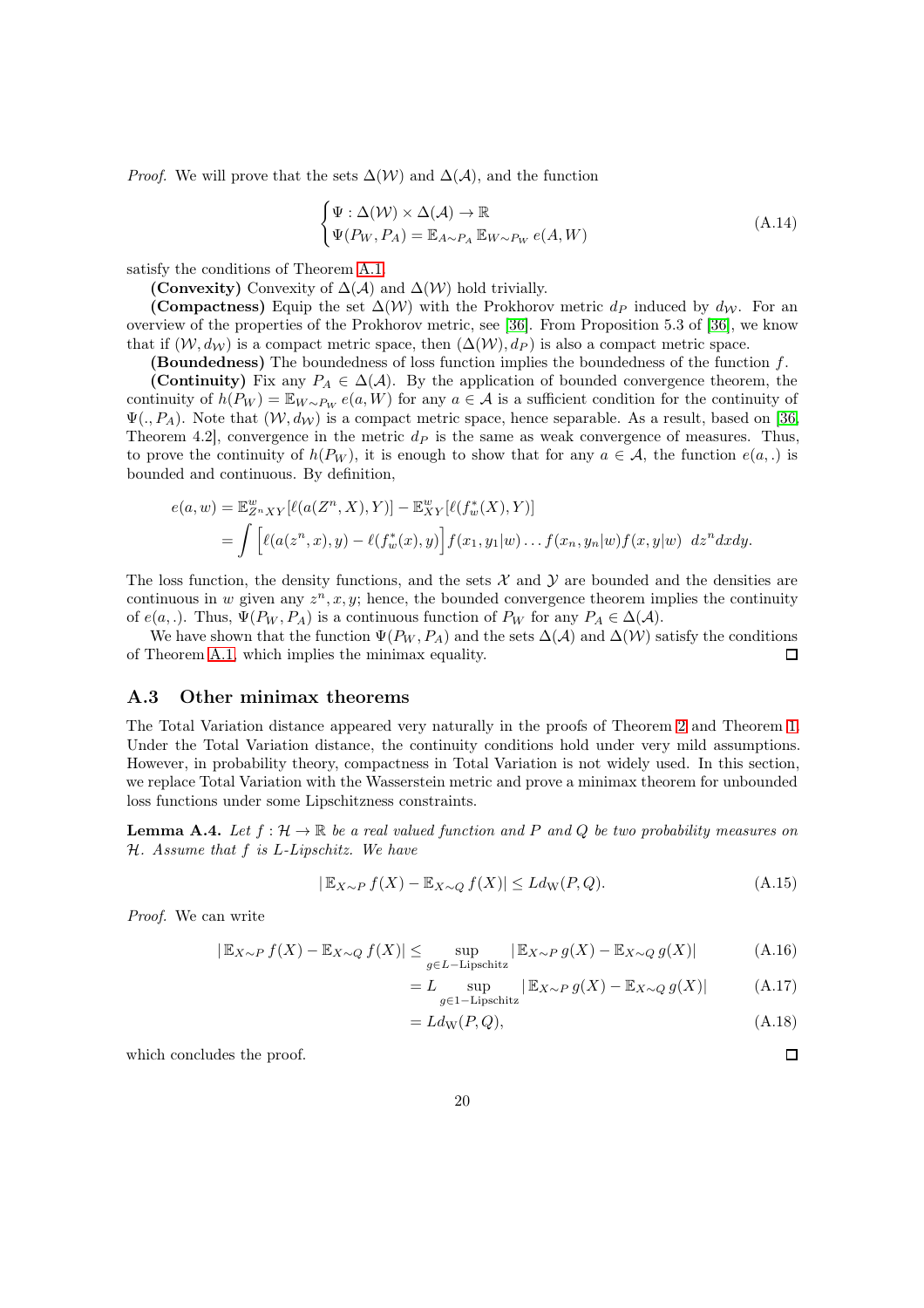**Theorem A.5.** Let  $(W, d_W)$  be a compact metric space of measures on  $(Z, d_Z)$  where  $d_W$  is the *Wasserstein's distance,* ∆(W) *be the set of all Borel probability measures on* W*,* ∆(A) *be the set of all probability measures on the space of algorithms, and*  $\ell : \mathcal{Y} \times \mathcal{Y} \rightarrow \mathbb{R}$  *be a loss function.* 

1. for any  $P_A \in \Delta(\mathcal{A})$ , the function  $\Gamma(z^n, z) = \mathbb{E}_{A \sim P_A} l(A(x; z^n), y)$  is Lipschitz.

- 2. for any  $w \in \mathcal{W}$ , the function  $\Gamma_w^*(z) = l(f_w^*(x), y)$  is Lipschitz.
- *3. for any*  $w \in W$  *and any*  $P_A \in \Delta(A)$  *we have*  $\mathbb{E}_{A \sim P_A} e(A, w) \leq c$ *.*

*Under these conditions,*

$$
\sup_{P_W \in \Delta(W)} \inf_{P_A \in \Delta(\mathcal{A})} \mathbb{E}_{AW}[e(A, W)] = \inf_{P_A \in \Delta(\mathcal{A})} \sup_{P_W \in \Delta(W)} \mathbb{E}_{AW}[e(A, W)].
$$
\n(A.19)

*Proof.* Similar to previous theorems, we will prove that the sets  $\Delta(W)$  and  $\Delta(A)$ , and the function  $\Psi(P_W, P_A) = \mathbb{E}_{A \sim P_A} \mathbb{E}_{W \sim P_W} e(A, W)$  satisfy the conditions of Theorem [A.1.](#page-17-0)

(Convexity) Convexity of  $\Delta(\mathcal{A})$  and  $\Delta(\mathcal{W})$  hold trivially.

(Compactness) Equip the set  $\Delta(W)$  with the Prokhorov metric  $d_P$  induced by  $d_W$ . By using Proposition 5.3 of [\[36\]](#page-16-18), the metric space  $(\Delta(W), d_P)$  is compact.

(Boundedness) For any distribution  $w \in W$  and any  $P_A \in \Delta(\mathcal{A})$  we have  $\mathbb{E}_{P_A} e(A, w) \leq c$ . Hence,  $\Psi(P_W, P_A) \leq C$ .

(Continuity) Fix  $P_A \in \Delta(\mathcal{A})$ . The metric space  $(\mathcal{W}, d_W)$  is compact, hence it is separable. Thus, using [\[36,](#page-16-18) Theorem 4.2] the convergence in  $d<sub>P</sub>$  is the same as weak convergence of measures. As a result, boundedness and continuity of  $h(w) = \mathbb{E}_{A \sim P_A} e(A, w)$  implies the continuity of  $\Psi(P_W, P_A)$ . For any  $w_1, w_2 \in \Delta(W)$ , we have

$$
\begin{split}\n\left| h(w_1) - h(w_2) \right| &= \left| \mathbb{E}_{A \sim P_A} e(A, w_1) - \mathbb{E}_{A \sim P_A} e(A, w_2) \right| \\
&\leq \left| \mathbb{E}_{Z^n Z \sim w_1^{\otimes n+1}} \left[ \mathbb{E}_{A \sim P_A} \ell(A(X; Z^n), Y) \right] - \mathbb{E}_{Z^n Z \sim w_2^{\otimes n+1}} \left[ \mathbb{E}_{A \sim P_A} \ell(A(X; Z^n), Y) \right] \right| \\
&\quad + \left| \mathbb{E}_{Z \sim w_1} \left[ \ell(f_{w_1}^*(X), Y) \right] - \mathbb{E}_{Z \sim w_2} \left[ \ell(f_{w_2}^*(X), Y) \right] \right| \\
&\leq d_{\mathrm{W}}(w_1^{\otimes n+1}, w_2^{\otimes n+1}) + \left| \mathbb{E}_{Z \sim w_1} \left[ \ell(f_{w_1}^*(X), Y) \right] - \mathbb{E}_{Z \sim w_2} \left[ \ell(f_{w_2}^*(X), Y) \right] \right| \\
&\leq d_{\mathrm{W}}(w_1^{\otimes n+1}, w_2^{\otimes n+1}) + \left| \mathbb{E}_{Z \sim w_1} \left[ \ell(f_{w_2}^*(X), Y) \right] - \mathbb{E}_{Z \sim w_2} \left[ \ell(f_{w_2}^*(X), Y) \right] \right| \\
&\leq d_{\mathrm{W}}(w_1^{\otimes n+1}, w_2^{\otimes n+1}) + d_{\mathrm{W}}(w_1, w_2),\n\end{split}
$$

where the second inequality follows from the Lipschitzness of  $\Gamma(z, z^n) = \mathbb{E}_{A \sim P_A} \ell(A(x; z^n), y)$  for every  $P_A$  and the application of Lemma [A.4.](#page-19-1) The last inequality follows from the Lipschitzness of  $\Gamma_w^*(z) = l(f_w^*(x), y)$  for any  $w \in \mathcal{W}$  and Lemma [A.4.](#page-19-1) This inequality alongside the Tensorization of Wasserstein distance, proves the continuity of  $h(w)$ ; Hence the continuity of  $\Psi(P_W, P_A)$ .

We have shown that the function  $\Psi(P_W, P_A)$  and the sets  $\Delta(\mathcal{A})$  and  $\Delta(\mathcal{W})$  satisfy the conditions Theorem A.1, which concludes the proof. of Theorem [A.1,](#page-17-0) which concludes the proof.

# B Proof of Theorem [\(3\)](#page-5-1)

Theorem [3.](#page-5-1) *Assume that* P *is a compact set of distributions in Total Variation distance, and* F *is a compact subset of*  $L^2$ (Leb)*. Also assume that every*  $P_X \in \mathcal{P}$  *is absolutely continuous and their density functions*  $p<sub>X</sub>$  *are uniformly bounded by a constant c. Under these conditions, the set* 

$$
\mathcal{W} = \{ \mathbb{P}_{P_X, f} \mid P_X \in \mathcal{P}, f \in \mathcal{F} \}
$$
\n(B.1)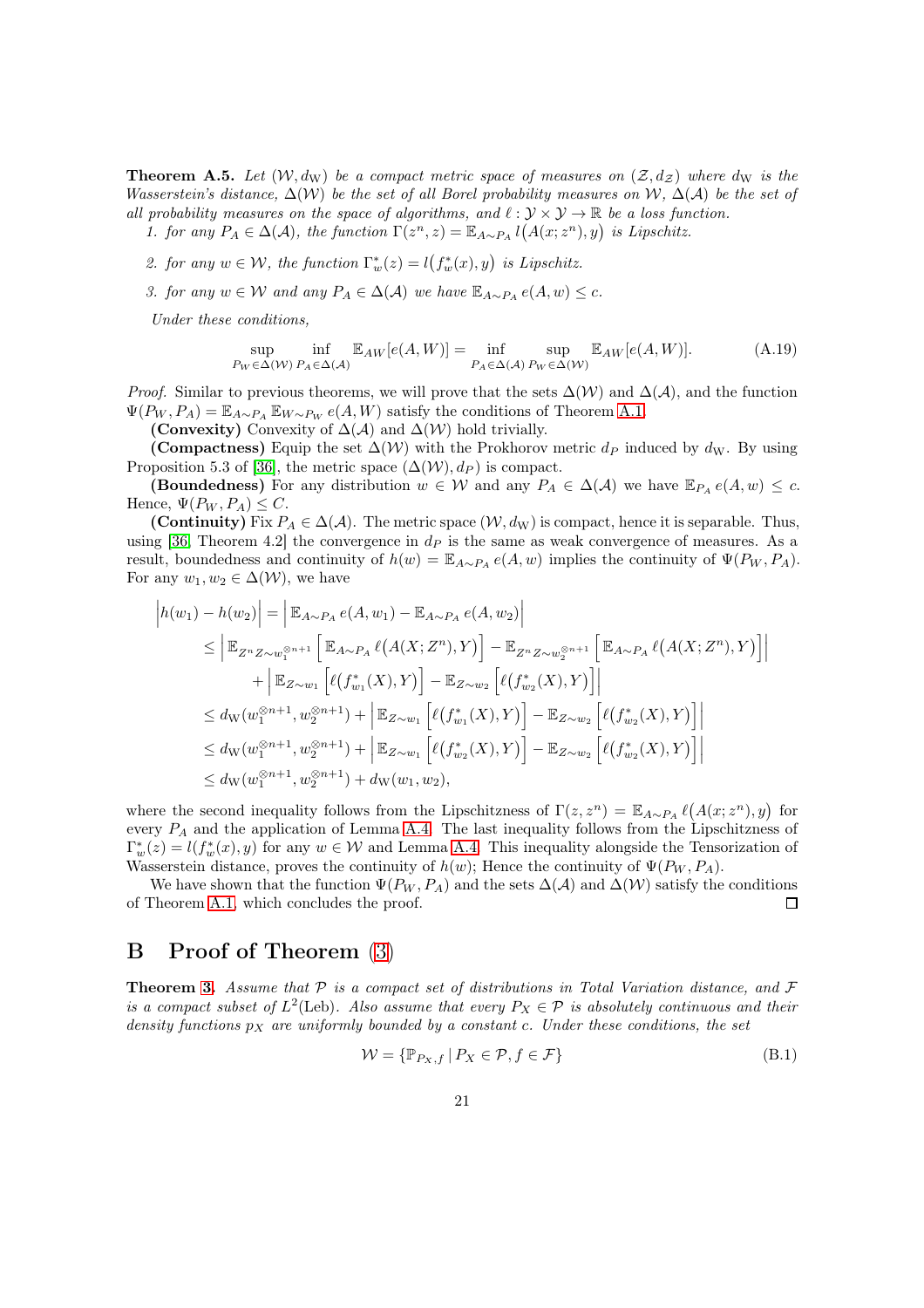*is compact in Total Variation.*

To prove this theorem, we first need to prove the following lemma.

<span id="page-21-0"></span>**Lemma B.1.** For any  $\mathbb{P}_{P_X^1, f^1}$  and  $\mathbb{P}_{P_X^2, f^2}$  in W, we have

$$
d_{\mathrm{TV}}(\mathbb{P}_{P_X^1, f^1}, \mathbb{P}_{P_X^2, f^2}) \le d_{\mathrm{TV}}(P_X^1, P_X^2) + P_X^1(f^1 \ne f^2) + P_X^2(f^1 \ne f^2). \tag{B.2}
$$

*Proof.* Given  $f^1, f^2 \in \mathcal{F}$ , any  $A \subseteq \mathcal{Z}$  can be written as

$$
A = A^{++} \cup A^{+-} \cup A^{-+},\tag{B.3}
$$

in which

$$
A^{++} = \{(x, y) \in A \mid y = f^1(x) \text{ and } y = f^2(x)\}
$$
  

$$
A^{+-} = \{(x, y) \in A \mid y = f^1(x) \text{ and } y \neq f^2(x)\}
$$
  

$$
A^{-+} = \{(x, y) \in A \mid y \neq f^1(x) \text{ and } y = f^2(x)\}
$$

are disjoint sets. We have

$$
d_{\text{TV}}(\mathbb{P}_{P_X^1, f^1}, \mathbb{P}_{P_X^2, f^2}) = \sup_{A \subseteq \mathcal{Z}} |\mathbb{P}_{P_X^1, f^1}(A) - \mathbb{P}_{P_X^2, f^2}(A)|
$$
  
\n
$$
\leq \sup_{A \subseteq \mathcal{Z}} |\mathbb{P}_{P_X^1, f^1}(A^{++}) - \mathbb{P}_{P_X^2, f^2}(A^{++})|
$$
  
\n
$$
+ \sup_{A \subseteq \mathcal{Z}} |\mathbb{P}_{P_X^1, f^1}(A^{+-}) - \mathbb{P}_{P_X^2, f^2}(A^{+-})|
$$
  
\n
$$
+ \sup_{A \subseteq \mathcal{Z}} |\mathbb{P}_{P_X^1, f^1}(A^{-+}) - \mathbb{P}_{P_X^2, f^2}(A^{-+})|
$$
  
\n
$$
\leq d_{\text{TV}}(P_X^1, P_X^2) + P_X^1(f_1 \neq f_2) + P_X^2(f_1 \neq f_2),
$$

where the last inequality follows from the fact that

$$
\sup_{A \subseteq \mathcal{Z}} |\mathbb{P}_{P_X^1, f^1}(A^{++}) - \mathbb{P}_{P_X^2, f^2}(A^{++})| = \sup_{A \subseteq \mathcal{Z}^{++}} |\mathbb{P}_{P_X^1, f^1}(A^{++}) - \mathbb{P}_{P_X^2, f^2}(A^{++})| \le d_{\text{TV}}(P_X^1, P_X^2)
$$
  
and that  $\mathbb{P}_{P_X^1, f^1}(A^{++}) = \mathbb{P}_{P_X^2, f^2}(A^{+-}) = 0.$ 

We are now ready to prove Theorem  $(3)$ .

*Proof.* Consider the mapping  $\Psi : \mathcal{P} \times \mathcal{F} \to \mathcal{W}$  defined as  $\Psi(P_X, f) = \mathbb{P}_{P_X, f}$ . We will prove that this mapping is continuous:

Consider an arbitrary sequence  $\{(P_X^i, f^i)\}_{i=1}^{\infty}$  converging to  $(P_X^*, f^*)$ ; i.e.,

$$
\lim_{i \to \infty} \max \left[ d_{\rm TV}(P_X^i, P_X^*), ||f^i - f^*||_{L^2} \right] = 0.
$$
\n(B.4)

Note that

$$
P_X^i(f^i \neq f^*) = \int_{\mathcal{X}} |f^i(x) - f^*(x)|^2 p_X^i(x) dx
$$
 (B.5)

$$
\leq c \int_{\mathcal{X}} |f^{i}(x) - f^{*}(x)|^{2} dx \to 0,
$$
\n(B.6)

and similarly,  $P_X^*(f^i \neq f^*) \to 0$ . Hence, by using Lemma [B.1,](#page-21-0) we have  $d_{TV}(\mathbb{P}_{P_X^i,f^i}, \mathbb{P}_{P_X^*,f^*}) \to 0$ , proving the continuity. The continuous image of a compact set is compact; hence,  $W$  is compact in Total Variation.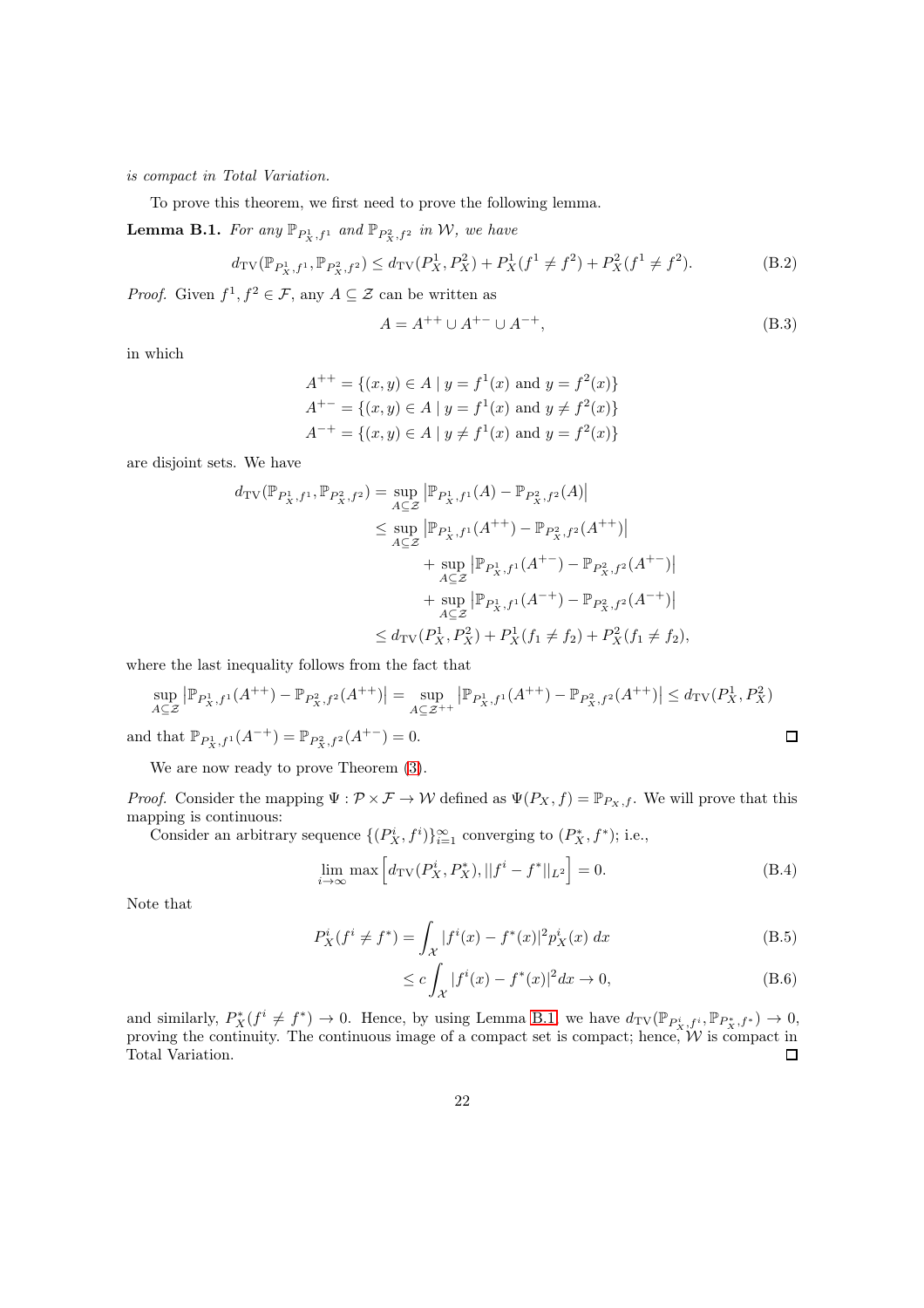#### B.1 Proof of Theorem [\(4\)](#page-5-2)

**Theorem [4.](#page-5-2)** Let  $W = \{P_{\gamma} \mid \gamma \in \Gamma\}$  be a parametric family of absolutely continuous probability *measures on*  $\mathbb{R}^n$ . Assume that  $(\Gamma, d_{\Gamma})$  *is a compact metric space, the density function*  $f(x|\gamma)$  *is continuous in*  $\gamma$  *for any*  $x \in \mathbb{R}^n$ *, and there exists an integrable function*  $g : \mathbb{R}^n \to \mathbb{R}$  *such that*  $|f(x|\gamma_1) - f(x|\gamma_2)| \leq g(x)$  *for any*  $\gamma_1, \gamma_2 \in \Gamma$ . *Under these conditions, W is compact in the Total Variation distance.*

*Proof.* First, we will show that the the mapping  $\Psi(\gamma) = P_{\gamma}$  is continuous. We have

$$
\lim_{\gamma \to \gamma^*} d_{\rm TV}(P_{\gamma}, P_{\gamma^*}) = \lim_{\gamma \to \gamma^*} \int_{\mathbb{R}^n} \left| f(x|\gamma) - f(x|\gamma^*) \right| dx.
$$
 (B.7)

Note that for any  $x \in \mathbb{R}^n$ , we have  $|f(x|\gamma) - f(x|\gamma^*)| \le g(x)$ . Thus, using dominated convergence theorem we have

$$
\lim_{\gamma \to \gamma^*} d_{\rm TV}(P_{\gamma}, P_{\gamma^*}) = 0,
$$
\n(B.8)

proving the continuity of Ψ. Using the fact that the continuous image of a compact set is also compact, the compactness of  $W$  is proved.  $\Box$ 

### <span id="page-22-0"></span>B.2 Gaussian Parametric Family

In this section, we will show that the parametric family of d-dimensional normal distributions  $\mathcal{P} =$  $\left\{\mathcal{N}(0,\Sigma)\Big|\Sigma_H \succcurlyeq \Sigma \succcurlyeq \Sigma_L\right\}$ , where  $\det(\Sigma_L) > \epsilon$  satisfies the conditions of Lemma [\(4\)](#page-5-2).

(Integrable Upper Bound) Let  $\mathcal{N}(0, \Sigma_1), \mathcal{N}(0, \Sigma_2) \in \mathcal{P}$ . We have

$$
\Lambda(\Sigma_1, \Sigma_2) = \left| (2\pi)^{-\frac{d}{2}} (\det \Sigma_1)^{-\frac{1}{2}} \exp\left(\frac{-x^{\top} \Sigma_1 x}{2}\right) - (2\pi)^{-\frac{d}{2}} (\det \Sigma_2)^{-\frac{1}{2}} \exp\left(\frac{-x^{\top} \Sigma_2 x}{2}\right) \right|
$$
  
\n
$$
\leq (2\pi)^{-\frac{d}{2}} \epsilon^{-\frac{1}{2}} \left| \exp\left(\frac{-x^{\top} \Sigma_1 x}{2}\right) - \exp\left(\frac{-x^{\top} \Sigma_2 x}{2}\right) \right|
$$
  
\n
$$
\leq 2(2\pi)^{-\frac{d}{2}} \epsilon^{-\frac{1}{2}} \left| \exp\left(\frac{-x^{\top} \Sigma_L x}{2}\right) \right|,
$$

which is an integrable upper bound.

(Continuity of Density) Consider the space of  $d \times d$  matrices with Frobenius norm. det(.) is a continuous function in Frobenius norm; hence, the density of the multivariate normal is continuous in the parameter  $\Sigma$ , given the fact that  $\det(\Sigma) > 0$ .

(Compactness of Parameters) The set  $\{\Sigma \in \mathbb{R}^{d \times d} \mid \Sigma_H \succcurlyeq \Sigma \succcurlyeq \Sigma_L\}$  is a bounded and closed subset of  $\mathbb{R}^{d \times d}$ ; hence, it is compact in Frobenius norm.

Thus, the set  $P$  satisfies the conditions of Lemma [\(4\)](#page-5-2) implying the compactness of  $P$ .

### C Proof of Theorem [6](#page-7-0)

Theorem [6.](#page-7-0) *Under the assumptions of Theorem [2,](#page-4-1) we have the following results.*

*(a) Consider*  $\mathcal{Y} \in \mathbb{R}^p$  *and loss function*  $\ell(y, y') = ||y - y'||^2$ . If for all  $y \in \mathcal{Y}$  we have  $||y||^2 \leq B$ , *then*

$$
\inf_{P_A \in \Delta(\mathcal{A})} \sup_{P_W \in \Delta(\mathcal{W})} \mathbb{E}_{A,W}[e(A, W)] \le 2B \sup_{P_W \in \Delta(\mathcal{W})} I(W; Y | X, Z^n)
$$
(C.1)

$$
\leq \frac{2B\kappa_n}{n}.\tag{C.2}
$$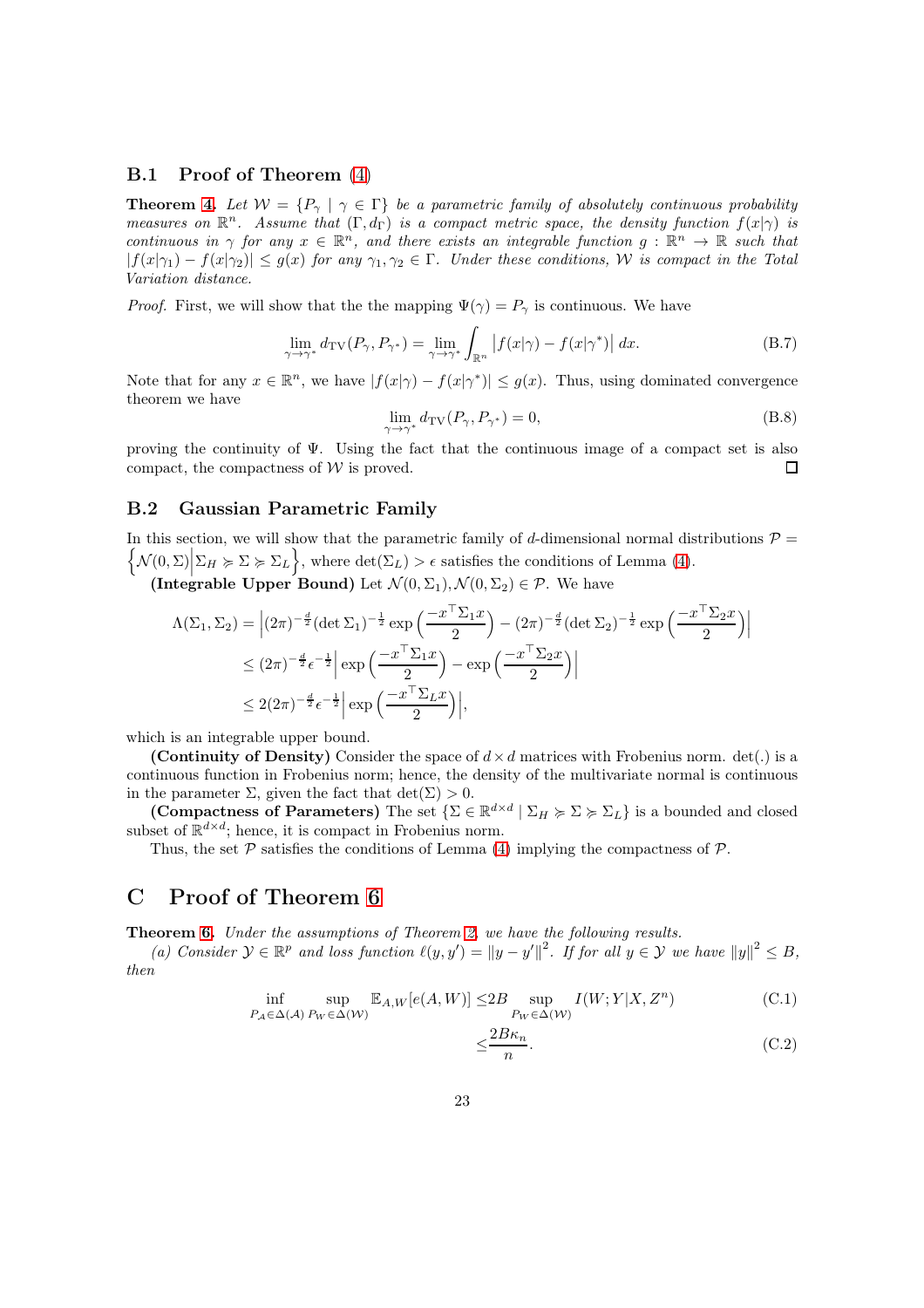*(b)* Consider the general bounded loss  $\ell : \mathcal{Y} \times \mathcal{Y} \rightarrow [0, B].$ 

$$
\inf_{P_A \in \Delta(\mathcal{A})} \sup_{P_W \in \Delta(\mathcal{W})} \mathbb{E}_{A,W}[e(A, W)] \leq B \sqrt{\frac{1}{2} \sup_{P_W \in \Delta(\mathcal{W})} I(W; Y | X, Z^n)} \tag{C.3}
$$

$$
\leq B\sqrt{\frac{\kappa_n}{2n}}.\tag{C.4}
$$

*Proof.* We have

$$
\inf_{P_A \in \Delta(\mathcal{A})} \sup_{P_W \in \Delta(\mathcal{W})} \mathbb{E}_{A,W}[e(A, W)] = \sup_{P_W \in \Delta(\mathcal{W})} \inf_{P_A \in \Delta(\mathcal{A})} \mathbb{E}_{A,W}[e(A, W)] \tag{C.5}
$$

$$
\leq 2Bg\Big(\sup_{P_W \in \Delta(\mathcal{W})} I(W;Y|X,Z^n)\Big) \tag{C.6}
$$

$$
\leq g\left(\frac{2B\kappa_n}{n}\right),\tag{C.7}
$$

in which  $g: \mathbb{R}^+ \to \mathbb{R}^+$  is either identity function  $g(x) = x$  for case (a) or square root  $g(x) = \sqrt{x}$  for case (b). The first equality is based on Theorem [2.](#page-4-1) The next two inequalities are based on Theorem [5](#page-6-1) and the fact that g is an increasing function. A similar approach can be used when  $g(x) = \varphi^{*-1}(x)$ is inverse of the cumulant generating function of the random variable of interest.  $\Box$ 

# D Lemma [7](#page-8-0) and its conditions

In this section, we first state the conditions of Lemma [7.](#page-8-0) These conditions can also be found in Section 2 of [\[8\]](#page-15-14):

Let  $W \subseteq \mathbb{R}^d$  and assume that  $P_Z^W(.|w)$  is absolutely continuous for all  $w \in W$ .

(Conditions of W) The parameter space W has a non-void interior and its boundary has a d-dimensional Lebesgue measure zero.

(Smoothness) For almost every z, the density  $p_Z^W(z|w)$  is twice continuously differentiable in w. There also exists  $\delta(w)$  such that for every indices  $1 \leq j, k \leq d$ :

$$
f(w) = \mathbb{E}\left[\sup_{w':||w'-w|| \le \delta(w)} \left|\frac{\partial^2}{\partial w'_j \partial w'_k} \log p_Z^W(Z|w')\right|\right]
$$

is finite and continuous.

(Existence of Moments) There exists  $\zeta > 0$  such that for each  $1 \leq j \leq d$ , the moment

$$
\mathbb{E}\left[\left|\frac{\partial}{\partial w_j}\log p_Z^W(Z|w)\right|^{2+\zeta}\right]
$$

is finite and continuous, as a function of  $w$ .

(Fisher Information Condition) The Fisher information matrix, and the second derivative of KL divergence

$$
[I(w)]_{j,k} = \mathbb{E}\left[\frac{\partial}{\partial w_j}\log p_Z^W(Z|w)\frac{\partial}{\partial w_k}\log p_Z^W(Z|w)\right],
$$

and

$$
[J(w)]_{j,k} = \left[\frac{\partial^2}{\partial w'_j \partial w'_k} \text{KL}\left(P_Z^w || P_Z^{w'}\right)\right]_{w'=w}];
$$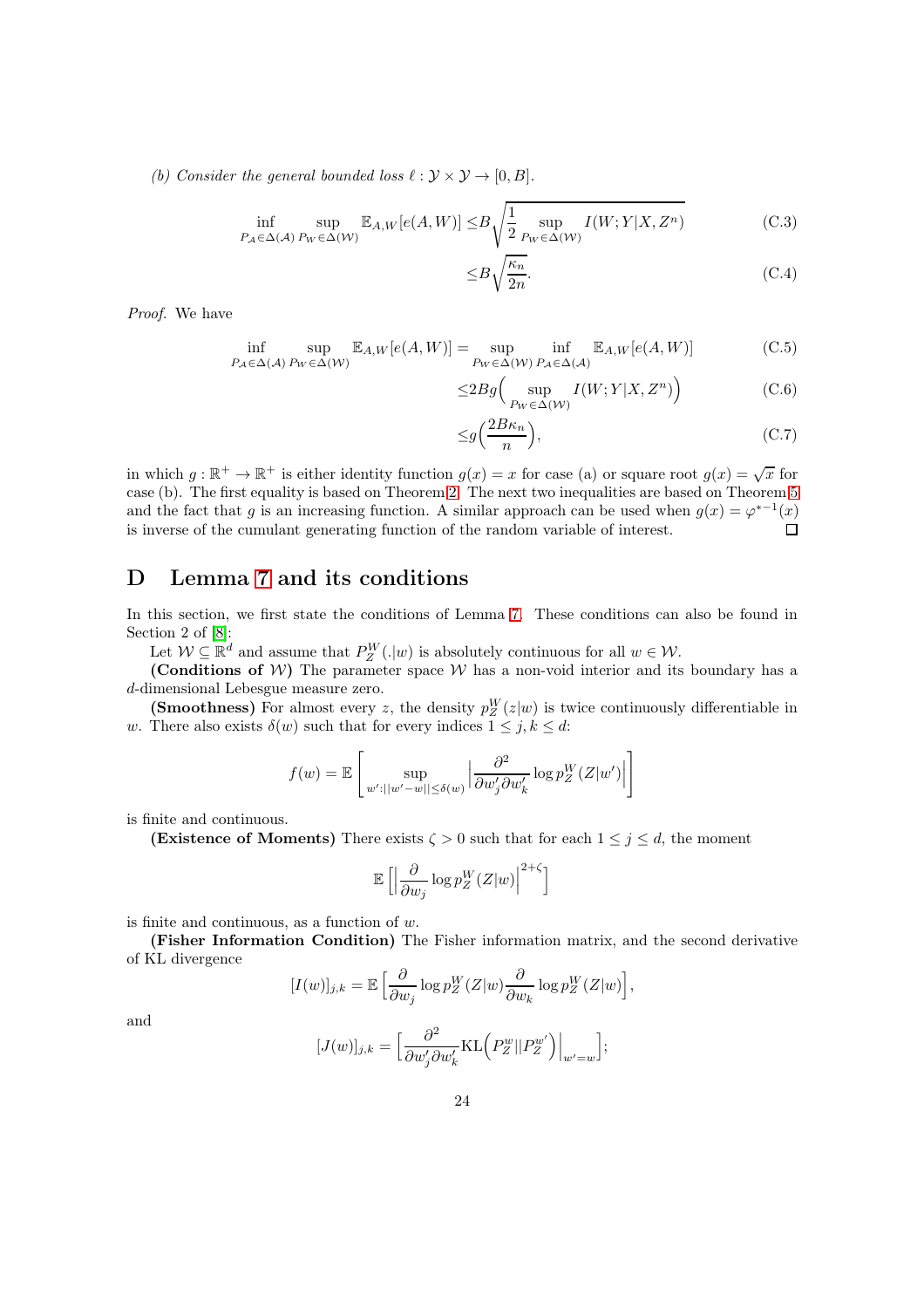are equal and positive-definite.

(One to One) For  $w \neq w'$ , we have  $P_Z^w \neq P_Z^{w'}$  $Z^{w'}$  .

(Continuity) The prior on W is assumed to be continuous and is supported on a compact subset of the interior of  $W$ .

Under these conditions, as  $n \to \infty$  we have

$$
I(W; Z^n) = \frac{d}{2} \log \left( \frac{n}{2\pi e} \right) + h(W) + \mathbb{E} \left[ \log |J_Z^W(W)| \right] + o(1).
$$
 (D.1)

To prove equation [21,](#page-8-1) note that  $I(W; Z^{n+1}) = I(W; Z^n) + I(W; Z|Z^n)$ . Thus, by application of [\[16,](#page-15-16) Lemma 6], we have  $I(W; Z|Z^n) = O(\frac{d}{n})$ . Hence,

$$
I(W; Y|X, Z^n) \le I(W; Z|Z^n) = O(\frac{d}{n}),
$$
\n(D.2)

where the first inequality follows from chain rule.

# E Individual upper rates

**Theorem [8.](#page-8-4)** *Under conditions of Theorem [2](#page-4-1) and Lemma [7:](#page-8-0) the sequence*  $\frac{1}{n}$  *is an individual upper rate for quadratic loss and the sequence*  $\frac{1}{\sqrt{n}}$  *is an individual upper rate for a general bounded loss.* 

*Proof.* Under the conditions of Theorem [2](#page-4-1) and Lemma [7](#page-8-0) for  $\lim_{n\to\infty} \mathbb{E}[\ell(A(Z^n,X),Y)] - \mathbb{E}[\ell(f_W^*(X),Y)],$ one can change the order of sup and inf; i.e.,

$$
v = \inf_{\{P_A^n\}_{n \in \mathbb{N}} \sup_{P_W \in \Delta(W)} \limsup_{n \to +\infty} \frac{\mathbb{E}[\ell(A(Z^n, X), Y)] - \mathbb{E}[\ell(f_W^*(X), Y)]}{b_n}
$$
(E.1)

$$
= \sup_{P_W \in \Delta(W)} \inf_{\{P_A^n\}_{n \in \mathbb{N}}} \limsup_{n \to +\infty} \frac{\mathbb{E}[\ell(A(Z^n, X), Y)] - \mathbb{E}[\ell(f_W^*(X), Y)]}{b_n}
$$
(E.2)

$$
= \sup_{P_W \in \Delta(W)} \limsup_{n \to +\infty} \inf_{P_A^n} \frac{\mathbb{E}[\ell(A(Z^n, X), Y)] - \mathbb{E}[\ell(f_W^*(X), Y)]}{b_n}.
$$
 (E.3)

Note that for each *n*, the minimum excess risk is  $O(\frac{1}{n})$  for quadratic loss and  $O(\frac{1}{\sqrt{n}})$  for general bounded loss. Hence, the mentioned individual upper rates hold.  $\Box$ 

**Remark 2.** *Note that in Theorem [8,](#page-8-4) it is assumed that the function*  $\lim_{n\to\infty} \mathbb{E}[\ell(A(Z^n, X), Y)]$  –  $\mathbb{E}[\ell(f_W^*(X), Y)]$  *satisfies the conditions of minimax equality. This assumption holds under various conditions. For example, assume that*  $(\Delta(W), d_{TV})$  *is compact. Given*  $\{P_A^n\}_{n=1}^{\infty}$ *, consider the sequence of functionals*

$$
\begin{cases} \Gamma_n : \Delta(W) \to \mathbb{R} \\ \Gamma_n(P_W) = \frac{1}{b_n} \mathbb{E}_{W \sim P_W} \mathbb{E}_{A \sim P_A^n} e(A, W). \end{cases} \tag{E.4}
$$

*This functional is linear in*  $P_W$  *and*  $\Delta(W)$  *is a normed space. As a result of boundedness of the loss function and Lemma [A.3,](#page-17-4) for any n, the functional*  $\Gamma_n(P_W)$  *is continuous. By application of Uniform boundedness principle, if the limit of*  $\Gamma_n(P_W)$  *exists for all*  $P_W \in \mathcal{W}$  *(possibly infinite), then these pointwise limits define a continuous operator* Γ*. Hence, the minimax equality holds.*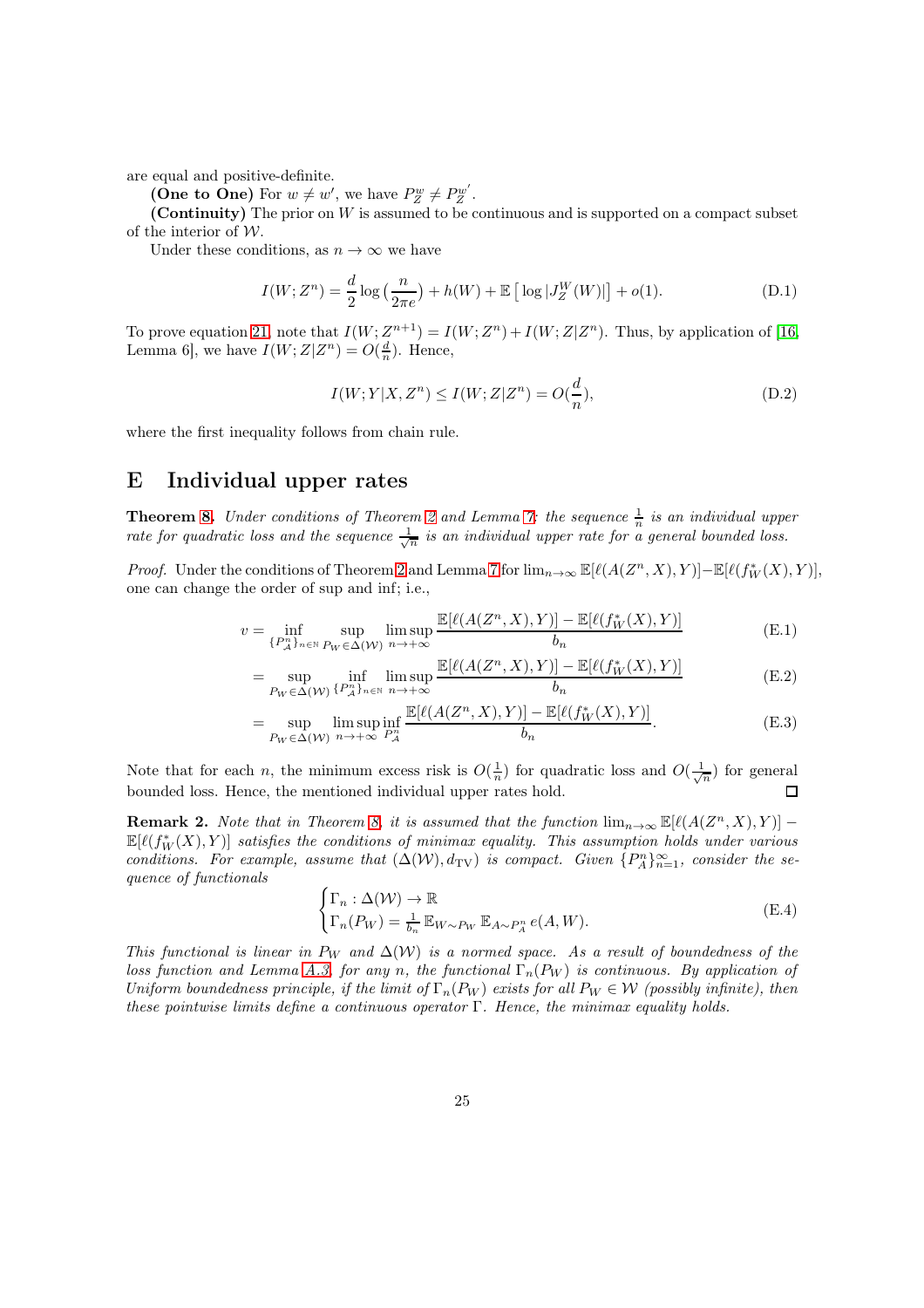# F Proof of Theorem [9](#page-11-0)

First, a general result for the bound on mutual information based on the inverse of the cumulant generating function is presented. This results can be found in [\[41\]](#page-16-5).

<span id="page-25-0"></span>**Lemma F.1.** Consider distributions P and Q on a measurable set U and a function  $f: U \to \mathbb{R}$ . *Suppose that the cumulant generating function of the random variable* f(U) *under distribution* Q *exists for*  $\lambda \in [0, b)$  *and is upper bounded by*  $\varphi(\lambda)$ *; i.e.,* 

$$
\log \mathbb{E}_Q \left[ e^{-\lambda (f(U) - \mathbb{E}_Q[f(U)])} \right] \le \varphi(\lambda).
$$

*Then*

$$
\mathbb{E}_Q[f(U)] - \mathbb{E}_P[f(U)] \le \varphi^{*-1}(\text{KL}(P \parallel Q)),
$$

*where*

$$
\varphi^*(\gamma)=\sup_{\lambda\in[0,b)}\lambda\gamma-\varphi(\lambda),\ \gamma\in\mathbb{R},
$$

*is the Legendre dual of*  $\varphi$  *and*  $\varphi^{*-1}$  *is the generalized-inverse of*  $\varphi^*$  *defined as* 

$$
\varphi^{*-1}(x) = \sup\{\gamma \in \mathbb{R} : \varphi^*(\gamma) \le x, \ x \in \mathbb{R}\}.
$$

The following lemma will be eventually useful in the proof of Theorem [9.](#page-11-0) This is an extension of the inequality  $I(W; Y|XZ^n) \leq \frac{1}{n}I(W; Z^n)$  used by [\[41\]](#page-16-5).

<span id="page-25-1"></span>**Lemma F.2.** Consider two distributions  $P_{WZ^n} = P_W \otimes (P_Z^W)^{\otimes n}$  and  $P'_{WZ^n} = P_0 \otimes (P_Z^W)^{\otimes n}$ . We *have*

$$
D(P_W^{Z^n} \parallel P_W^{'Z^n}) \le \frac{1}{n} D(P_{WZ^n} \parallel P_{WZ^n}'),
$$
\n(F.1)

*where we used the convention that*  $D(P_W^{Z^n} \parallel P_W^{Z^n}) \triangleq \mathbb{E}_{Z^n \sim P}[\text{KL}(P_W^{Z^n} \parallel P_W^{Z^n})].$ 

*Proof.* We first show that  $D(P_{WZ_i}^{Z^{i-1}})$  $WZ_i \parallel P_{WZ_i}^{'Z^{i-1}}$  $W_{WZ_i}^{Z^{i-1}}$ )  $\geq D(P_{WZ_{i+1}}^{Z^i} \parallel P_{WZ_{i+1}}^{Z^{i}})$  for all  $1 \leq i \leq n-1$ . Using chain rule and noticing that  $P_{Z_i}^W = P_{Z_j}^W = P_{Z_i}^{'W} = P_{Z_j}^{'W}$  for all  $1 \le i, j \le n$ , we have

$$
D(P_{WZ_i}^{Z^{i-1}} \| P_{WZ_i}^{Z^{i-1}}) - D(P_{WZ_{i+1}}^{Z^i} \| P_{WZ_{i+1}}^{Z^i})
$$
  
\n
$$
= D(P_{Z_i}^{WZ^{i-1}} \| P_{Z_i}^{WZ^{i-1}}) + D(P_{W}^{Z^{i-1}} \| P_{W}^{Z^{i-1}}) - D(P_{W}^{Z^i} \| P_{W}^{Z^i}) - D(P_{Z_{i+1}}^{WZ^i} \| P_{Z_{i+1}}^{WZ^i})
$$
  
\n
$$
= D(P_{W}^{Z^{i-1}} \| P_{W}^{Z^{i-1}}) - D(P_{W}^{Z^i} \| P_{W}^{Z^i})
$$
  
\n
$$
= D(P_{W}^{Z^{i-1}} \| P_{W}^{Z^{i-1}}) - D(P_{Z_i}^{WZ^{i-1}} \| P_{Z_i}^{WZ^{i-1}}) - D(P_{W}^{Z^{i-1}} \| P_{W}^{Z^{i-1}}) + D(P_{Z_i}^{Z^{i-1}} \| P_{Z_i}^{Z^{i-1}})
$$
  
\n
$$
= D(P_{Z_i}^{Z^{i-1}} \| P_{Z_i}^{Z^{i-1}})
$$
  
\n
$$
\geq 0.
$$

Using the chain rule, we have

$$
D(P_{WZ^n} \parallel P'_{WZ^n}) = \sum_{i=1}^n D(P_{WZ_i}^{Z^{i-1}} \parallel P'_{WZ_i}^{Z^{i-1}})
$$
  
=  $nD(P_{WZ_n}^{Z^{n-1}} \parallel P'_{WZ_n}^{Z^{n-1}})$   
=  $nD(P_W^{Z^n} \parallel P_W^{'Z^n}) + D(P_{Z_n}^{Z^{n-1}} \parallel P'_{Z_n}^{Z^{n-1}})$   
 $\ge nD(P_W^{Z^n} \parallel P_W^{'Z^n}),$ 

which concludes the proof.

 $\Box$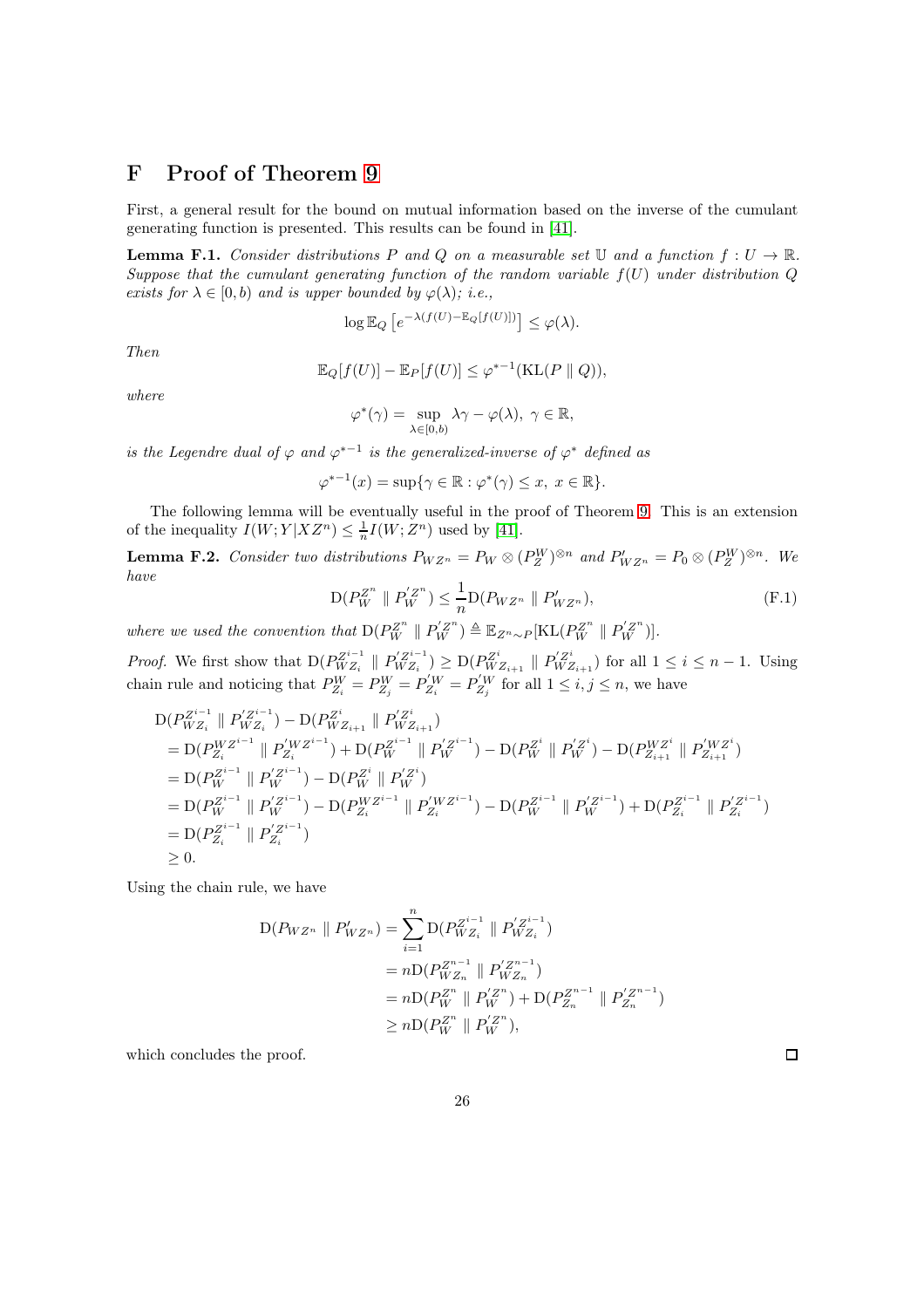Now we are ready to prove Theorem [9.](#page-11-0)

**Theorem [9.](#page-11-0)** *Consider a set of priors*  $\mathcal{M}_W$  *on* W. Assume that this set has a finite radius

<span id="page-26-3"></span>
$$
r = \inf_{P'_W \in \mathcal{M}_W} \sup_{P_W \in \mathcal{M}_W} \text{KL}(P_W \parallel P'_W),
$$

and that the infimum is achieved at  $P_0$ . Consider the posterior sampling algorithm  $A_{PS(P_0)}$ . If for all  $z^n$  and x, the cumulant generating function of the random variable  $\ell(A_{PS(P_0)}(z^n, x), Y)$  exists for  $\lambda \in [0, b)$  *and is upper bounded by*  $\varphi(\lambda)$  *under all distributions*  $P_W \in \mathcal{M}_W$ *, we have* 

$$
\sup_{P_W \in \mathcal{M}_W} \mathbb{E}_{W \sim P_W} [e(A_{PS(P_0)}, W)] \le \varphi^{*-1} \left( \frac{16r}{n} + 8 \sup_{P_W \in \mathcal{M}_W} I(W; Y | X Z^n) \right), \tag{F.2}
$$

where  $\varphi^{*-1}$  is the generalized-inverse of  $\varphi^*(\gamma) = \sup_{0 \leq \lambda < b} (\lambda \gamma - \varphi(\lambda)).$ 

*Proof.* Let  $f_w^*(x)$  be the optimal decision assuming that w is the true parameter. Let  $P_{WXYZ^n} =$  $P_W \otimes P_{XYZ^n}^W$  be the true distribution and  $P'_{WXYZ^n} = P_0 \otimes P_{XYZ^n}^W$  be the distribution used by the posterior sampling algorithm according to  $P_0$ . Now fix  $X = x$  and  $Z^n = z^n$ . Now that the renadomness is only on  $W$  and  $Y$ , we will use Lemma [F.1](#page-25-0) to control the excess risk for this particular x and  $z^n$ . To do that let  $P = P_{WY}^{xz^n}$  and  $Q = P_W^{'xz^n} \otimes P_Y^{xz^n}$ . Note that in the definition of  $Q$ , while W is generated from wrong distribution  $P'$ , the output Y is still generated from the correct distribution. Thus, it is possible to calculate the Bayesian excess risk for this particular  $xz<sup>n</sup>$  by

$$
\mathbb{E}_{Y}^{xz^{n}}[\ell(A_{\text{PS}(P_{0})}(z^{n}, x), Y)] - \mathbb{E}_{WY}^{xz^{n}}[\ell(f_{W}^{*}(x), Y)]
$$
\n
$$
= \mathbb{E}_{WY \sim Q}[\ell(f_{W}^{*}(x), Y)] - \mathbb{E}_{WY \sim P}[\ell(f_{W}^{*}(x), Y)]
$$
\n
$$
\leq \varphi^{*-1}(\text{KL}(P \parallel Q))
$$
\n
$$
= \varphi^{*-1}(\mathbb{E}[\log \frac{P^{xz^{n}}(WY)}{P'^{xz^{n}}(W)P^{xz^{n}}(Y)}])
$$
\n
$$
= \varphi^{*-1}(\mathbb{E}[\log \frac{P^{xz^{n}}(WY)}{P^{xz^{n}}(W)P^{xz^{n}}(Y)} \times \frac{P^{xz^{n}}(W)}{P'^{xz^{n}}(W)})]
$$
\n
$$
= \varphi^{*-1}(I^{xz^{n}}(W; Y) + \text{KL}(P_{W}^{xz^{n}} \parallel P_{W}^{'xz^{n}})).
$$
\n(F.3)

In inequality  $(F.3)$ , Lemma [F.1](#page-25-0) is used by noting that the conditions are assumed to hold for any x,  $z^n$  and  $P_W$ . Recall that  $\varphi^{*-1}$  is a concave function. By taking expectation with respect to X and  $Z<sup>n</sup>$  and using Jensen's inequality, we have

$$
\mathbb{E}[e(A_{\text{PS}(P_0)}, W)] \leq \varphi^{*-1}(I(W; Y | X Z^n) + D(P_W^{X Z^n} \parallel P_W^{X Z^n}))
$$
  
 
$$
\leq \varphi^{*-1}(I(W; Y | X Z^n) + D(P_W^{Z^n} \parallel P_W^{Y Z^n}))
$$
 (F.4)

<span id="page-26-2"></span><span id="page-26-1"></span><span id="page-26-0"></span>
$$
\leq \varphi^{*-1}(I(W;Y|XZ^n) + \frac{1}{n}\mathcal{D}(P_W \parallel P'_W)).
$$
 (F.5)

where we used the convention that  $D(P_V^U \parallel P_V^{'U}) \triangleq \mathbb{E}_{U \sim P}[\text{KL}(P_V^U \parallel P_V^{'U})]$  for random variables V and  $U$ . Inequality  $(F.4)$  is due to

$$
D(P_W^{XZ^n} \parallel P_W^{XZ^n}) = D(P_{WX}^{Z^n} \parallel P_{WX}^{Z^n}) - D(P_X^{Z^n} \parallel P_X^{Z^n})
$$
  
= 
$$
D(P_W^{Z^n} \parallel P_W^{Z^n}) + D(P_X^W \parallel P_X^{W}) - D(P_X^{Z^n} \parallel P_X^{Z^n})
$$
  
= 
$$
D(P_W^{Z^n} \parallel P_W^{Z^n}) - D(P_X^{Z^n} \parallel P_X^{Z^n})
$$
  
\$\leq\$ 
$$
D(P_W^{Z^n} \parallel P_W^{Z^n})
$$
,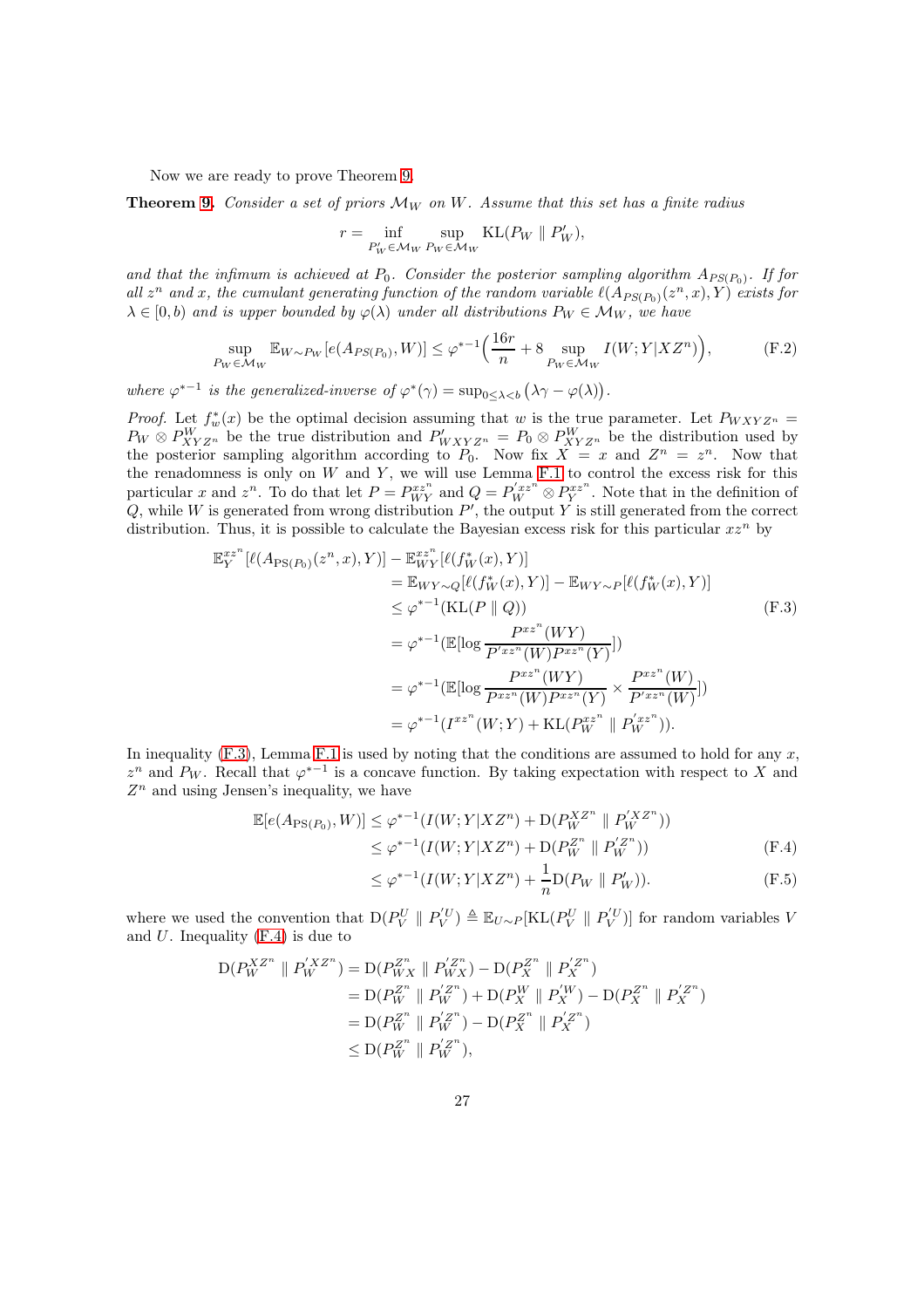and inequality [\(F.5\)](#page-26-2) is based on Lemma [F.2.](#page-25-1) Finally, the proof is concluded by taking supremum with respect to  $P_W$ . We have

<span id="page-27-1"></span>
$$
\sup_{P_W \in \mathcal{M}_W} \mathbb{E}_{W \sim P_W} [e(A_{\text{PS}(P_0)}, W)] \le \varphi^{*-1} \Big( \sup_{P_W \in \mathcal{M}_W} I(W; Y | X Z^n) + \frac{1}{n} \mathcal{D}(P_W \parallel P'_W) \Big)
$$
  
=  $\varphi^{*-1} \Big( \sup_{P_W \in \mathcal{M}_W} I(W; Y | X Z^n) + \frac{r}{n} \Big)$  (F.6)

where the last equality is derived by noting that  $P'_W = P_0$  is assumed to achieve  $r = \sup_{P_W \in \mathcal{M}_W} \text{KL}(P_W || P_0)$ . Note that the achieved bound in [\(F.6\)](#page-27-1) has better constants compared to [\(F.2\)](#page-26-3). This is due to some refinements and new techniques we developed after the first version. For camera-ready version, the Theorem (and other related parts of the paper) will be updated with this new improved bound.  $\Box$ 

### G Proof of Theorem [10](#page-11-1)

**Theorem [10.](#page-11-1)** *Given n i.i.d.* training pairs  $z^n = \{(x_i, y_i)\}_{i=1}^n$ , let  $\Phi \in \mathbb{R}^{n \times d}$  and  $\mathbf{Y} \in \mathbb{R}^n$  be the  $matrix\ of\ samples\ \{\phi(x_i)\}_{i=1}^n$  and  $\{y_i\}_{i=1}^n$  respectively. Also denote the eigenvalues of  $\frac{1}{n}(\mathbf{\Phi}^\top\mathbf{\Phi})$  and  $\mathbb{E}_{X \sim P_X} [\phi(X) \phi(X)^\top]$  *with*  $(\tilde{\sigma}_i)_{i=1}^d$  *and*  $(\sigma_i)_{i=1}^d$  *respectively. We have* 

$$
P_W^{z^n} = \mathcal{N}\left(\left(\mathbf{\Phi}^\top \mathbf{\Phi} + \frac{\sigma_e^2}{\sigma_w^2} I\right)^{-1} \left(\mathbf{\Phi}^\top \mathbf{Y} + \frac{\sigma_e^2}{\sigma_w^2} \mu\right), \left(\frac{\mathbf{\Phi}^\top \mathbf{\Phi}}{\sigma_e^2} + \frac{I}{\sigma_w^2}\right)^{-1}\right) \triangleq \mathcal{N}(\mu_W^{z^n}, \Sigma_W^{z^n}),\tag{G.1}
$$

*and defining*  $\lambda = \frac{\sigma_e}{\sigma_w}$ ,

<span id="page-27-0"></span>
$$
I(W; Z^n) = \frac{1}{2} \mathbb{E}_{Z^n} \left[ \log \frac{\sigma_w^{2d}}{\prod_{i=1}^d \frac{\sigma_e^2}{n\hat{\sigma}_i + \lambda}} + \sum_{i=1}^d \frac{\lambda}{n\hat{\sigma}_i + \lambda} - d + \frac{1}{\sigma_w^2} \left\| \mu_W^{Z^n} - \mu \right\|^2 \right].
$$
 (G.2)

*Proof.* For the described problem, we have

$$
p(w|z^n) \propto p(z^n|w)p(w)
$$
  
=  $p(w)\prod_{i=1}^n p(z_i|w)$   

$$
\propto \exp\left(\frac{-||w-\mu||^2}{2\sigma_w^2}\right) \prod_{i=1}^n \exp\left(\frac{-(w^\top \phi(x_i) - y_i)^2}{2\sigma_e^2}\right)
$$
  

$$
\propto \exp\left(-\frac{1}{2}\left[w^\top \left(\frac{\mathbf{\Phi}^\top \mathbf{\Phi}}{\sigma_e^2} + \frac{I}{\sigma_w^2}\right)w - 2w^\top \left(\frac{\mathbf{\Phi}^\top \mathbf{Y}}{\sigma_e^2} + \frac{\mu}{\sigma_w^2}\right)\right]\right).
$$
 (W \perp X)

Thus, the posterior distribution is

$$
P_W^{z^n} = \mathcal{N}\left(\left(\mathbf{\Phi}^\top \mathbf{\Phi} + \frac{\sigma_e^2}{\sigma_w^2} I\right)^{-1} \left(\mathbf{\Phi}^\top \mathbf{Y} + \frac{\sigma_e^2}{\sigma_w^2} \mu\right), \left(\frac{\mathbf{\Phi}^\top \mathbf{\Phi}}{\sigma_e^2} + \frac{I}{\sigma_w^2}\right)^{-1}\right) \triangleq \mathcal{N}(\mu_W^{z^n}, \Sigma_W^{z^n}).\tag{G.3}
$$

Based on Equation [G.1,](#page-27-0) we can calculate the mutual information. Note that for two multivariate Normal distributions we have

KL(
$$
\mathcal{N}(\mu_1, \Sigma_1)
$$
  $\|\mathcal{N}(\mu_2, \Sigma_2)\$  =  $\frac{1}{2} \left[ \log \frac{|\Sigma_2|}{|\Sigma_1|} - d + \text{tr}\left\{\Sigma_2^{-1}\Sigma_1\right\} + (\mu_2 - \mu_1)^\top \Sigma_2^{-1} (\mu_2 - \mu_1) \right].$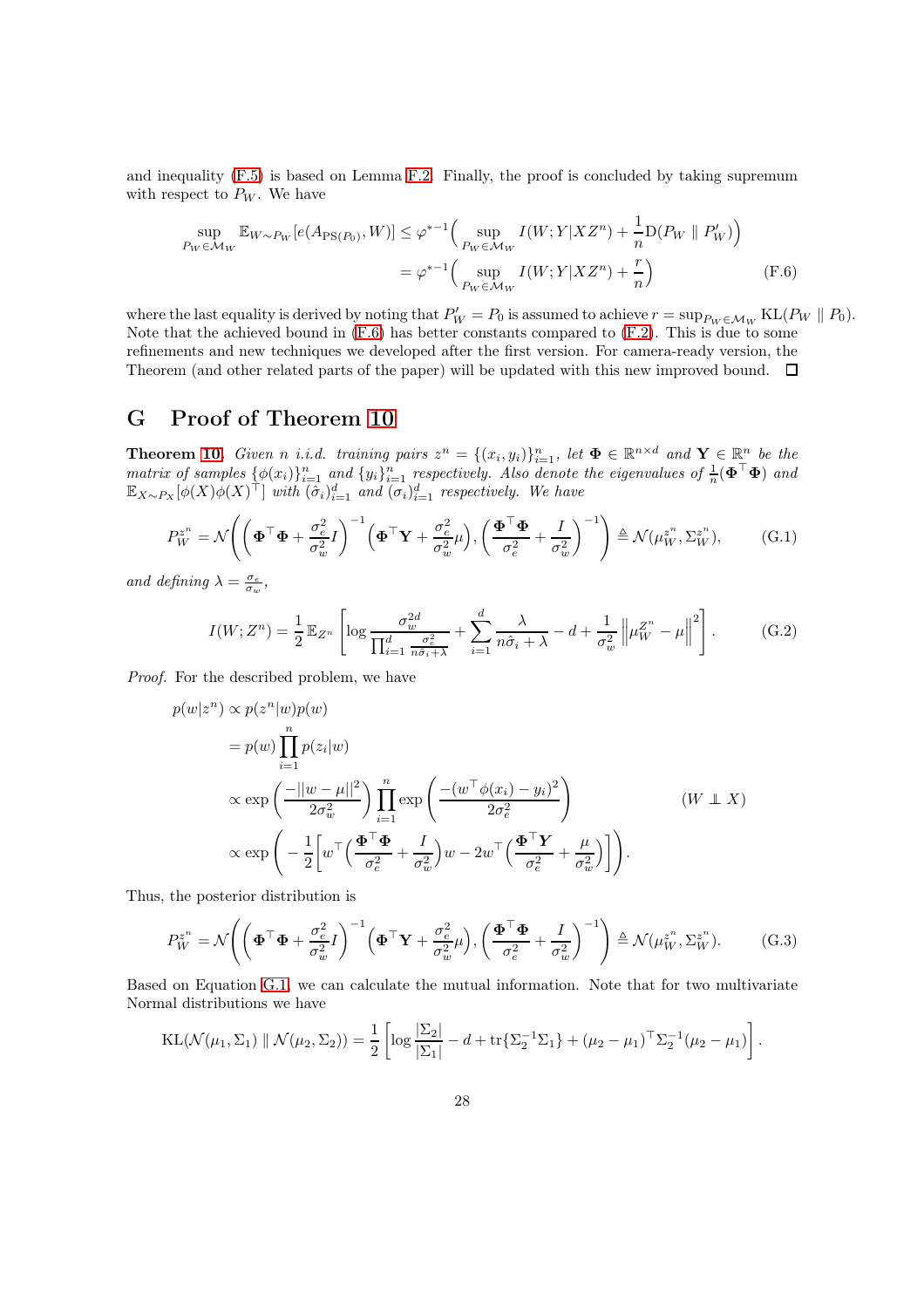Note that

$$
\Sigma_W^{-1} \Sigma_W^{Z^n} = \lambda \left(\frac{\Phi^\top \Phi}{\sigma_e^2} + \lambda I\right)^{-1} \sim \text{ eigenvalues } = \frac{\lambda}{\lambda + n\hat{\sigma}_i}.\tag{G.4}
$$

Thus, we have

$$
I(W; Z^n) = \mathbb{E}_{Z^n} \left[ \text{KL}(P_W^{Z^n} \parallel P_W) \right]
$$
  
= 
$$
\mathbb{E}_{Z^n} \left[ \log \frac{\sigma_w^{2d}}{\prod_{i=1}^d \frac{\sigma_e^2}{n \hat{\sigma}_i + \lambda}} + \sum_{i=1}^d \frac{\lambda}{n \hat{\sigma}_i + \lambda} - d + \frac{1}{\sigma_w^2} \left\| \mu_W^{Z^n} - \mu \right\|^2 \right].
$$

concluding the proof.

# H Proof of Theorem [11](#page-12-0)

**Theorem [11.](#page-12-0)** For the problem described above, the posterior sampling algorithm  $A_{PS}(P_0)$  satisfies

$$
\sup_{P_W \in \mathcal{M}_W} \mathbb{E}_{W \sim P_W} [e(A_{PS(P_0)}, W)] \le \sup_{P_W \in \mathcal{M}_W} \varphi^{*-1} \Big( \frac{1}{n} \Big( I(W; Z^n) + \frac{c}{2\sigma_w^2} \Big) \Big) \le O\Big(\sqrt{\frac{d \log(n)}{n}}\Big).
$$

*Proof.* Fix  $P_W \sim \mathcal{N}(\mu, \sigma_w^2 I)$ . To use Theorem [9,](#page-11-0) we will need to upper bound the cumulant generating function of  $\ell(A_{PS(P_0)}(z^n, x), Y) = (W_{PS(P_0)}^{\top} \phi(x) - W^{\top} \phi(x) - E)^2 \triangleq H^2$ . Note that

$$
\mathbb{E}^{z^n x} [H^2] = \phi^\top(x) \left( \mathbb{E}^{z^n x} \left[ (W_{\text{PS}} - W)(W_{\text{PS}} - W)^\top \right] \right) \phi(x) + \sigma_e^2 \tag{H.1}
$$

$$
= \phi^{\top}(x) \left( \Sigma_W^{z^n} + \Sigma_W^{z^n} \right) \phi(x) + \sigma_e^2.
$$
 (H.2)

Thus, the variance of  $H$  can be upper bounded as

$$
\text{Var}^{z^n x}(H) \le \mathbb{E}^{z^n x}[H^2] \le 2\sigma_{\text{max}}\left(\Sigma_W^{z^n}\right) \|\phi(x)\|_2^2 + \sigma_e^2 \le 2\sigma_w^2 \|\phi(x)\|^2 + \sigma_e^2 \le 2\sigma_w^2 + \sigma_e^2.
$$

The random variable H is normal; thus, it can be seen as a  $(2\sigma_w^2 + \sigma_e^2)$ -subgaussian random variable. This implies that  $L = \ell(A_{\text{PS}}(z^n, x), Y)$  is  $(16(2\sigma_w^2 + \sigma_e^2), 16(2\sigma_w^2 + \sigma_e^2))$ -subexponential for all  $x, z^n$ ; i.e.,

$$
\log(\mathbb{E}[e^{-\lambda(H^2 - \mathbb{E}(H^2))}]) \le 16\lambda^2 \sigma_w^2 + 8\lambda^2 \sigma_e^2, \quad |\lambda| \le \frac{1}{32\sigma_w^2 + 16\sigma_e^2}.
$$
 (H.3)

Thus, Theorem [9](#page-11-0) can be used with  $b = \frac{1}{32\sigma_w^2 + 16\sigma_e^2}$  and  $\varphi(\lambda) = 16\lambda^2 \sigma_w^2 + 8\lambda^2 \sigma_e^2$ . The Legendre dual can be calculated as

$$
\varphi^*(\gamma) = \begin{cases} \frac{\gamma^2}{64\sigma_w^2 + 32\sigma_e^2} & \gamma \le 1\\ \frac{\gamma}{32\sigma_w^2 + 16\sigma_e^2} - \frac{1}{64\sigma_w^2 + 32\sigma_e^2} & \gamma \ge 1 \end{cases}
$$
(H.4)

which has an inverse function equal to

$$
\varphi^{*-1}(\gamma) = \begin{cases} \sqrt{(64\sigma_w^2 + 32\sigma_e^2)\gamma} & \gamma \le \frac{1}{64\sigma_w^2 + 32\sigma_e^2} \\ (32\sigma_w^2 + 16\sigma_e^2)\gamma + \frac{1}{2} & \gamma \ge \frac{1}{64\sigma_w^2 + 32\sigma_e^2} \end{cases}
$$
(H.5)

<span id="page-28-0"></span> $\Box$